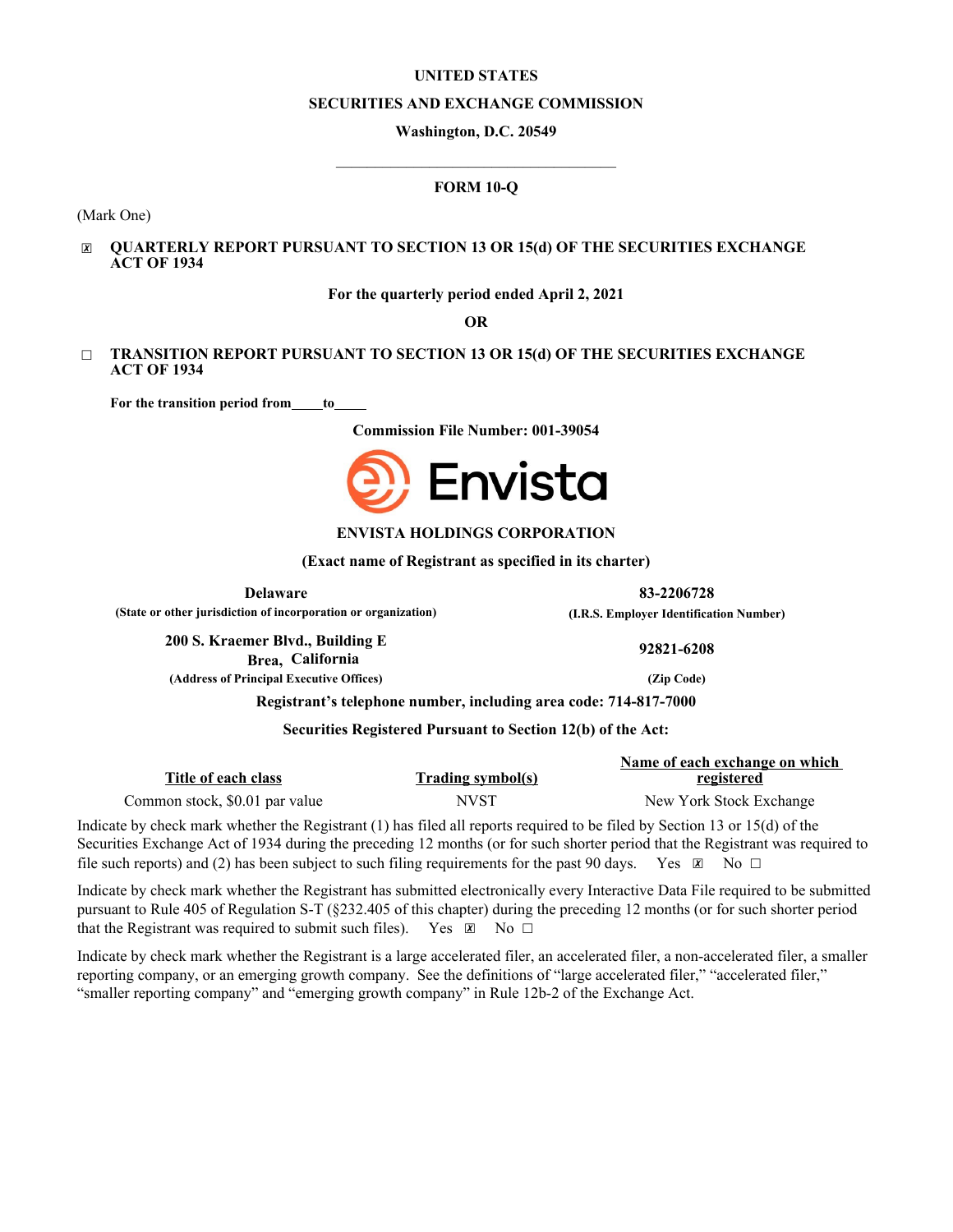| Large Accelerated Filer        | $\vert x \vert$ | Accelerated Filer                |  |
|--------------------------------|-----------------|----------------------------------|--|
| Non-accelerated Filer          |                 | <b>Smaller Reporting company</b> |  |
| <b>Emerging Growth Company</b> |                 |                                  |  |

If an emerging growth company, indicate by check mark if the Registrant has elected not to use the extended transition period for complying with any new or revised financial accounting standards provided pursuant to Section 13(a) of the Exchange Act. □

Indicate by check mark whether the Registrant is a shell company (as defined in Rule 12b-2 of the Exchange Act).

Yes □ No **Z** 

The number of shares of common stock outstanding as of April 30, 2021, was 160,776,888.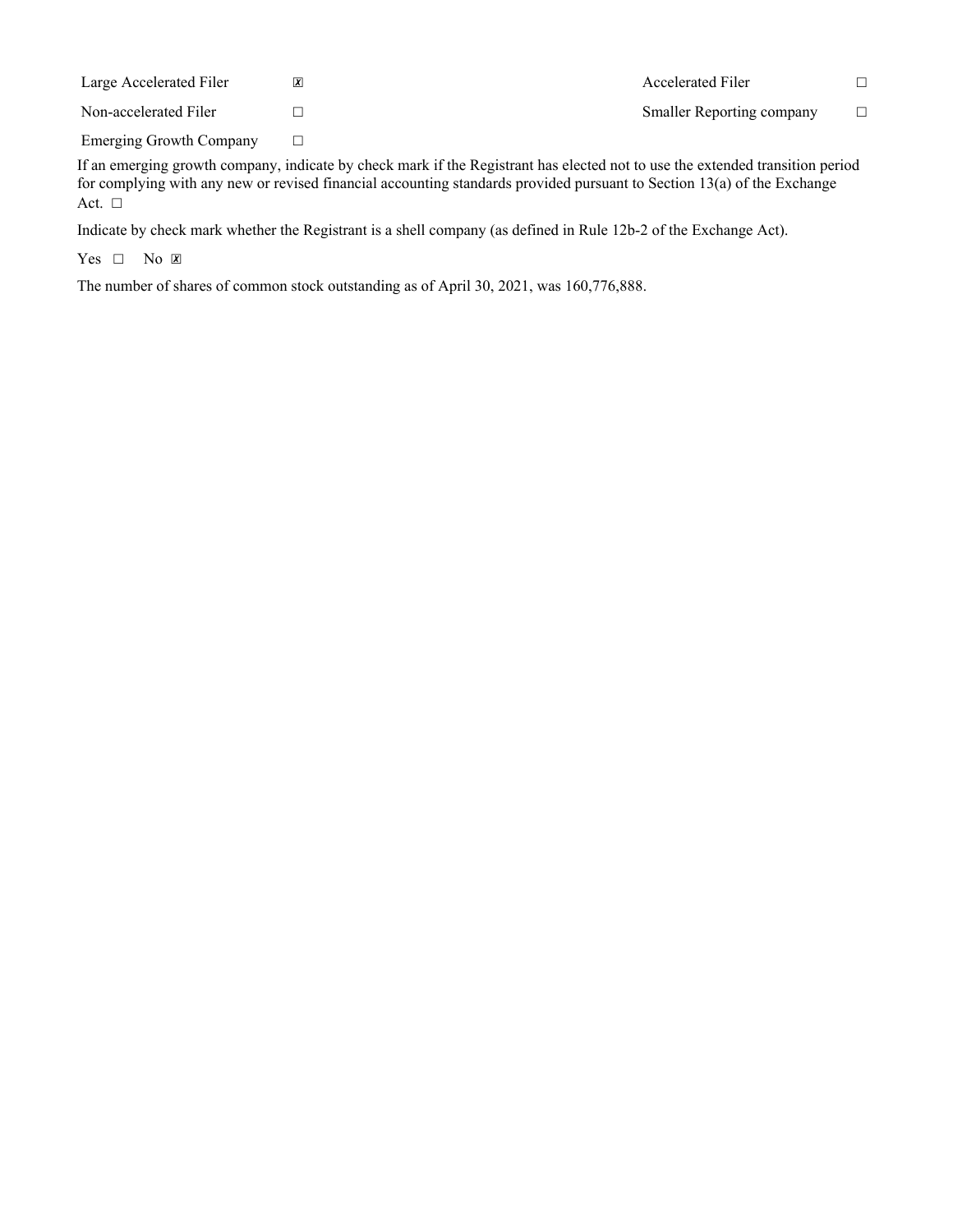# **TABLE OF CONTENTS**

# **PART I. FINANCIAL INFORMATION**

|         |                                                                                       | <b>PAGE</b> |
|---------|---------------------------------------------------------------------------------------|-------------|
| Item 1. | <b>Condensed Consolidated Balance Sheets</b>                                          |             |
|         | <b>Condensed Consolidated Statements of Operations</b>                                |             |
|         | <b>Condensed Consolidated Statements of Comprehensive Income (Loss)</b>               | <u>3</u>    |
|         | <b>Condensed Consolidated Statements of Changes in Stockholders' Equity</b>           | 4           |
|         | <b>Condensed Consolidated Statements of Cash Flows</b>                                |             |
|         | <b>Notes to Condensed Consolidated Financial Statements</b>                           | 6           |
| Item 2. | Management's Discussion and Analysis of Financial Condition and Results of Operations | 24          |
| Item 3. | <b>Quantitative and Qualitative Disclosures About Market Risk</b>                     | 34          |
| Item 4. | <b>Controls and Procedures</b>                                                        | 34          |

# **PART II. OTHER INFORMATION**

| Item 1.  | <b>Legal Proceedings</b>                                    | <u>35</u>      |
|----------|-------------------------------------------------------------|----------------|
| Item 1A. | <b>Risk Factors</b>                                         | 35             |
| Item 2.  | Unregistered Sales of Equity Securities and Use of Proceeds | 35             |
| Item 3.  | <b>Defaults Upon Senior Securities</b>                      | 35             |
| Item 4.  | <b>Mine Safety Disclosures</b>                              | $\frac{36}{5}$ |
| Item 5.  | <b>Other Information</b>                                    | 36             |
| Item 6.  | <b>Exhibits</b>                                             | <u>36</u>      |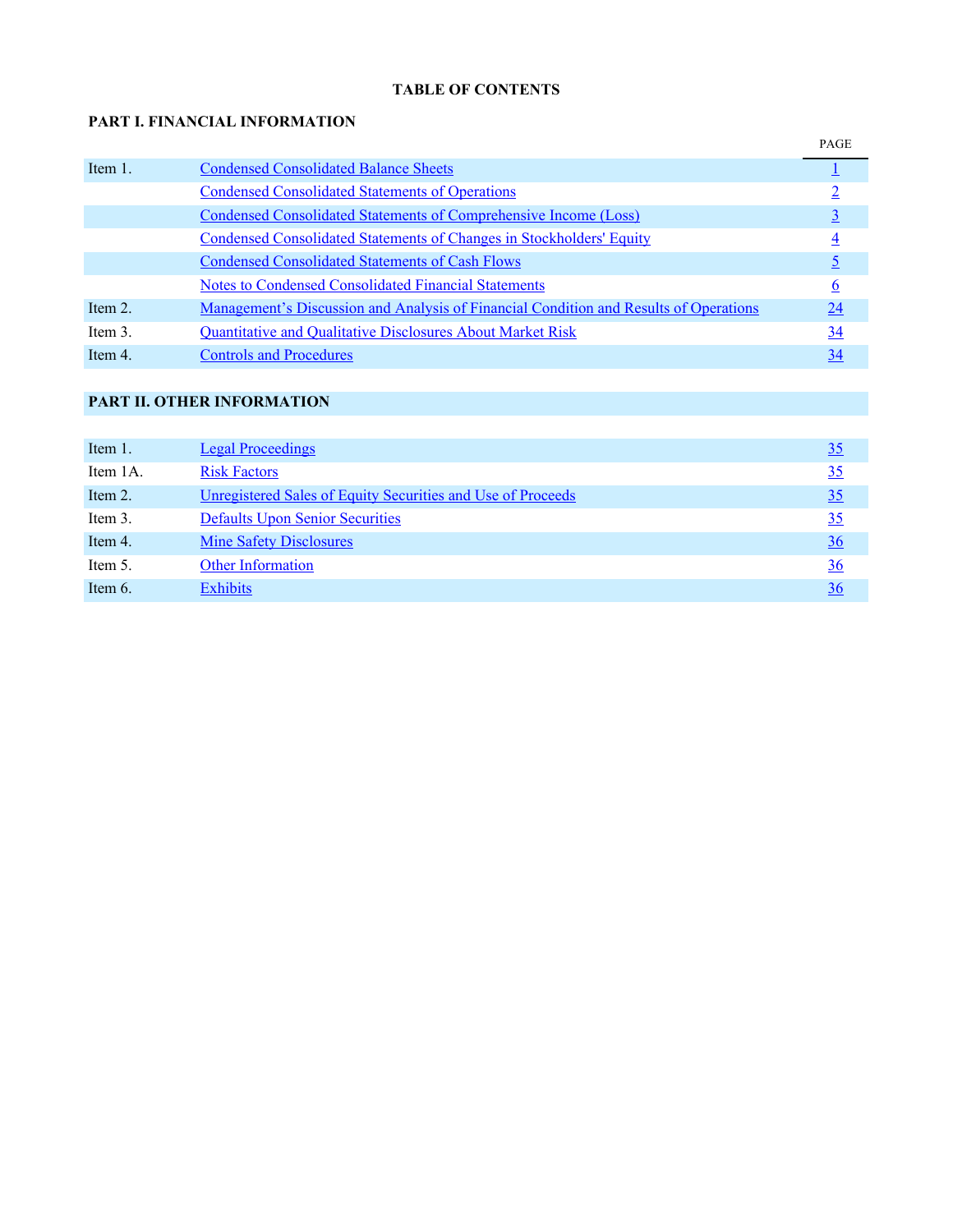## <span id="page-3-0"></span>**PART I. FINANCIAL INFORMATION**

#### **Item 1. Financial Statements**

# **ENVISTA HOLDINGS CORPORATION CONDENSED CONSOLIDATED BALANCE SHEETS (Unaudited) (\$ in millions, except share amounts)**

|                                                                                                                                                                                                                                           |               | As of         |               |                   |
|-------------------------------------------------------------------------------------------------------------------------------------------------------------------------------------------------------------------------------------------|---------------|---------------|---------------|-------------------|
|                                                                                                                                                                                                                                           |               | April 2, 2021 |               | December 31, 2020 |
| <b>ASSETS</b>                                                                                                                                                                                                                             |               |               |               |                   |
| Current assets:                                                                                                                                                                                                                           |               |               |               |                   |
| Cash and equivalents                                                                                                                                                                                                                      | \$            | 441.2         | <sup>S</sup>  | 888.9             |
| Trade accounts receivable, less allowance for credit losses of \$34.9 and \$37.1,<br>respectively                                                                                                                                         |               | 358.1         |               | 361.0             |
| Inventories, net                                                                                                                                                                                                                          |               | 283.2         |               | 266.9             |
| Prepaid expenses and other current assets                                                                                                                                                                                                 |               | 80.8          |               | 73.7              |
| Total current assets                                                                                                                                                                                                                      |               | 1,163.3       |               | 1,590.5           |
| Property, plant and equipment, net                                                                                                                                                                                                        |               | 295.7         |               | 303.0             |
| Operating lease right-of-use assets                                                                                                                                                                                                       |               | 155.5         |               | 165.3             |
| Other long-term assets                                                                                                                                                                                                                    |               | 127.0         |               | 127.3             |
| Goodwill                                                                                                                                                                                                                                  |               | 3,372.8       |               | 3,430.7           |
| Other intangible assets, net                                                                                                                                                                                                              |               | 1,207.6       |               | 1,259.2           |
| <b>Total assets</b>                                                                                                                                                                                                                       | <sup>\$</sup> | 6,321.9       | $\mathcal{S}$ | 6,876.0           |
| <b>LIABILITIES AND EQUITY</b>                                                                                                                                                                                                             |               |               |               |                   |
| Current liabilities:                                                                                                                                                                                                                      |               |               |               |                   |
| Short-term debt                                                                                                                                                                                                                           | \$            | 416.4         | <sup>\$</sup> | 886.8             |
| Trade accounts payable                                                                                                                                                                                                                    |               | 204.6         |               | 235.1             |
| Accrued expenses and other liabilities                                                                                                                                                                                                    |               | 488.0         |               | 530.3             |
| Operating lease liabilities                                                                                                                                                                                                               |               | 27.3          |               | 32.5              |
| Total current liabilities                                                                                                                                                                                                                 |               | 1,136.3       |               | 1,684.7           |
| Operating lease liabilities                                                                                                                                                                                                               |               | 142.5         |               | 153.8             |
| Other long-term liabilities                                                                                                                                                                                                               |               | 403.6         |               | 408.8             |
| Long-term debt                                                                                                                                                                                                                            |               | 892.2         |               | 907.7             |
| Commitments and contingencies                                                                                                                                                                                                             |               |               |               |                   |
| Stockholders' equity:                                                                                                                                                                                                                     |               |               |               |                   |
| Preferred stock, no par value, 15.0 million shares authorized; no shares issued or<br>outstanding at April 2, 2021 and December 31, 2020                                                                                                  |               |               |               |                   |
| Common stock - \$0.01 par value, 500.0 million shares authorized; 161.0 million<br>shares issued and 160.6 million shares outstanding at April 2, 2021; 160.2 million<br>shares issued and 160.0 million outstanding at December 31, 2020 |               | 1.6           |               | 1.6               |
| Additional paid-in capital                                                                                                                                                                                                                |               | 3,691.1       |               | 3,684.4           |
| Retained earnings                                                                                                                                                                                                                         |               | 198.1         |               | 126.4             |
| Accumulated other comprehensive loss                                                                                                                                                                                                      |               | (143.9)       |               | (91.8)            |
| Total Envista stockholders' equity                                                                                                                                                                                                        |               | 3,746.9       |               | 3,720.6           |
| Noncontrolling interests                                                                                                                                                                                                                  |               | 0.4           |               | 0.4               |
| Total stockholders' equity                                                                                                                                                                                                                |               | 3,747.3       |               | 3,721.0           |
| Total liabilities and stockholders' equity                                                                                                                                                                                                | $\mathbb S$   | 6,321.9       | $\mathbb{S}$  | 6,876.0           |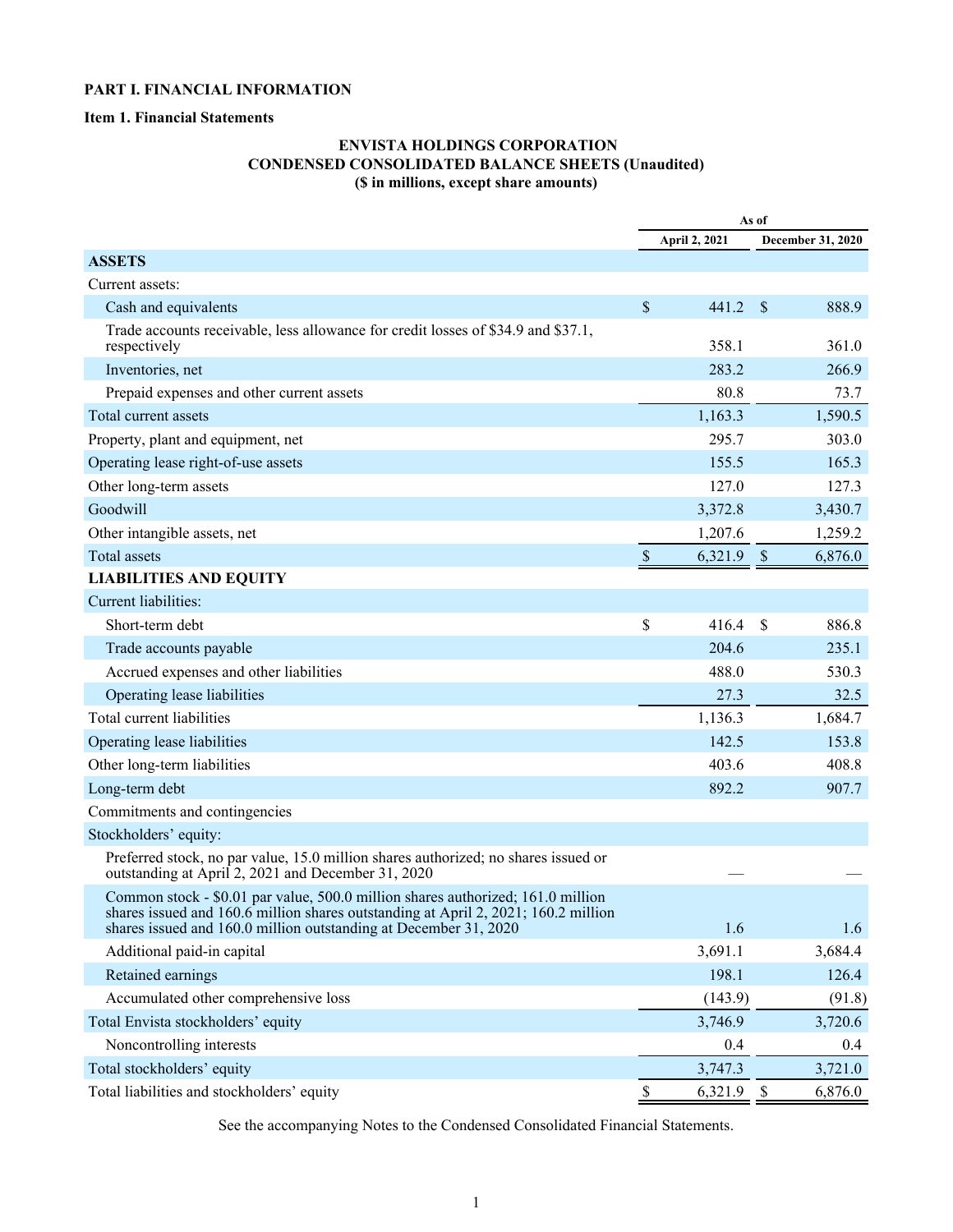# **ENVISTA HOLDINGS CORPORATION CONDENSED CONSOLIDATED STATEMENTS OF OPERATIONS (Unaudited) (\$ and shares in millions, except per share amounts)**

<span id="page-4-0"></span>

|                                                                | <b>Three Months Ended</b> |                      |        |  |
|----------------------------------------------------------------|---------------------------|----------------------|--------|--|
|                                                                | April 2, 2021             | <b>April 3, 2020</b> |        |  |
| <b>Sales</b>                                                   | \$<br>709.2               | $\mathcal{S}$        | 547.2  |  |
| Cost of sales                                                  | 311.9                     |                      | 268.8  |  |
| Gross profit                                                   | 397.3                     |                      | 278.4  |  |
| Operating expenses:                                            |                           |                      |        |  |
| Selling, general and administrative                            | 258.9                     |                      | 268.7  |  |
| Research and development                                       | 30.1                      |                      | 34.7   |  |
| Operating profit (loss)                                        | 108.3                     |                      | (25.0) |  |
| Nonoperating income (expense):                                 |                           |                      |        |  |
| Other income                                                   | 0.3                       |                      | 0.1    |  |
| Interest expense, net                                          | (18.0)                    |                      | (3.3)  |  |
| Income (loss) before income taxes                              | 90.6                      |                      | (28.2) |  |
| Income tax expense (benefit)                                   | 18.9                      |                      | (11.0) |  |
| Net income (loss)                                              | 71.7                      | $\mathcal{S}$        | (17.2) |  |
| Earnings (loss) per share:                                     |                           |                      |        |  |
| <b>Basic</b>                                                   | \$<br>0.45                | $\sqrt{S}$           | (0.11) |  |
| Diluted                                                        | \$<br>0.41                | \$                   | (0.11) |  |
| Average common stock and common equivalent shares outstanding: |                           |                      |        |  |
| Basic                                                          | 160.5                     |                      | 159.2  |  |
| Diluted                                                        | 175.9                     |                      | 159.2  |  |
|                                                                |                           |                      |        |  |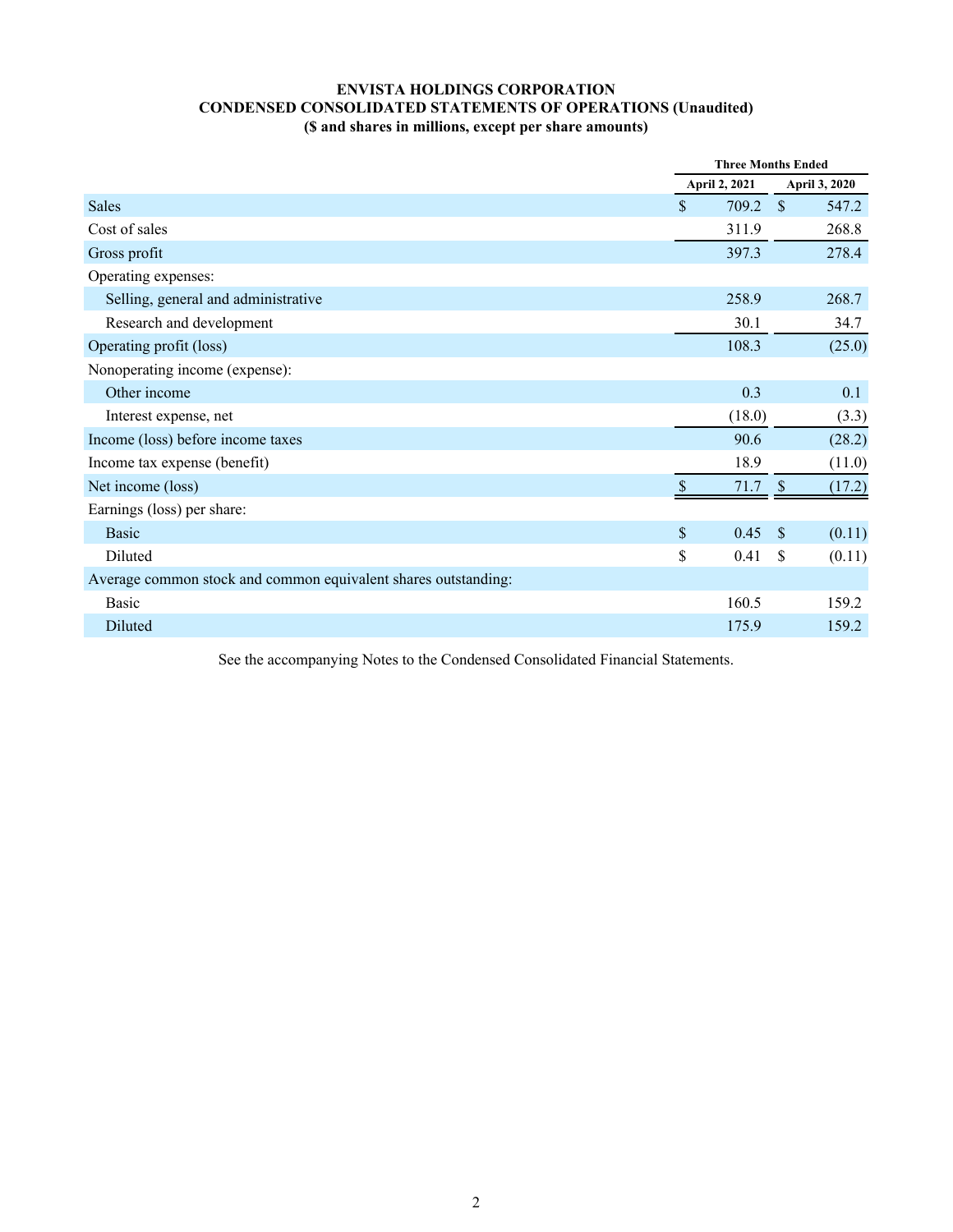# <span id="page-5-0"></span>**ENVISTA HOLDINGS CORPORATION CONDENSED CONSOLIDATED STATEMENTS OF COMPREHENSIVE INCOME (LOSS) (Unaudited) (\$ in millions)**

|                                                         | <b>Three Months Ended</b> |  |                      |
|---------------------------------------------------------|---------------------------|--|----------------------|
|                                                         | <b>April 2, 2021</b>      |  | <b>April 3, 2020</b> |
| Net income (loss)                                       | 71.7                      |  | (17.2)               |
| Other comprehensive (loss) income, net of income taxes: |                           |  |                      |
| Foreign currency translation adjustments                | (53.7)                    |  | (37.2)               |
| Cash flow hedge adjustments                             | 1.4                       |  | (8.9)                |
| Pension plan adjustments                                | 0.2                       |  | 0.4                  |
| Total other comprehensive loss, net of income taxes     | (52.1)                    |  | (45.7)               |
| Comprehensive income (loss)                             | 19.6                      |  | (62.9)               |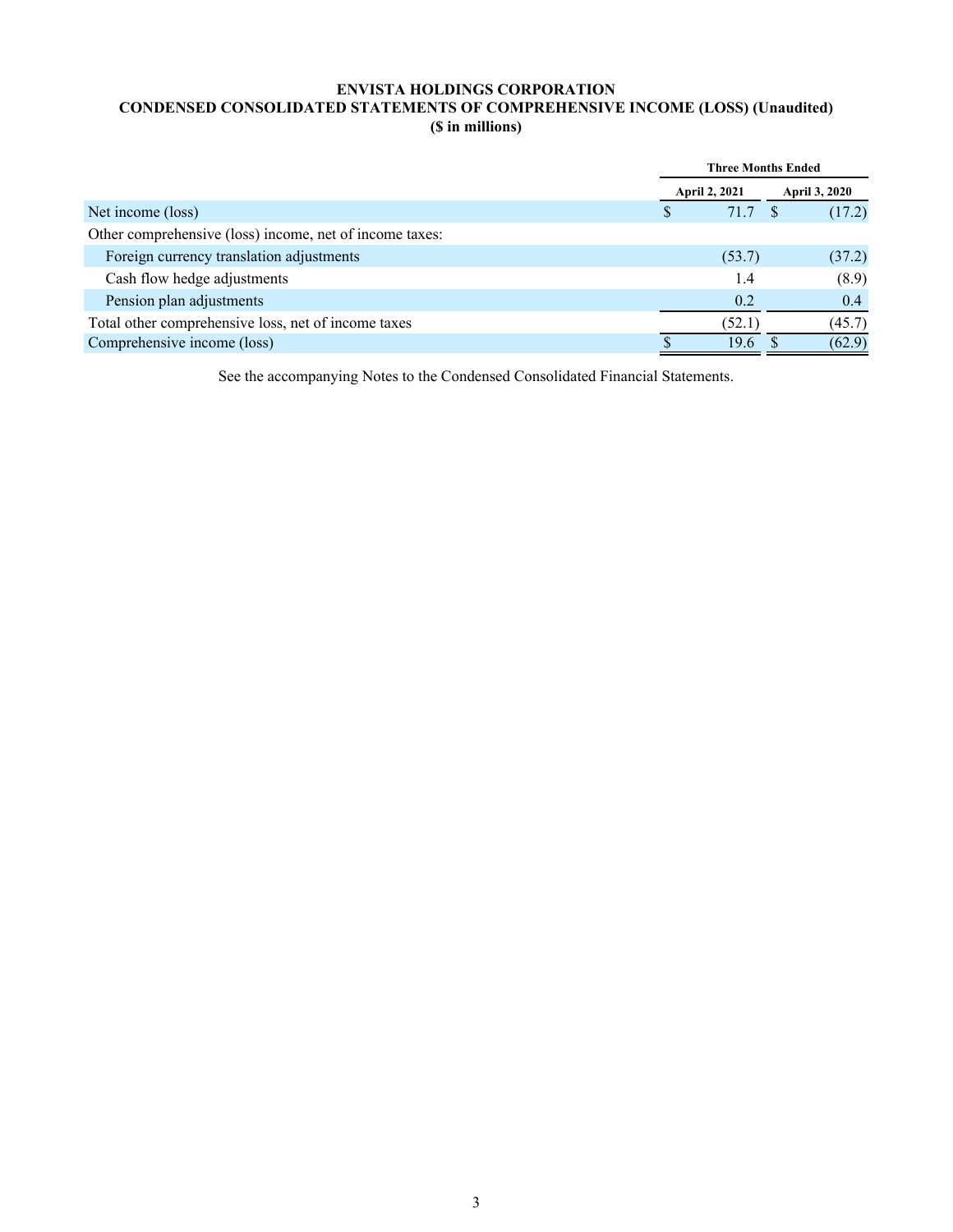# <span id="page-6-0"></span>**ENVISTA HOLDINGS CORPORATION CONDENSED CONSOLIDATED STATEMENTS OF CHANGES IN STOCKHOLDERS' EQUITY (Unaudited) (\$ in millions)**

|                                      | Three Months Ended April 2, 2021 |                                                         |    |         |                                                                              |       |              |                            |  |                                    |    |     |
|--------------------------------------|----------------------------------|---------------------------------------------------------|----|---------|------------------------------------------------------------------------------|-------|--------------|----------------------------|--|------------------------------------|----|-----|
|                                      |                                  | Additional<br>Common<br>Paid-in Capital<br><b>Stock</b> |    |         | Accumulated<br>Other<br><b>Retained</b><br>Comprehensive<br>Earnings<br>Loss |       |              | Total<br>Envista<br>Equity |  | Noncontrolling<br><b>Interests</b> |    |     |
| Balance, December 31, 2020           | $\mathbf{s}$                     | 1.6                                                     | -S | 3,684.4 | <sup>S</sup>                                                                 | 126.4 | <sup>S</sup> | $(91.8)$ \$                |  | 3,720.6                            | S. | 0.4 |
| Common stock-based award<br>activity |                                  |                                                         |    | 6.7     |                                                                              |       |              |                            |  | 6.7                                |    |     |
| Net income                           |                                  |                                                         |    |         |                                                                              | 71.7  |              |                            |  | 71.7                               |    |     |
| Other comprehensive loss             |                                  |                                                         |    |         |                                                                              |       |              | (52.1)                     |  | (52.1)                             |    |     |
| Balance, April 2, 2021               |                                  | 1.6                                                     |    | 3,691.1 |                                                                              | 198.1 | S            | (143.9)                    |  | 3,746.9                            |    | 0.4 |

|                                      | Three Months Ended April 3, 2020 |     |                                      |         |                             |        |                                               |              |                                   |              |                                    |     |
|--------------------------------------|----------------------------------|-----|--------------------------------------|---------|-----------------------------|--------|-----------------------------------------------|--------------|-----------------------------------|--------------|------------------------------------|-----|
|                                      | Common<br><b>Stock</b>           |     | Additional<br><b>Paid-in Capital</b> |         | <b>Retained</b><br>Earnings |        | Accumulated<br>Other<br>Comprehensive<br>Loss |              | Total<br>Envista<br><b>Equity</b> |              | Noncontrolling<br><b>Interests</b> |     |
| Balance, December 31, 2019           | \$                               | 1.6 | -S                                   | 3,589.7 | <sup>S</sup>                | 93.1   | <sup>S</sup>                                  | $(144.2)$ \$ |                                   | $3,540.2$ \$ |                                    | 2.6 |
| Common stock-based award<br>activity |                                  |     |                                      | 6.4     |                             |        |                                               |              |                                   | 6.4          |                                    |     |
| Net loss                             |                                  |     |                                      |         |                             | (17.2) |                                               |              |                                   | (17.2)       |                                    |     |
| Other comprehensive loss             |                                  |     |                                      |         |                             |        |                                               | (45.7)       |                                   | (45.7)       |                                    |     |
| Balance, April 3, 2020               |                                  | 1.6 |                                      | 3,596.1 |                             | 75.9   | \$.                                           | (189.9)      |                                   | 3,483.7      |                                    | 2.6 |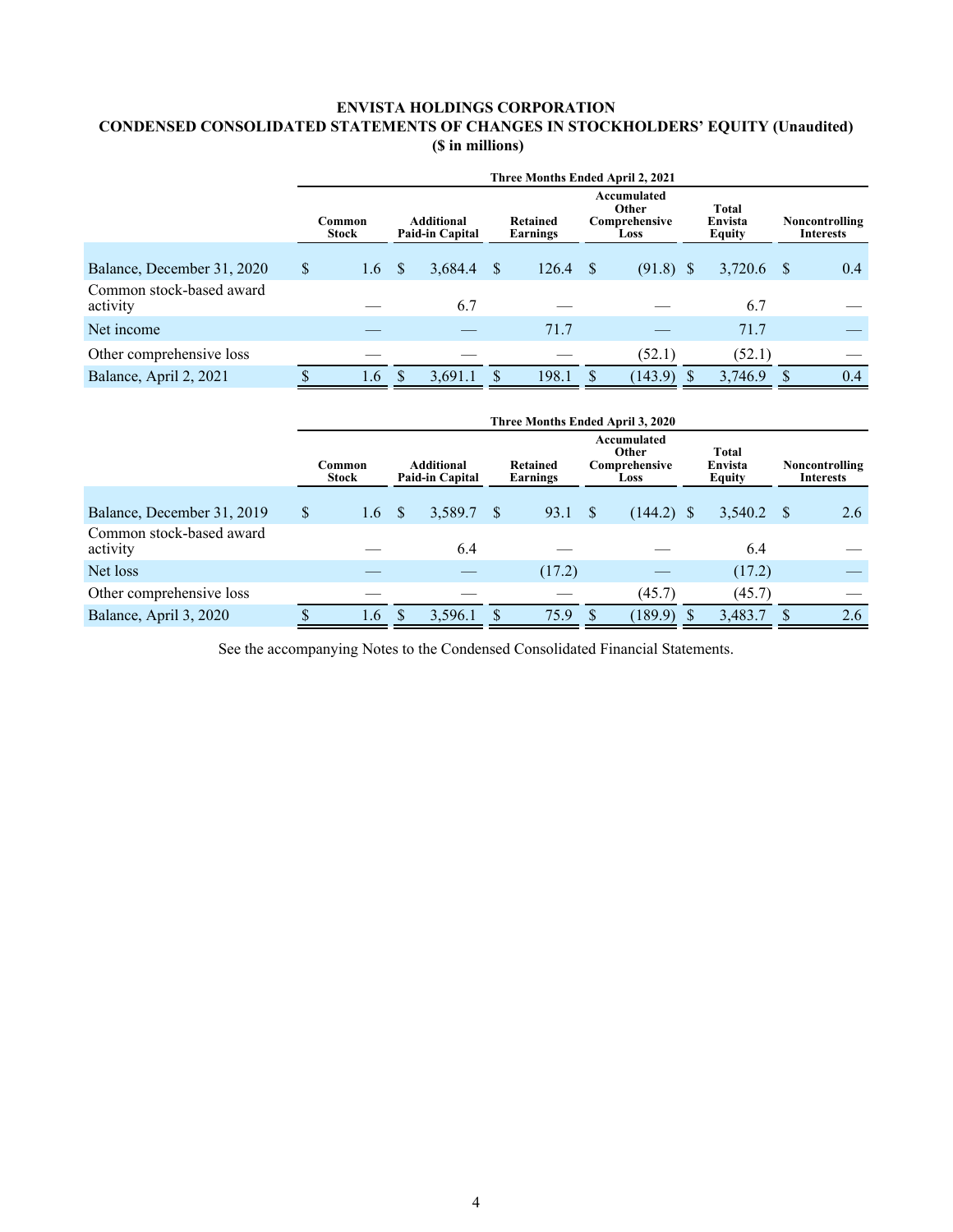# **ENVISTA HOLDINGS CORPORATION CONDENSED CONSOLIDATED STATEMENTS OF CASH FLOWS (Unaudited) (\$ in millions)**

<span id="page-7-0"></span>

|                                                                 |                           | <b>Three Months Ended</b> |                           |               |
|-----------------------------------------------------------------|---------------------------|---------------------------|---------------------------|---------------|
|                                                                 |                           | April 2, 2021             |                           | April 3, 2020 |
| Cash flows from operating activities:                           |                           |                           |                           |               |
| Net income (loss)                                               | \$                        | 71.7                      | <sup>\$</sup>             | (17.2)        |
| Noncash items:                                                  |                           |                           |                           |               |
| Depreciation                                                    |                           | 10.3                      |                           | 9.5           |
| Amortization                                                    |                           | 21.0                      |                           | 22.5          |
| Allowance for credit losses                                     |                           | 2.9                       |                           | 6.1           |
| Stock-based compensation expense                                |                           | 6.4                       |                           | 6.0           |
| Impairment charges                                              |                           | 1.9                       |                           |               |
| Amortization of right-of-use assets                             |                           | 7.2                       |                           | 7.8           |
| Amortization of debt discount and issuance costs                |                           | 6.2                       |                           |               |
| Change in trade accounts receivable                             |                           | (5.1)                     |                           | 66.9          |
| Change in inventories                                           |                           | (20.4)                    |                           | (36.7)        |
| Change in trade accounts payable                                |                           | (27.6)                    |                           | (10.7)        |
| Change in prepaid expenses and other assets                     |                           | (7.9)                     |                           | 11.4          |
| Change in accrued expenses and other liabilities                |                           | (37.9)                    |                           | (118.8)       |
| Change in operating lease liabilities                           |                           | (12.1)                    |                           | (9.1)         |
| Net cash provided by (used in) operating activities             |                           | 16.6                      |                           | (62.3)        |
| Cash flows from investing activities:                           |                           |                           |                           |               |
| Acquisitions, net of cash acquired                              |                           |                           |                           | (41.6)        |
| Payments for additions to property, plant and equipment         |                           | (8.3)                     |                           | (13.6)        |
| All other investing activities                                  |                           | 2.8                       |                           | 3.8           |
| Net cash used in investing activities                           |                           | (5.5)                     |                           | (51.4)        |
| Cash flows from financing activities:                           |                           |                           |                           |               |
| Payment of debt issuance and other deferred financing costs     |                           | (0.4)                     |                           |               |
| Proceeds from revolving line of credit                          |                           |                           |                           | 249.8         |
| Repayment of borrowings                                         |                           | (475.5)                   |                           | (0.1)         |
| Proceeds from stock option exercises                            |                           | 5.3                       |                           | 3.3           |
| All other financing activities                                  |                           | 1.0                       |                           | 5.5           |
| Net cash (used in) provided by financing activities             |                           | (469.6)                   |                           | 258.5         |
| Effect of exchange rate changes on cash and equivalents         |                           | 10.8                      |                           | (2.4)         |
| Net change in cash and equivalents                              |                           | (447.7)                   |                           | 142.4         |
| Beginning balance of cash and equivalents                       |                           | 888.9                     |                           | 211.2         |
| Ending balance of cash and equivalents                          | $\boldsymbol{\mathsf{S}}$ | 441.2                     | $\mathcal{S}$             | 353.6         |
| Supplemental data:                                              |                           |                           |                           |               |
| Cash paid for interest                                          | \$                        | 10.5                      | $\mathbb{S}$              | 2.9           |
| Cash paid for taxes                                             | \$                        | 5.7                       | $\boldsymbol{\mathsf{S}}$ | 10.6          |
| ROU assets obtained in exchange for operating lease obligations | \$                        | 2.6                       | \$                        | 0.8           |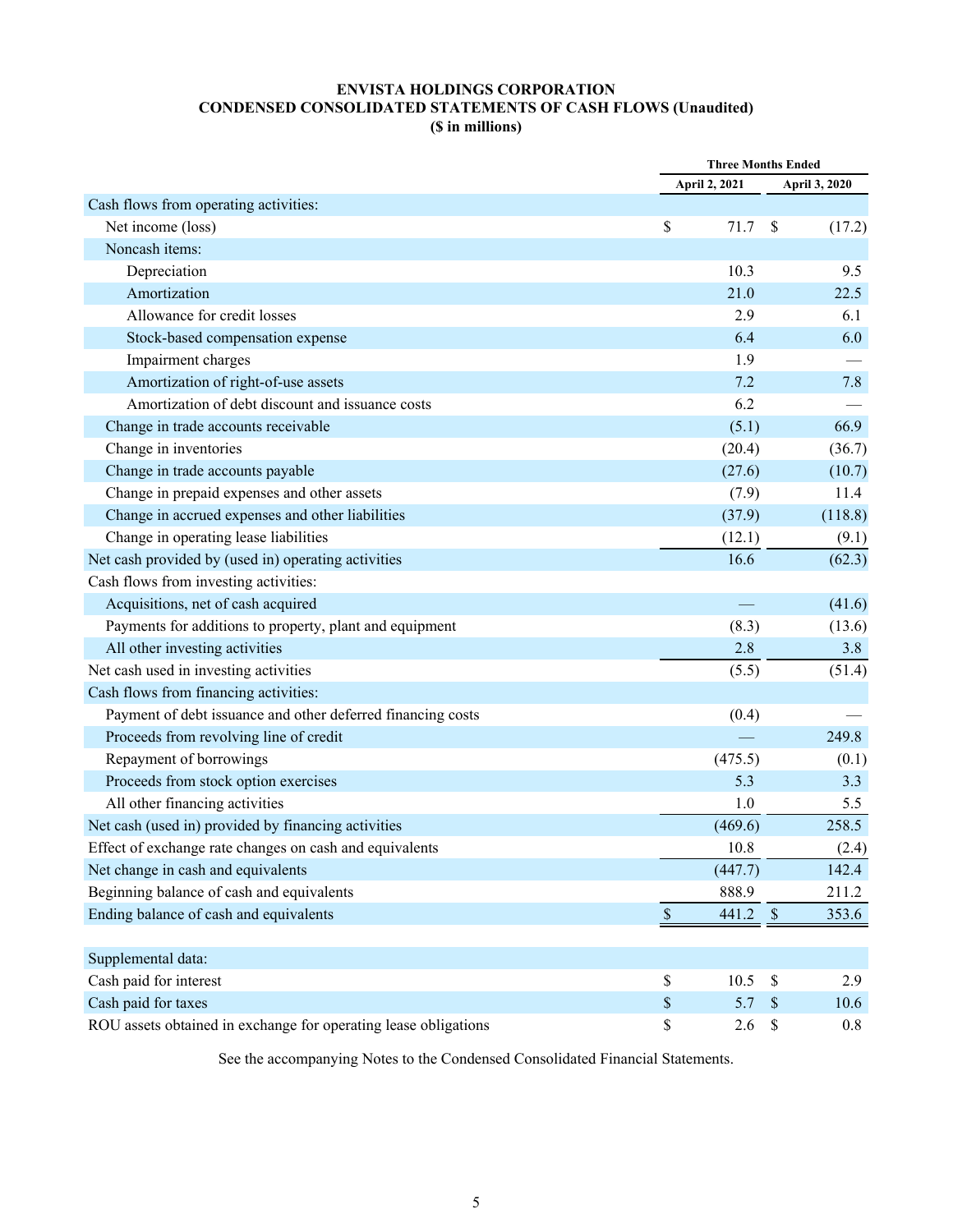## **ENVISTA HOLDINGS CORPORATION NOTES TO CONDENSED CONSOLIDATED FINANCIAL STATEMENTS (Unaudited)**

# <span id="page-8-0"></span>**NOTE 1. BUSINESS AND BASIS OF PRESENTATION**

#### *Separation and Initial Public Offering*

Envista Holdings Corporation (together with its subsidiaries, "Envista" or the "Company") was formed as a wholly-owned subsidiary of Danaher Corporation ("Danaher"). Danaher formed Envista to ultimately acquire, own and operate the Dental business of Danaher. On September 20, 2019, the Company completed an initial public offering ("IPO") resulting in the issuance of 30.8 million shares of its common stock (including shares issued pursuant to the underwriters' option to purchase additional shares) to the public, which represented 19.4% of the Company's outstanding common stock, at \$22.00 per share, the initial public offering price, for total net proceeds, after deducting underwriting discounts and commissions, of \$643.4 million. In connection with the completion of the IPO, through a series of equity and other transactions, Danaher transferred substantially all of its Dental business to the Company. As consideration for the transfer of the Dental business to the Company, the Company paid Danaher approximately \$2.0 billion, which included the net proceeds from the IPO and the net proceeds from term debt financing, as further discussed in Note 12, and issued to Danaher 127.9 million shares of the Company's common stock. The transactions described above related to the transfer of the Dental business are collectively referred to herein as the "Separation."

On November 15, 2019, Danaher announced an exchange offer whereby Danaher stockholders could exchange all or a portion of Danaher common stock for shares of the Company's common stock owned by Danaher. The disposition of the Company's shares was completed on December 18, 2019 and resulted in the full separation of the Company and disposal of Danaher's entire ownership and voting interest in the Company.

## *Business Overview*

The Company provides products that are used to diagnose, treat and prevent disease and ailments of the teeth, gums and supporting bone, as well as to improve the aesthetics of the human smile. The Company is a worldwide provider of a broad range of dental implants, orthodontic appliances, general dental consumables, equipment and services and is dedicated to driving technological innovations that help dental professionals improve clinical outcomes and enhance productivity.

The Company operates in two business segments: Specialty Products & Technologies and Equipment & Consumables. The Company's Specialty Products & Technologies segment develops, manufactures and markets dental implant systems, dental prosthetics and associated treatment software and technologies, as well as orthodontic bracket systems, aligners and lab products. The Company's Equipment & Consumables segment develops, manufactures and markets dental equipment and supplies used in dental offices, including digital imaging systems, software and other visualization/magnification systems; handpieces and associated consumables; treatment units and other dental practice equipment; endodontic systems and related consumables; and restorative materials and instruments, rotary burs, impression materials, bonding agents and cements and infection prevention products.

## *Basis of Presentation*

All revenues and costs as well as assets and liabilities directly associated with the business activity of the Company are included in the financial statements. All significant intercompany accounts and transactions between the businesses comprising the Company have been eliminated in the accompanying Condensed Consolidated Financial Statements.

The Condensed Consolidated Financial Statements included herein have been prepared by the Company without audit, pursuant to the rules and regulations of the Securities and Exchange Commission ("SEC"). Certain information and footnote disclosures normally included in financial statements prepared in accordance with generally accepted accounting principles ("GAAP") have been condensed or omitted pursuant to such rules and regulations; however, the Company believes that the disclosures are adequate to make the information presented not misleading. The accompanying Condensed Consolidated Financial Statements contain all adjustments (consisting of only normal recurring adjustments and reclassifications to conform to current year presentation) necessary to present fairly the financial position of the Company as of April 2, 2021 and December 31, 2020, and its results of operations for the three month periods ended April 2, 2021 and April 3, 2020 and cash flows for the three month periods ended April 2, 2021 and April 3, 2020. The information included in this Quarterly Report on Form 10-Q should be read in conjunction with the Company's Consolidated and Combined Financial Statements and accompanying notes for the three years ended December 31, 2020, included in the Annual Report on Form 10-K filed by the Company with the SEC on February 19, 2021.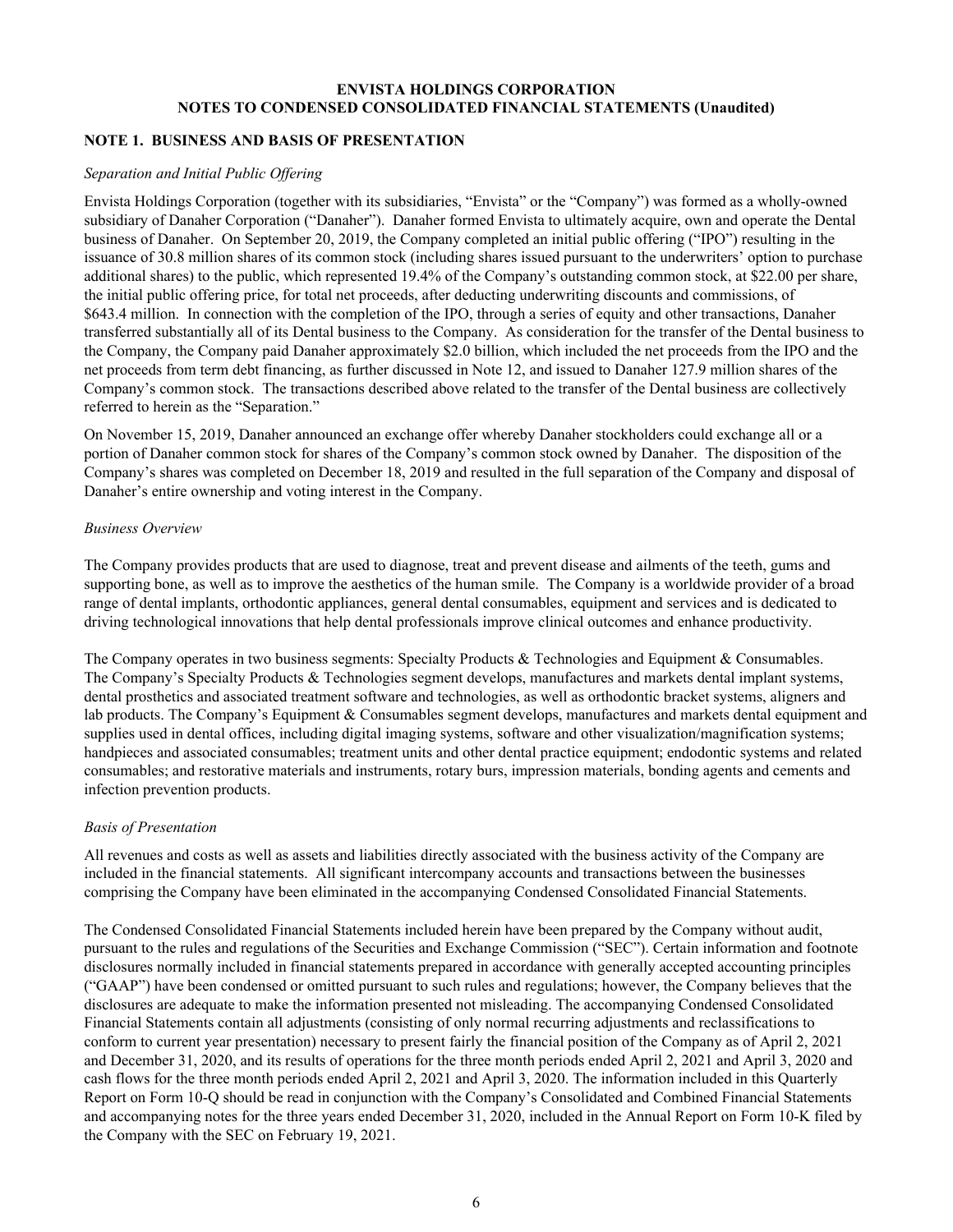#### *Risks and Uncertainties*

The Company is subject to risks and uncertainties as a result of the novel coronavirus ("COVID-19") pandemic. During 2020, the Company's sales and results of operations were most impacted by the COVID-19 pandemic during the first and second quarters with positive signs of recovery during the third and fourth quarters of 2020. During the three months ended April 2, 2021, the Company continued to see positive signs of recovery in certain markets in which it operates, however, certain markets continue to be more adversely impacted than others.

The extent of the impact of the COVID-19 pandemic on the Company's business is highly uncertain and difficult to predict because of the dynamic and evolving nature of the crisis. A worsening of the pandemic or impacts of new variants of the virus may lead to temporary closures of dental practices in the future. Furthermore, capital markets and economies worldwide have also been negatively impacted by the COVID-19 pandemic, and it is possible that it could cause a material local and/or global economic slowdown or global recession. Such economic disruption could have a material adverse effect on the Company as the Company's customers curtail and reduce capital and overall spending. Policymakers around the globe have responded with fiscal policy actions to support the healthcare industry and economy as a whole. The magnitude and overall effectiveness of these actions remains uncertain.

The severity of the impact of the COVID-19 pandemic on the Company's business will depend on a number of factors, including, but not limited to, the scope and duration of the pandemic, the extent and severity of the impact on the Company's customers, the measures that have been and may be taken to contain the virus (including its various mutations) and mitigate its impact, U.S. and foreign government actions to respond to the reduction in global economic activity, the ability of the Company to continue to manufacture and source its products, the impact of the pandemic and associated economic downturn on the Company's ability to access capital if and when needed and how quickly and to what extent normal economic and operating conditions can resume, all of which are uncertain and cannot be predicted. Even after the COVID-19 pandemic has subsided, the Company may continue to experience materially adverse impacts on the Company's financial condition and results of operations.

The Company's future results of operations and liquidity could be adversely impacted by delays in payments of outstanding receivable amounts beyond normal payment terms, supply chain disruptions and uncertain demand, and the impact of any initiatives or programs that the Company may undertake to address financial and operational challenges faced by its customers. The extent to which the COVID-19 pandemic may materially impact the Company's financial condition, liquidity, or results of operations is uncertain.

## *Accounting Standards Recently Adopted*

In December 2019, the Financial Accounting Standards Board ("FASB") issued Accounting Standards Update ("ASU") 2019-12, *Income Taxes (Topic 740): Simplifying the Accounting for Income Taxes,* which is intended to simplify various aspects related to accounting for income taxes. ASU 2019-12 removes certain exceptions to the general principles in Topic 740 and also clarifies and amends existing guidance to improve consistent application. The ASU was effective for public entities for fiscal years beginning after December 15, 2020, with early adoption permitted. The Company adopted this guidance on January 1, 2021, which did not have a significant impact on the Company's Condensed Consolidated Financial Statements.

## *Accounting Standards Not Yet Adopted*

In August 2020, the FASB issued ASU 2020-06, *Debt – Debt with Conversion and Other Options (Subtopic 470-20) and Derivatives and Hedging – Contracts in Entity's Own Equity (Subtopic 815 – 40),* which simplifies the accounting for certain financial instruments with characteristics of liabilities and equity, including convertible instruments and contracts on an entity's own equity. This guidance is part of the FASB's simplification initiative, which aims to reduce unnecessary complexity in U.S. GAAP. The ASU is effective for public entities for fiscal years beginning after December 15, 2021, and interim periods within those fiscal years. The Company has not yet completed its assessment of the impact of the new standard on the Company's Condensed Consolidated Financial Statements.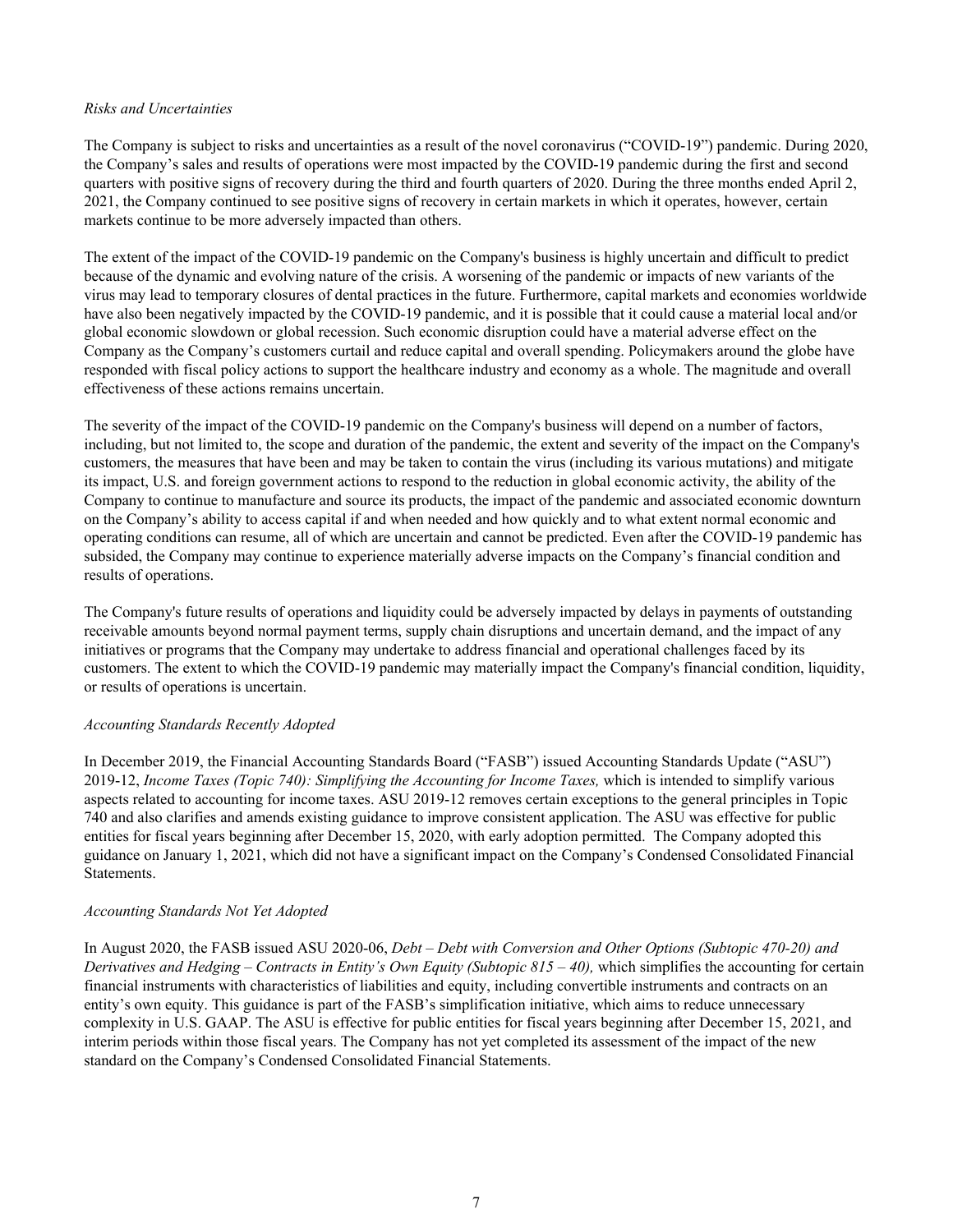In March 2020, the FASB issued ASU No. 2020-04, *Reference Rate Reform (Topic 848): Facilitation of the Effects of Reference Rate Reform on Financial Reporting*, which provides optional expedients and exceptions for applying GAAP to contracts, hedging relationships and other transactions that reference London Interbank Offered Rate ("LIBOR") or another reference rate expected to be discontinued because of reference rate reform, if certain criteria are met. The ASU is effective for public entities as of March 12, 2020 through December 31, 2022. An entity may elect to apply the amendments to eligible hedging relationships existing as of the beginning of the interim period that includes March 12, 2020 and to new eligible hedging relationships entered into after the beginning of the interim period that includes March 12, 2020. If an entity elects to apply any of the amendments for an eligible hedging relationship existing as of the beginning of the interim period that includes March 12, 2020, any adjustments as a result of those elections must be reflected as of the beginning of that interim period and recognized in accordance with the guidance in Reference Rate Reform Subtopics 848-30, 848-40, and 848-50 (as applicable). If an entity elects to apply any of the amendments for a new hedging relationship entered into between the beginning of the interim period that includes March 12, 2020 and March 12, 2020, any adjustments as a result of those elections must be reflected as of the beginning of the hedging relationship and recognized in accordance with the guidance in Reference Rate Reform Subtopics 848-30, 848-40, and 848-50 (as applicable).

The expedients and exceptions provided by the amendments do not apply to contract modifications made and hedging relationships entered into or evaluated after December 31, 2022, except for hedging relationships existing as of December 31, 2022, that an entity has elected certain optional expedients for and that are retained through the end of the hedging relationship. The Company has not yet completed its assessment of the impact of the new standard on the Company's Condensed Consolidated Financial Statements.

# **NOTE 2. ACQUISITION**

On January 21, 2020, the Company acquired all of the shares of Matricel GmbH ("Matricel") for cash consideration of approximately \$43.6 million. Matricel, a German company, is a provider of biomaterials used in dental applications and complements the Company's Specialty Products & Technologies segment. For the three months ended April 3, 2020, Matricel's revenue and earnings were not material to the Condensed Consolidated Statements of Operations. Goodwill was not deductible for income tax purposes. The measurement period for adjustments related to the purchase price allocation for this acquisition is complete.

The following table summarizes the fair values of the assets acquired and liabilities assumed as of the acquisition date (\$ in millions):

|                                           | <b>January 21, 2020</b> |
|-------------------------------------------|-------------------------|
| Assets acquired:                          |                         |
| Cash                                      | \$<br>2.9               |
| Trade accounts receivable                 | 1.0                     |
| Inventories                               | 1.9                     |
| Prepaid expenses and other current assets | 0.2                     |
| Property, plant and equipment             | 0.5                     |
| Goodwill                                  | 25.1                    |
| Other intangible assets                   | 22.3                    |
| Total assets acquired                     | 53.9                    |
| Liabilities assumed:                      |                         |
| Trade accounts payable                    | (0.1)                   |
| Accrued expenses and other liabilities    | (10.2)                  |
| Total liabilities assumed                 | (10.3)                  |
| Total net assets acquired                 | \$<br>43.6              |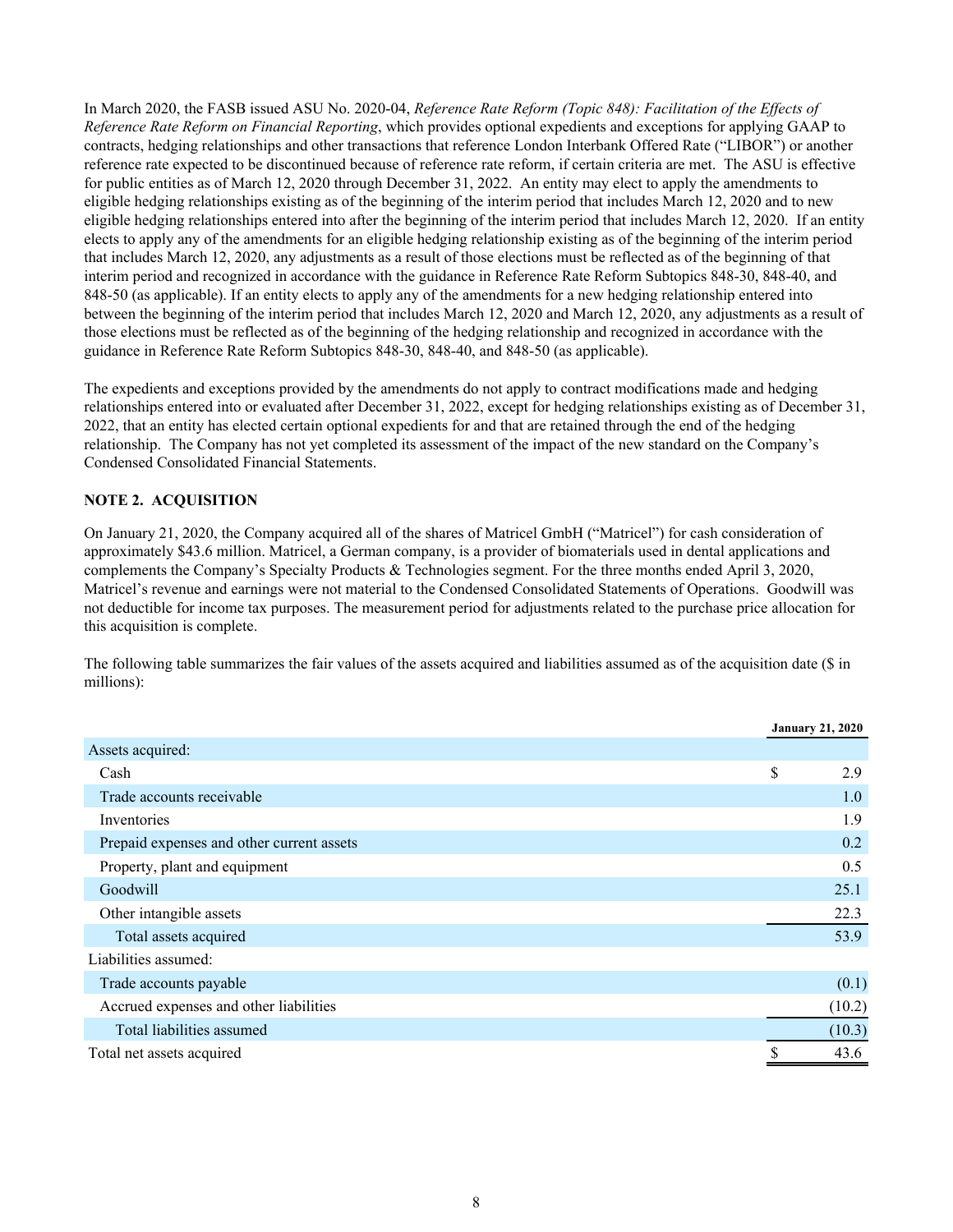The excess of the purchase price over the fair value assigned to the assets acquired and liabilities assumed represents the goodwill resulting from the acquisition. Goodwill attributable to the acquisition has been recorded as a non-current asset and is not amortized, but is subject to review at least on an annual basis for impairment. Goodwill recognized was primarily attributable to expected operating efficiencies and expansion opportunities in the business acquired. The pro forma impact of this acquisition is not presented as it was not considered material to the Company's Condensed Consolidated Financial Statements.

The intangible assets acquired consist of technology and customer relationships. The weighted average amortization period of the acquired intangible assets in the aggregate is 10 years.

## **NOTE 3. CREDIT LOSSES**

The allowance for credits losses is a valuation account deducted from accounts receivable to present the net amount expected to be collected. Accounts receivable are charged off against the allowance when management believes the uncollectibility of an accounts receivable balance is confirmed.

Management estimates the adequacy of the allowance by using relevant available information, from internal and external sources, relating to past events, current conditions and forecasts. Historical credit loss experience provides the basis for estimation of expected credit losses and is adjusted as necessary using the relevant information available. The allowance for credit losses is measured on a collective basis when similar risk characteristics exist. The Company has identified one portfolio segment based on the following risk characteristics: geographic regions, product lines, default rates and customer specific factors.

The factors used by management in its credit loss analysis are inherently subject to uncertainty. The extent of the impact of the COVID-19 pandemic on the Company's business is highly uncertain and difficult to predict. The Company considered the current and expected future economic and market conditions surrounding the COVID-19 pandemic, including the impact of delays in payments of outstanding receivable amounts beyond normal payment terms. If actual results are not consistent with management's estimates and assumptions, the allowance for credit losses may be overstated or understated and a charge or credit to net income (loss) may be required.

The rollforward of the allowance for credit losses is summarized as follows (\$ in millions):

| Balance at December 31, 2020             | S | 37.1  |
|------------------------------------------|---|-------|
| Foreign currency translation             |   | (0.9) |
| Provision for credit losses              |   | 2.9   |
| Write-offs charged against the allowance |   | (1.4) |
| Recoveries                               |   | (2.8) |
| Balance at April 2, 2021                 |   | 34.9  |

## **NOTE 4. INVENTORIES**

The classes of inventory are summarized as follows (\$ in millions):

|                                    | <b>April 2, 2021</b> |        | <b>December 31, 2020</b> |        |  |
|------------------------------------|----------------------|--------|--------------------------|--------|--|
| Finished goods                     | S                    | 236.1  |                          | 219.0  |  |
| Work in process                    |                      | 37.1   |                          | 39.8   |  |
| Raw materials                      |                      | 96.0   |                          | 93.7   |  |
| Reserve for inventory obsolescence |                      | (86.0) |                          | (85.6) |  |
| Total                              |                      | 283.2  |                          | 266.9  |  |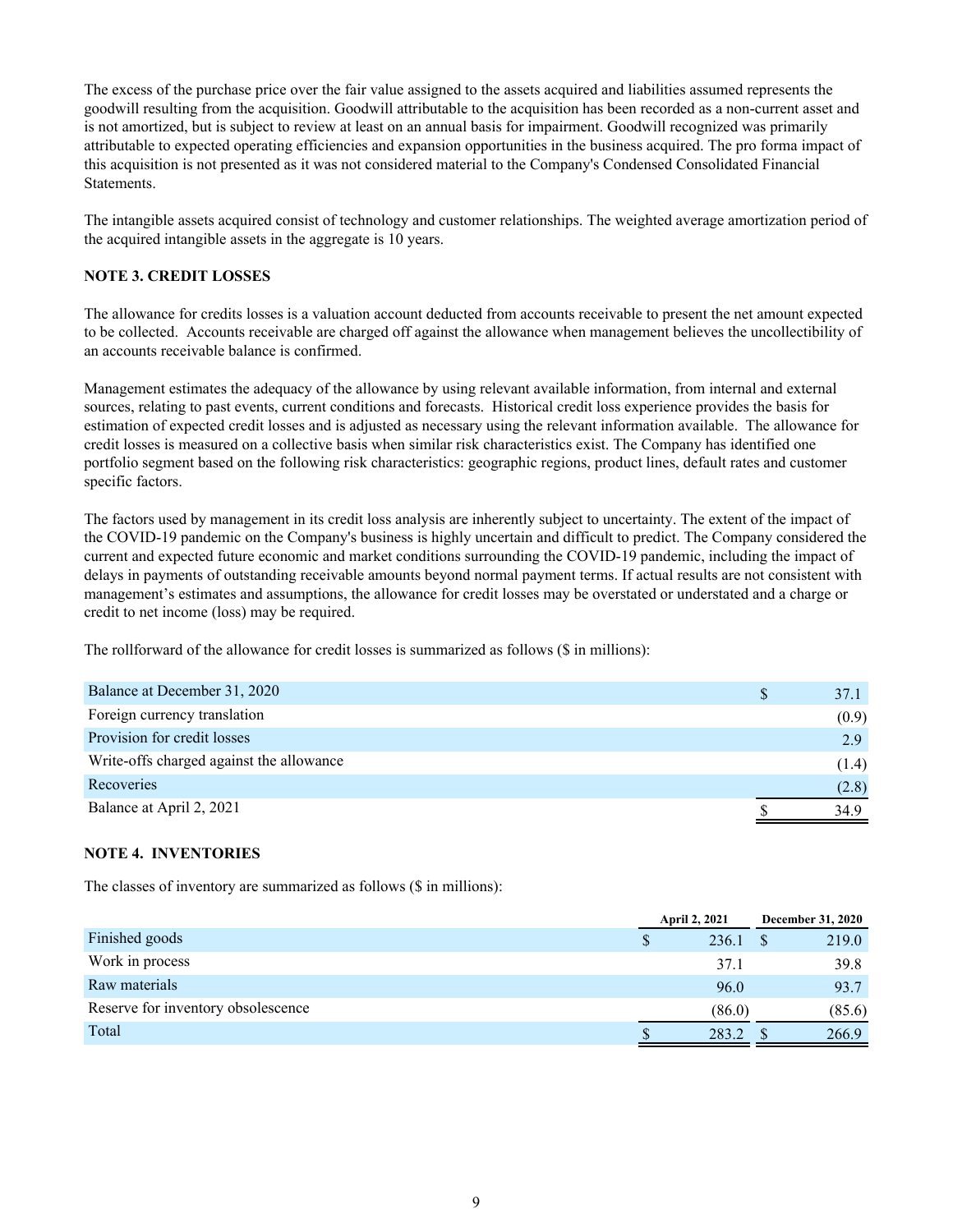# **NOTE 5. PROPERTY, PLANT AND EQUIPMENT**

The classes of property, plant and equipment are summarized as follows (\$ in millions):

|                                       | <b>April 2, 2021</b> | <b>December 31, 2020</b> |
|---------------------------------------|----------------------|--------------------------|
| Land and improvements                 | 24.3<br>\$           | 24.8                     |
| Buildings and improvements            | 177.7                | 182.6                    |
| Machinery, equipment and other assets | 435.8                | 438.8                    |
| Construction in progress              | 84.0                 | 84.8                     |
| Gross property, plant and equipment   | 721.8                | 731.0                    |
| Less: accumulated depreciation        | (426.1)              | (428.0)                  |
| Property, plant and equipment, net    | 295.7                | 303.0                    |

# **NOTE 6. GOODWILL**

The following is a rollforward of the Company's goodwill by segment (\$ in millions):

|                                   | <b>Specialty</b><br>Products &<br><b>Technologies</b> | Equipment $\&$<br>Consumables |         |  | Total   |
|-----------------------------------|-------------------------------------------------------|-------------------------------|---------|--|---------|
| <b>Balance, December 31, 2020</b> | 2.099.0                                               |                               | 1.331.7 |  | 3,430.7 |
| Foreign currency translation      | (41.8)                                                |                               | (16.1)  |  | (57.9)  |
| <b>Balance, April 2, 2021</b>     | 2.057.2                                               |                               | .315.6  |  | 3.372.8 |

# **NOTE 7. ACCRUED EXPENSES AND OTHER LIABILITIES**

Accrued expenses and other liabilities were as follows (\$ in millions):

|                                                                 | April 2, 2021 |         |               |            |    | <b>December 31, 2020</b> |      |            |
|-----------------------------------------------------------------|---------------|---------|---------------|------------|----|--------------------------|------|------------|
|                                                                 |               | Current |               | Noncurrent |    | Current                  |      | Noncurrent |
| Compensation and benefits                                       | S             | 136.9   | <sup>\$</sup> | 15.6       | -S | 161.0                    | - \$ | 14.2       |
| Restructuring-related employee severance, benefits and<br>other |               | 21.6    |               | 2.7        |    | 30.5                     |      |            |
| Pension benefits                                                |               | 8.5     |               | 88.8       |    | 8.5                      |      | 91.5       |
| Taxes, income and other                                         |               | 60.5    |               | 231.8      |    | 48.8                     |      | 227.5      |
| Contract liabilities                                            |               | 55.7    |               | 4.6        |    | 48.6                     |      | 4.8        |
| Sales and product allowances                                    |               | 64.1    |               | 0.9        |    | 73.8                     |      | 0.9        |
| Loss contingencies                                              |               | 8.2     |               | 33.5       |    | 7.4                      |      | 33.2       |
| Derivative financial instruments                                |               | 25.7    |               | 17.0       |    | 42.4                     |      | 27.8       |
| Other                                                           |               | 106.8   |               | 8.7        |    | 109.3                    |      | 8.9        |
| Total                                                           |               | 488.0   | S             | 403.6      | -S | 530.3                    | \$.  | 408.8      |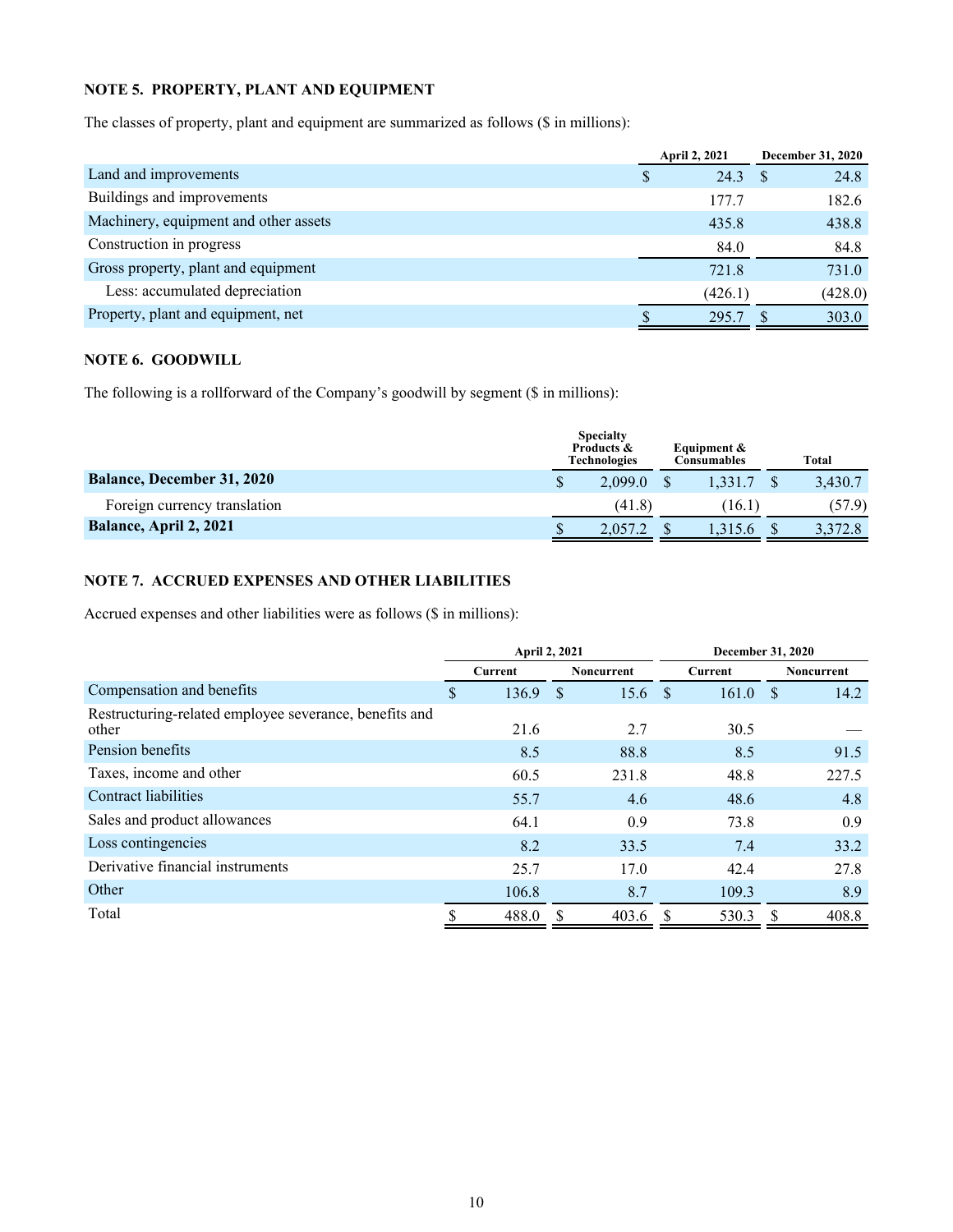## **NOTE 8. HEDGING TRANSACTIONS AND DERIVATIVE FINANCIAL INSTRUMENTS**

The Company uses cross-currency swap derivative contracts to partially hedge its net investments in foreign operations against adverse movements in exchange rates between the U.S. dollar and the euro. The cross-currency swap derivative contracts are agreements to exchange fixed-rate payments in one currency for fixed-rate payments in another currency. On September 20, 2019, the Company entered into cross-currency swap derivative contracts with respect to its \$650.0 million senior unsecured term loan facility. These contracts effectively convert the \$650.0 million senior unsecured term loan facility to an obligation denominated in euros and partially offsets the impact of changes in currency rates on foreign currency denominated net investments. The changes in the fair value of these instruments are recorded in accumulated other comprehensive loss in equity, partially offsetting the foreign currency translation adjustment of the Company's related net investment that is also recorded in accumulated other comprehensive loss as reflected in Note 13. Any ineffective portions of net investment hedges are reclassified from accumulated other comprehensive loss into income during the period of change. The interest income or expense from these swaps is recorded in interest expense in the Company's Condensed Consolidated Statements of Operations consistent with the classification of interest expense attributable to the underlying debt. These instruments mature on dates ranging from June 2021 to September 2022.

The Company also has foreign currency denominated long-term debt in the amount of  $\epsilon$ 208.0 million. This senior unsecured term loan facility represents a partial hedge of the Company's net investment in foreign operations against adverse movements in exchange rates between the U.S. dollar and the euro. The euro senior unsecured term loan facility is designated and qualifies as a non-derivative hedging instrument. Accordingly, the foreign currency translation of the euro senior unsecured term loan facility is recorded in accumulated other comprehensive loss in equity in the accompanying Condensed Consolidated Balance Sheets, offsetting the foreign currency translation adjustment of the Company's related net investment that is also recorded in accumulated other comprehensive loss (see Note 13). Any ineffective portions of net investment hedges are reclassified from accumulated other comprehensive loss into income during the period of change. The euro senior unsecured term loan facility matures in September 2022. Refer to Note 12 for a further discussion of the above loan facilities.

The Company uses interest rate swap derivative contracts to reduce its variability of cash flows related to interest payments with respect to its senior unsecured term loans. The interest rate swap contracts exchange interest payments based on variable rates for interest payments based on fixed rates. The changes in the fair value of these instruments are recorded in accumulated other comprehensive loss in equity (see Note 13). Any ineffective portions of the cash flow hedges are reclassified from accumulated other comprehensive loss into income during the period of change. The interest income or expense from these swaps is recorded in interest expense in the Company's Condensed Consolidated Statements of Operations consistent with the classification of interest expense attributable to the underlying debt. These instruments mature on dates ranging from September 2021 to September 2022.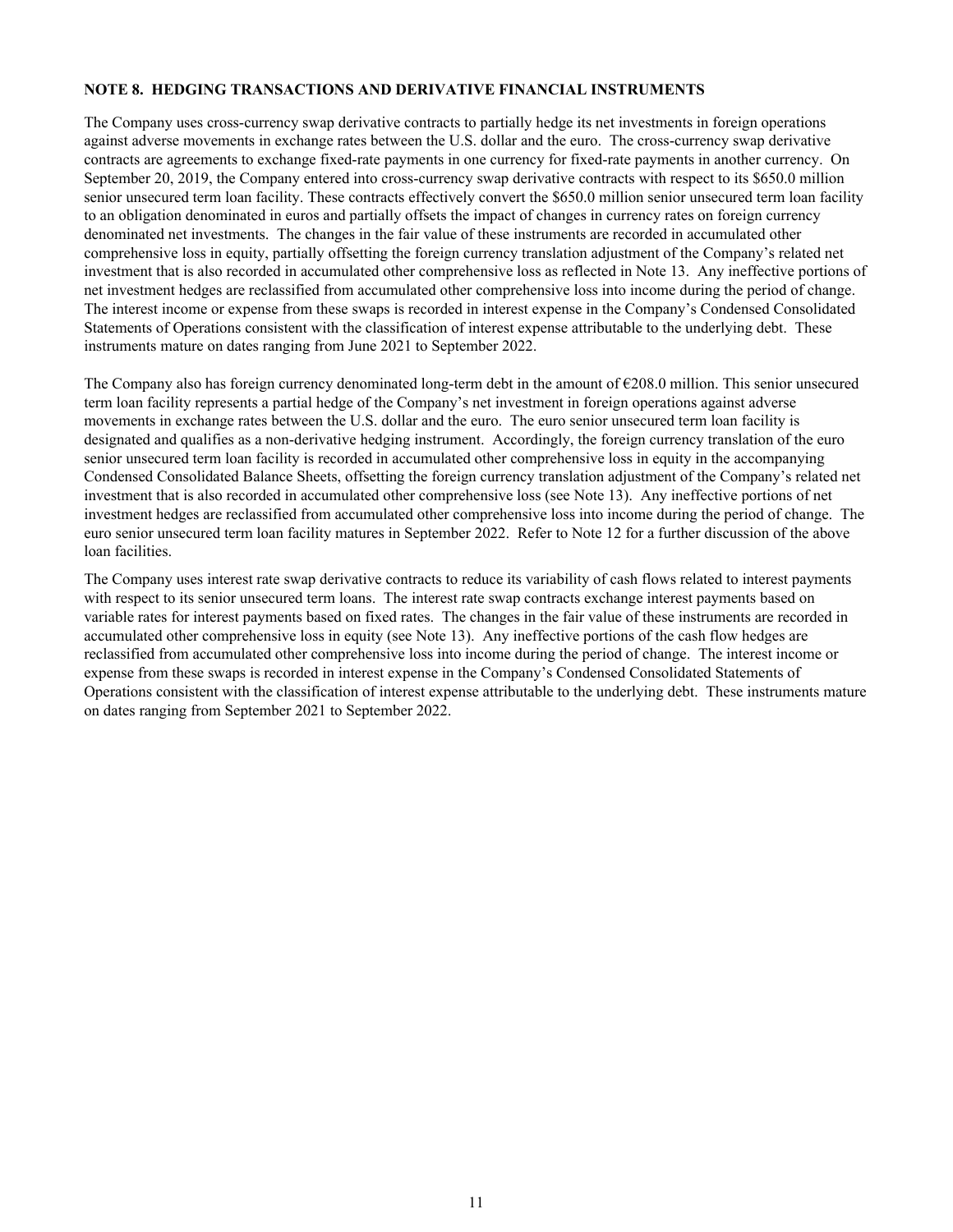The following table summarizes the notional values as of April 2, 2021 and April 3, 2020 and pretax impact of changes in the fair values of instruments designated as net investment hedges and cash flow hedges in accumulated other comprehensive loss ("OCI") for the three months ended April 2, 2021 and April 3, 2020 (\$ in millions):

|                                   | <b>Notional Amount</b> |     | <b>Gain Recognized</b><br>in OCI                  |
|-----------------------------------|------------------------|-----|---------------------------------------------------|
| Three Months Ended April 2, 2021  |                        |     |                                                   |
| Interest rate contracts           | \$<br>450.0            | -\$ | 1.8                                               |
| Foreign currency contracts        | 650.0                  |     | 25.6                                              |
| Foreign currency denominated debt | 244.7                  |     | 16.2                                              |
| Total                             | 1,344.7                |     | 43.6                                              |
|                                   | <b>Notional Amount</b> |     |                                                   |
|                                   |                        |     | (Loss) Gain<br><b>Recognized in</b><br><b>OCI</b> |
| Three Months Ended April 3, 2020  |                        |     |                                                   |
| Interest rate contracts           | \$<br>650.0            | -S  | (11.7)                                            |
| Foreign currency contracts        | 650.0                  |     | 37.0                                              |
| Foreign currency denominated debt | 648.7                  |     | 24.2                                              |

Gains or losses related to the foreign currency contracts and foreign currency denominated debt are classified as foreign currency translation adjustments in the schedule of changes in OCI in Note 13, as these items are attributable to the Company's hedges of its net investment in foreign operations. Gains or losses related to the interest rate contracts are classified as cash flow hedge adjustments in the schedule of changes in OCI in Note 13. The Company did not reclassify any deferred gains or losses related to net investment and cash flow hedges from accumulated other comprehensive loss to income during the three months ended April 2, 2021 and April 3, 2020. In addition, the Company did not have any ineffectiveness related to net investment and cash flow hedges during the three months ended April 2, 2021 and April 3, 2020. The cash inflows and outflows associated with the Company's derivative contracts designated as net investment hedges are classified in investing activities in the accompanying Condensed Consolidated Statements of Cash Flows.

The Company's derivative instruments, as well as its non-derivative debt instruments designated and qualifying as net investment hedges, were classified in the Company's Condensed Consolidated Balance Sheets as follows (\$ in millions):

|                                        |               | <b>April 2, 2021</b> |  | <b>December 31, 2020</b> |
|----------------------------------------|---------------|----------------------|--|--------------------------|
| <b>Derivative liabilities:</b>         |               |                      |  |                          |
| Accrued expenses and other liabilities | \$.           | 42.7 \$              |  | 70.2                     |
|                                        |               |                      |  |                          |
| Nonderivative hedging instruments:     |               |                      |  |                          |
| Short-term debt                        | <sup>S</sup>  | $-$ S                |  | 472.0                    |
| Long-term debt                         | <sup>\$</sup> | 244.7                |  | 260.9                    |

Amounts related to the Company's derivatives expected to be reclassified from accumulated other comprehensive loss to net income during the next 12 months are not significant.

## **NOTE 9. FAIR VALUE MEASUREMENTS**

Accounting standards define fair value based on an exit price model, establish a framework for measuring fair value where the Company's assets and liabilities are required to be carried at fair value and provide for certain disclosures related to the valuation methods used within a valuation hierarchy as established within the accounting standards. This hierarchy prioritizes the inputs into three broad levels as follows: Level 1 inputs are quoted prices (unadjusted) in active markets for identical assets or liabilities; Level 2 inputs are quoted prices for similar assets and liabilities in active markets, quoted prices for identical or similar assets in markets that are not active, or other observable characteristics for the asset or liability,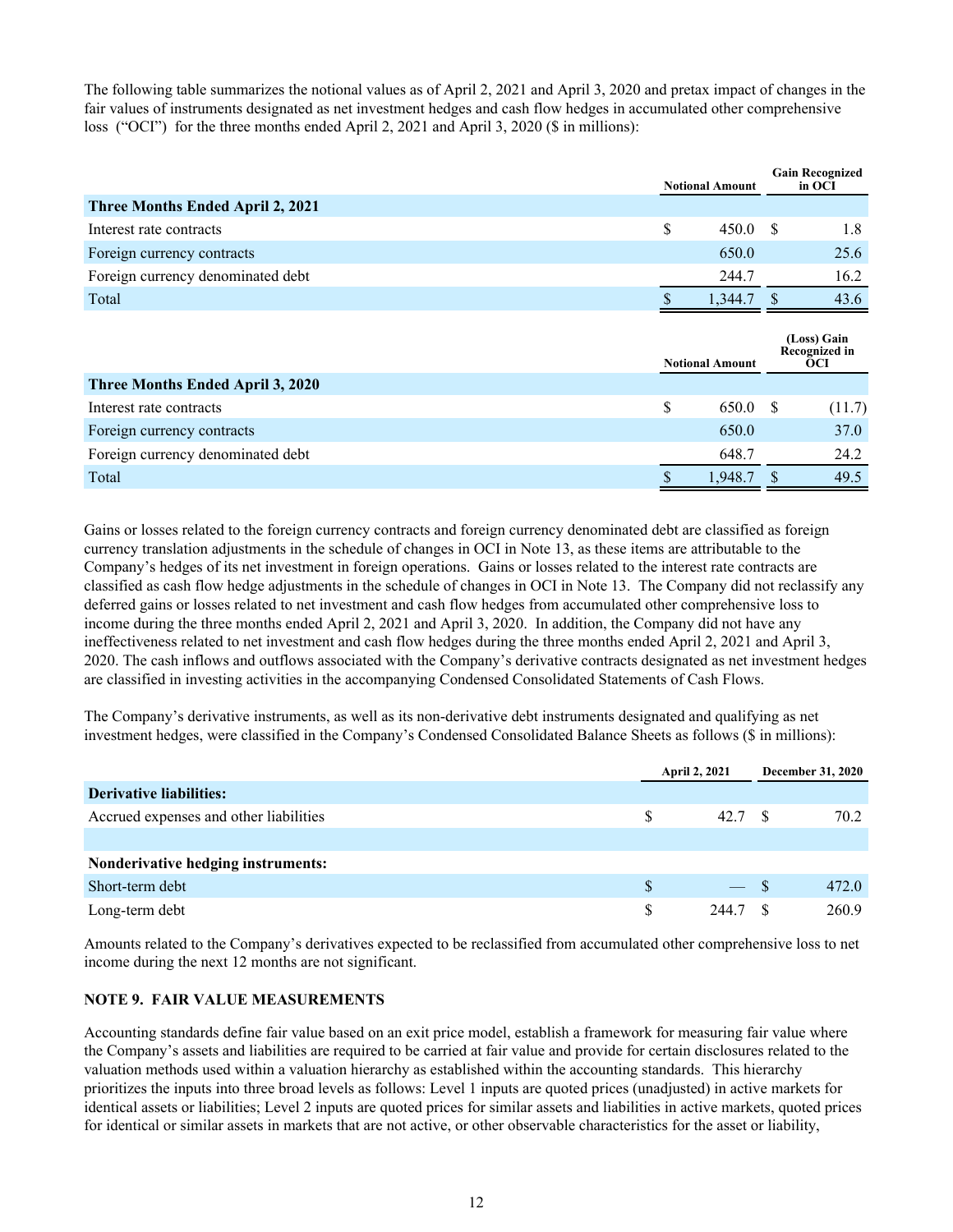including interest rates, yield curves and credit risks, or inputs that are derived principally from, or corroborated by, observable market data through correlation; and Level 3 inputs are unobservable inputs based on the Company's assumptions. A financial asset or liability's classification within the hierarchy is determined based on the lowest level input that is significant to the fair value measurement in its entirety.

A summary of financial assets and liabilities that are measured at fair value on a recurring basis were as follows (\$ in millions):

|                                          | <b>Ouoted Prices in</b><br><b>Active Market</b><br>(Level 1) |  | <b>Significant Other</b><br><b>Observable Inputs</b><br>(Level 2) |      |      | Significant<br>Unobservable<br>Inputs<br>(Level 3) |     | Total |
|------------------------------------------|--------------------------------------------------------------|--|-------------------------------------------------------------------|------|------|----------------------------------------------------|-----|-------|
| April 2, 2021:                           |                                                              |  |                                                                   |      |      |                                                    |     |       |
| Liabilities:                             |                                                              |  |                                                                   |      |      |                                                    |     |       |
| Interest rate swap derivative contracts  | \$                                                           |  | <sup>S</sup>                                                      | 6.5  | - \$ |                                                    |     | 6.5   |
| Cross-currency swap derivative contracts | \$                                                           |  | <sup>\$</sup>                                                     | 36.2 | - \$ |                                                    | S   | 36.2  |
| Deferred compensation plans              | \$                                                           |  | S                                                                 | 13.5 | - \$ |                                                    | S   | 13.5  |
|                                          |                                                              |  |                                                                   |      |      |                                                    |     |       |
| December 31, 2020:                       |                                                              |  |                                                                   |      |      |                                                    |     |       |
| Liabilities:                             |                                                              |  |                                                                   |      |      |                                                    |     |       |
| Interest rate swap derivative contracts  | \$                                                           |  | -S                                                                | 8.3  | - \$ |                                                    |     | 8.3   |
| Cross-currency swap derivative contracts | \$                                                           |  | <b>S</b>                                                          | 61.8 | -S   |                                                    | S   | 61.8  |
| Deferred compensation plans              | \$                                                           |  |                                                                   | 11.8 | -S   |                                                    | \$. | 11.8  |

#### *Derivative Instruments*

The cross-currency swap derivative contracts are classified as Level 2 in the fair value hierarchy as they are measured using the income approach with the relevant interest rates and foreign currency current exchange rates and forward curves as inputs. The interest rate swap derivative contracts are classified as Level 2 in the fair value hierarchy as they are measured using the income approach with the relevant interest rates and forward curves as inputs. Refer to Note 8 for additional information.

## *Deferred Compensation Plans*

Certain management employees of the Company participate in nonqualified deferred compensation programs that permit such employees to defer a portion of their compensation, on a pretax basis. All amounts deferred under this plan are unfunded, unsecured obligations and are presented as a component of the Company's compensation and benefits accrual included in accrued expenses in the accompanying Condensed Consolidated Balance Sheets (refer to Note 7). Participants may choose among alternative earnings rates for the amounts they defer, which are primarily based on investment options within the Company's 401(k) program. Changes in the deferred compensation liability under these programs are recognized based on changes in the fair value of the participants' accounts, which are based on the applicable earnings rates on investment options within the Company's 401(k) program. Amounts voluntarily deferred by employees into the Company stock fund and amounts contributed to participant accounts by the Company are deemed invested in the Company's common stock and future distributions of such contributions will be made solely in shares of Company common stock, and therefore are not reflected in the above amounts.

## **Fair Value of Financial Instruments**

The carrying amounts and fair values of the Company's financial instruments were as follows (\$ in millions):

|                                          |     | <b>April 2, 2021</b> |     |                   |     | <b>December 31, 2020</b> |     |                   |  |
|------------------------------------------|-----|----------------------|-----|-------------------|-----|--------------------------|-----|-------------------|--|
|                                          |     | Carrying<br>Amount   |     | <b>Fair Value</b> |     | Carrying<br>Amount       |     | <b>Fair Value</b> |  |
| <b>Liabilities:</b>                      |     |                      |     |                   |     |                          |     |                   |  |
| Interest rate swap derivative contracts  |     | 6.5                  | - S | 6.5               | - S | 8.3                      | - S | 8.3               |  |
| Cross-currency swap derivative contracts | \$  | 36.2                 | -S  | 36.2              | -8  | 61.8                     | -8  | 61.8              |  |
| Convertible senior notes due 2025        | S   | 416.2                | -S  | 1,065.3           | -S  | 411.1                    |     | 902.7             |  |
| Long-term debt                           | \$. | 892.2                |     | 892.2             |     | 907.7                    |     | 907.7             |  |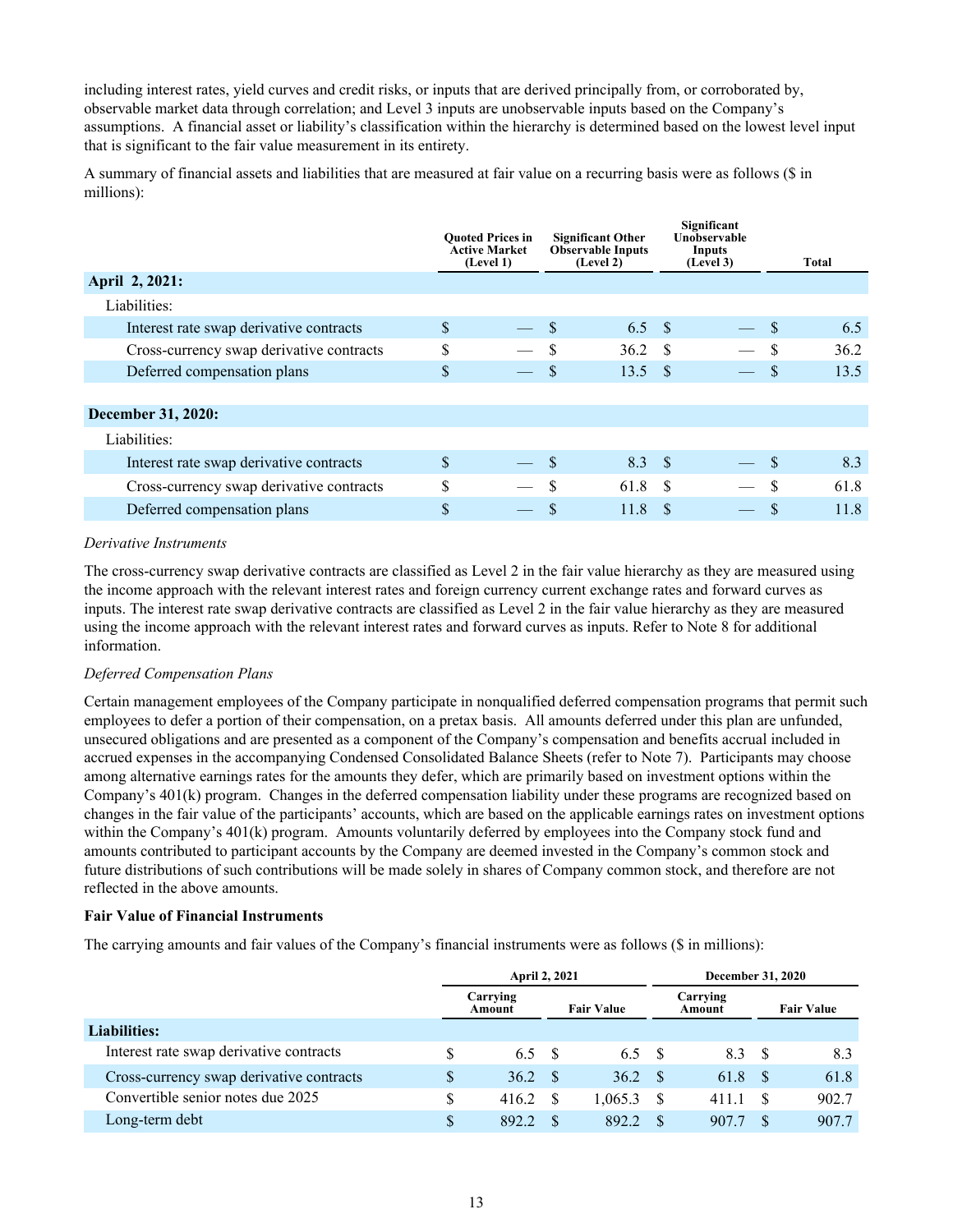The fair value of long-term debt approximates the carrying value as these borrowings are based on variable market rates. The fair value of the convertible senior notes due 2025 was determined based on the quoted bid price of the convertible senior notes in an over-the-counter market on April 2, 2021 and December 31, 2020. The fair values of cash and cash equivalents, which consist primarily of money market funds, time and demand deposits, trade accounts receivable, net and trade accounts payable approximate their carrying amounts due to the short-term maturities of these instruments.

## **NOTE 10. WARRANTY**

The Company generally accrues estimated warranty costs at the time of sale. In general, manufactured products are warranted against defects in material and workmanship when properly used for their intended purpose, installed correctly and appropriately maintained. Warranty periods depend on the nature of the product and range from 90 days up to the life of the product. The amount of the accrued warranty liability is determined based on historical information such as past experience, product failure rates or number of units repaired, estimated cost of material and labor and in certain instances estimated property damage. The accrued warranty liability is reviewed on a quarterly basis and may be adjusted as additional information regarding expected warranty costs becomes known.

The following is a rollforward of the Company's accrued warranty liability (\$ in millions):

| <b>Balance at December 31, 2020</b>            | 14.1  |
|------------------------------------------------|-------|
| Accruals for warranties issued during the year |       |
| Settlements made                               | (6.4) |
| Effect of foreign currency translation         | (0.1) |
| <b>Balance at April 2, 2021</b>                |       |

# **NOTE 11. LITIGATION AND CONTINGENCIES**

For a description of the Company's litigation and contingencies, refer to Note 14 of the Company's Consolidated and Combined Financial Statements as of and for the year ended December 31, 2020, included in the Company's Annual Report on Form 10-K for the year ended December 31, 2020. The Company records accruals for loss contingencies associated with these legal matters when it is probable that a liability will be incurred, and the amount of the loss can be reasonably estimated. The Company has determined that the liabilities associated with certain litigation matters are probable and can be reasonably estimated and has accrued \$41.7 million and \$40.6 million as of April 2, 2021 and December 31, 2020, respectively, which are included in accrued liabilities in the Condensed Consolidated Balance Sheets. The Company has accrued for these matters and will continue to monitor each related legal issue and adjust accruals as might be warranted based on new information and further developments in accordance with ASC 450-20-25. Amounts accrued for legal contingencies often result from a complex series of judgments about future events and uncertainties that rely heavily on estimates and assumptions including timing of related payments. The ability to make such estimates and judgments can be affected by various factors including, among other things, whether damages sought in the proceedings are unsubstantiated or indeterminate; legal discovery has not commenced or is not complete; proceedings are in early stages; matters present legal uncertainties; there are significant facts in dispute; procedural or jurisdictional issues; the uncertainty and unpredictability of the number of potential claims; or there are numerous parties involved. To the extent adverse verdicts have been rendered against the Company, the Company does not record an accrual until a loss is determined to be probable and can be reasonably estimated. In the Company's opinion, based on its examination of these matters, its experience to date and discussions with counsel, the ultimate outcome of legal proceedings, net of liabilities accrued in the Company's Condensed Consolidated Balance Sheets, is not expected to have a material adverse effect on the Company's financial position. However, the resolution of, or increase in accruals for, one or more of these matters in any reporting period may have a material adverse effect on the Company's results of operations and cash flows for that period.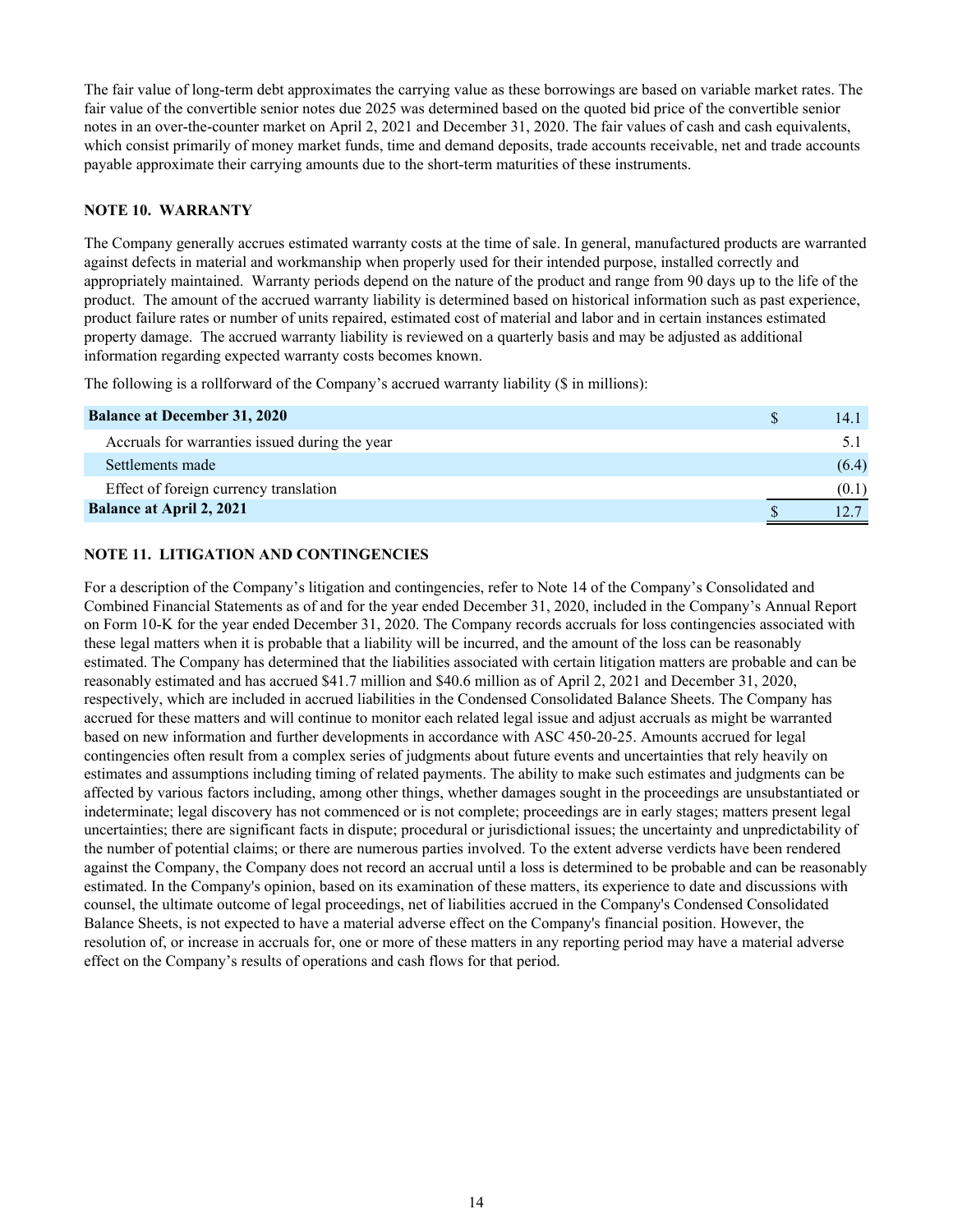# **NOTE 12. DEBT AND CREDIT FACILITIES**

The components of the Company's debt were as follows (\$ in millions):

|                                                                                                                                                                                                                                                                |   | April 2, 2021 | December 31, 2020 |         |  |
|----------------------------------------------------------------------------------------------------------------------------------------------------------------------------------------------------------------------------------------------------------------|---|---------------|-------------------|---------|--|
| Senior term loan facility due 2022 (\$650.0 aggregate principal amount) (the "Term<br>Loan Facility"), net of deferred debt issuance costs of \$2.0 and \$1.9, respectively                                                                                    | S | 648.0         |                   | 648.1   |  |
| Senior euro term loan facility due 2022 ( $\epsilon$ 208.0 and $\epsilon$ 600.0 aggregate principal<br>amount, respectively) (the "Euro Term Loan Facility"), net of deferred debt issuance<br>costs of $$0.\overline{5}$ and $$1.\overline{3}$ , respectively |   | 244 2         |                   | 731.6   |  |
| Convertible senior notes due 2025 (\$517.5 aggregate principal amount), net of deferred<br>debt issuance costs of \$10.4 and \$10.8, respectively and unamortized discount of \$90.9<br>and \$95.6, respectively                                               |   | 416.2         |                   | 411.1   |  |
| Other                                                                                                                                                                                                                                                          |   | 0.2           |                   | 3.7     |  |
| Total debt                                                                                                                                                                                                                                                     |   | 1,308.6       |                   | 1,794.5 |  |
| Less: current portion                                                                                                                                                                                                                                          |   | (416.4)       |                   | (886.8) |  |
| Long-term debt                                                                                                                                                                                                                                                 |   | 892.2         |                   | 907.7   |  |

Unamortized debt issuance costs and discount totaled \$103.8 million and \$109.6 million as of April 2, 2021 and December 31, 2020, respectively, which have been netted against their respective aggregate principal amounts of the related debt in the table above, and are being amortized to interest expense over the term of the respective debt.

#### **Long-Term Indebtedness**

#### *2019 Credit Agreement*

On September 20, 2019, the Company entered into a credit agreement (the "Credit Agreement") with a syndicate of banks under which Envista borrowed approximately \$1.3 billion, consisting of the three-year \$650.0 million Term Loan Facility and the three-year €600.0 million Euro Term Loan Facility (together with the Term Loan Facility, the "Term Loans"). The Credit Agreement also includes the five-year, \$250.0 million revolving credit facility (the "Revolving Credit Facility" and together with the Term Loans, the "Senior Credit Facilities"). Pursuant to the Separation Agreement, all of the net proceeds of the Term Loans were paid to Danaher as partial consideration for the Dental business Danaher transferred to Envista, as further discussed in Note 1.

The Revolving Credit Facility includes an initial aggregate principal amount of \$250.0 million with a \$20.0 million sublimit for the issuance of standby letters of credit. The Company has the option to increase the amount available under the Revolving Credit Facility, subject to agreement by the lenders, by up to an additional \$200.0 million in the aggregate. The Revolving Credit Facility can be used for working capital and other general corporate purposes. As of April 2, 2021 and December 31, 2020, there were no borrowings outstanding under the Revolving Credit Facility.

Under the Senior Credit Facilities, borrowings bear interest as follows: (1) Eurocurrency Rate Loans (as defined in the Credit Agreement) bear interest at a variable rate equal to the London inter-bank offered ("LIBOR") rate plus a margin of between 0.785% and 1.625%, depending on the Company's Consolidated Leverage Ratio (as defined in the Credit Agreement) as of the last day of the immediately preceding fiscal quarter; and (2) Base Rate Loans (as defined in the Credit Agreement) bear interest at a variable rate equal to (a) the highest of (i) the Federal funds rate (as published by the Federal Reserve Bank of New York from time to time) plus 0.50%, (ii) Bank of America's "prime rate" as publicly announced from time to time and (iii) the Eurocurrency Rate (as defined in the Credit Agreement) plus 1.0%, plus (b) a margin of between 0.00% and 0.625%, depending on the Company's Consolidated Leverage Ratio as of the last day of the immediately preceding fiscal quarter. In no event will Eurocurrency Rate Loans or Base Rate Loans bear interest at a rate lower than 0.0%. In addition, the Company is required to pay a per annum facility fee of between 0.09% and 0.225% depending on the Company's Consolidated Leverage Ratio as of the last day of the immediately preceding fiscal quarter and based on the aggregate commitments under the Revolving Credit Facility, whether drawn or not.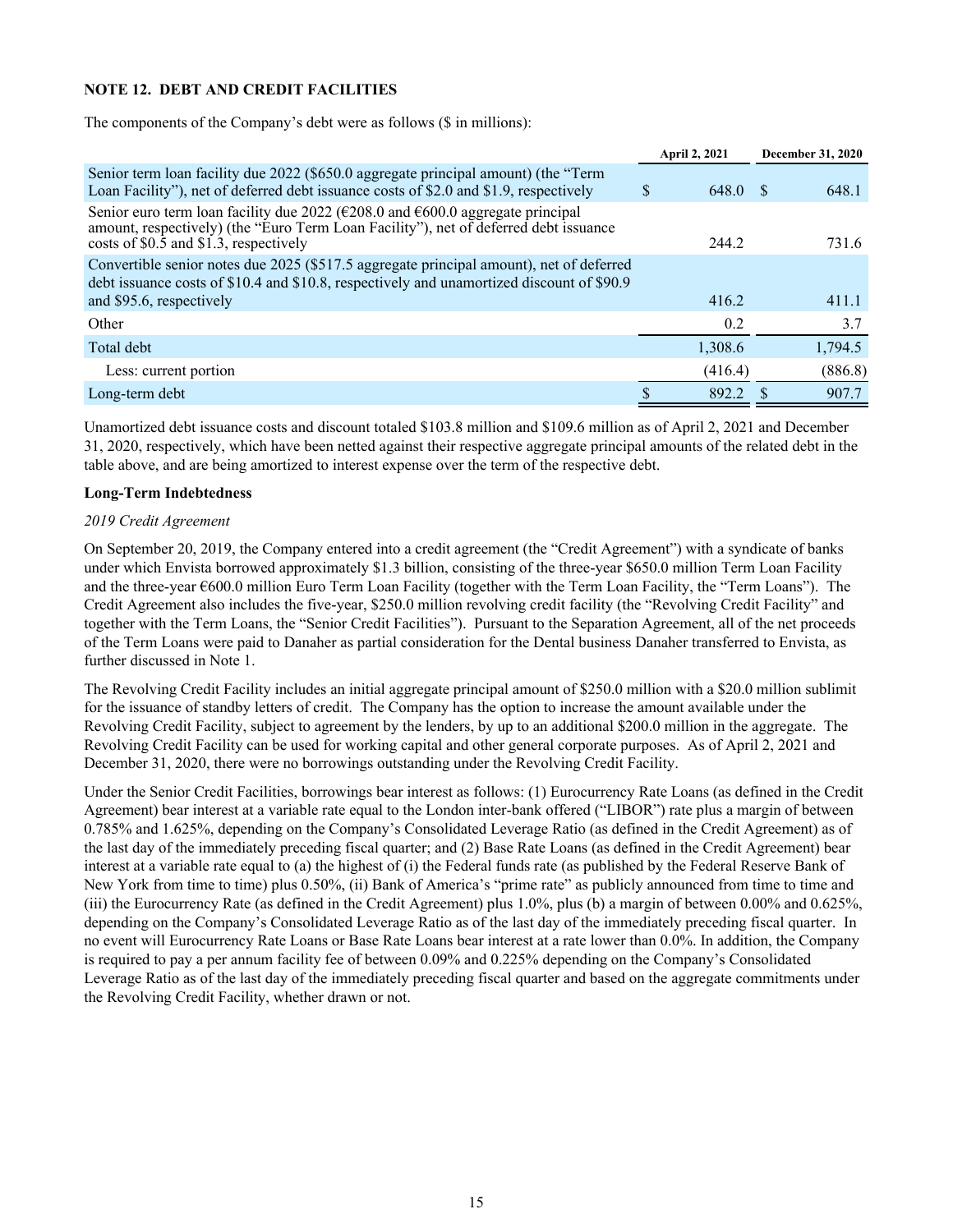The interest rates for borrowings under the Term Loan Facility were 2.38% and 4.25% as of April 2, 2021 and December 31, 2020, respectively. The interest rates for borrowings under the Euro Term Loan Facility were 1.45% and 3.33% as of April 2, 2021 and December 31, 2020, respectively. Interest is payable quarterly for the Term Loans. The Company has entered into interest rate swap derivative contracts for the Term Loan Facility, as further discussed in Note 8. The Credit Agreement requires the Company to maintain a Consolidated Leverage Ratio of 3.75 to 1.00 or less and includes a provision that the maximum Consolidated Leverage Ratio will be increased to 4.25 to 1.00 for the four consecutive full fiscal quarters immediately following the consummation of any acquisition by the Company or any subsidiary of the Company in which the purchase price exceeds \$100.0 million. The Credit Agreement also requires the Company to maintain a Consolidated Interest Coverage Ratio (as defined in the Credit Agreement) of at least 3.00 to 1.00. The Credit Agreement contains customary representations, warranties, conditions precedent, events of default, indemnities and affirmative and negative covenants, including covenants that, among other things, limit or restrict the Company's and/or the Company's subsidiaries ability, subject to certain exceptions and qualifications, to incur liens or indebtedness, merge, consolidate or sell or otherwise transfer assets, make dividends or distributions, enter into transactions with the Company's affiliates and use proceeds of the debt financing for other than permitted uses. The Credit Agreement also contains customary events of default. Upon the occurrence and during the continuance of an event of default, the lenders may declare the outstanding advances and all other obligations under the Credit Agreement immediately due and payable. The Company was in compliance with all of its debt covenants as of April 2, 2021.

On May 6, 2020, the Company entered into an amendment to its Credit Agreement (the "Amendment") that, among other changes, waived the quarterly-tested leverage covenant and reduces the interest coverage ratio through and including the first quarter of 2021. In connection with this Amendment, the lenders obtained a first priority security interest in substantially all of the Company's assets. The Amendment also imposed limitations on liens, indebtedness, asset sales, investments and acquisitions. In addition, the Company was required to maintain a monthly-tested minimum liquidity covenant during the waiver period. The Amendment increased the interest and fees payable under the Credit Agreement for the duration of the period during which the waiver of the debt covenants remains in effect. The Company incurred fees aggregating \$2.8 million in connection with this Amendment, of which \$2.3 million were deferred and are being amortized to interest expense over the term of the debt and the remaining amount was expensed.

On February 9, 2021, the Company entered into an additional amendment to its Credit Agreement that substantially reinstated the original terms of its Credit Agreement effective February 9, 2021. In conjunction with this amendment, the Company repaid \$472.0 million of its Euro Term Loan Facility, which was classified as short-term debt as of December 31, 2020.

## *Convertible Senior Notes (the "Notes")*

On May 21, 2020, the Company issued the Notes due on June 1, 2025, unless earlier repurchased, redeemed or converted. The aggregate principal amount, which includes the initial purchasers' exercise in full of their option to purchase an additional \$67.5 million principal amount of the Notes, was \$517.5 million. The net proceeds from the issuance, after deducting purchasers' discounts and estimated offering expenses, were \$502.6 million. The Company used part of the net proceeds to pay for the capped call transactions ("Capped Calls") as further described below. The Notes accrue interest at a rate of 2.375% per annum, payable semi-annually in arrears on June 1 and December 1 of each year, beginning on December 1, 2020. The Notes have an initial conversion rate of 47.5862 shares of the Company's common stock per \$1,000 principal amount of Notes, which is equivalent to an initial conversion price of approximately \$21.01 per share of the Company's common stock and is subject to adjustment upon the occurrence of specified events. The Notes are governed by an indenture dated as of May 21, 2020 (the "Indenture") between the Company and Wilmington Trust, National Association, as trustee. The Indenture does not contain any financial covenants or any restrictions on the payment of dividends, the incurrence of senior debt or other indebtedness or the issuance or repurchase of the Company's securities by the Company.

The Notes are the Company's senior, unsecured obligations and are (i) equal in right of payment with the Company's existing and future senior, unsecured indebtedness; (ii) senior in right of payment to the Company's existing and future indebtedness that is expressly subordinated to the Notes; (iii) effectively subordinated to the Company's existing and future secured indebtedness, to the extent of the value of the collateral securing that indebtedness; and (iv) structurally subordinated to all existing and future indebtedness and other liabilities, including trade payables, and (to the extent the Company is not a holder thereof) preferred equity, if any, of the Company's subsidiaries.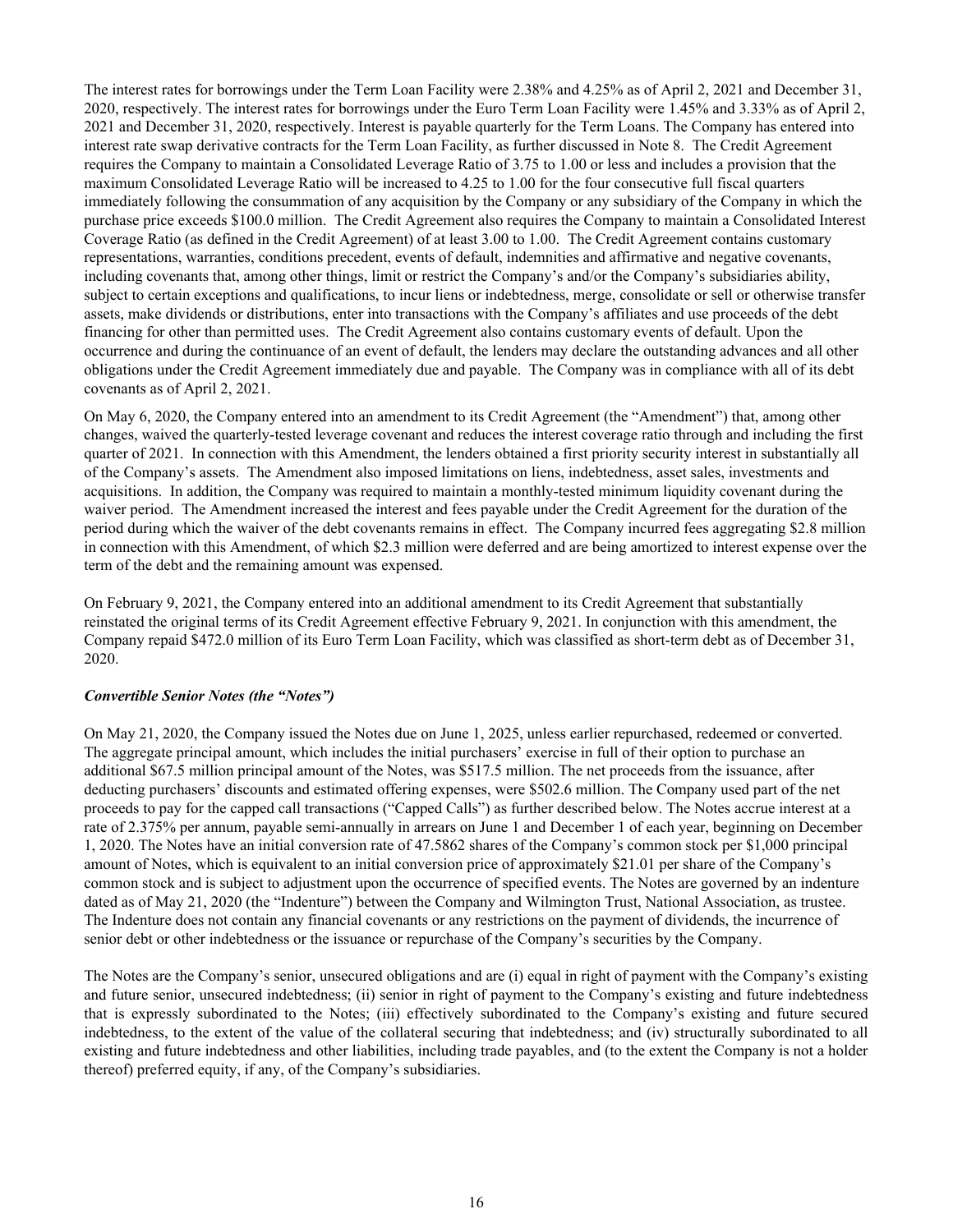Holders of the Notes may convert their Notes at any time on or after December 2, 2024 until the close of business on the second scheduled trading day preceding the maturity date. Holders of the Notes will also have the right to convert the Notes prior to December 2, 2024, but only upon the occurrence of specified events. Upon conversion, the Notes will be settled in cash, shares of the Company's common stock or a combination thereof, at the Company's election. The Company's current intent and policy is to settle all Notes conversions through combination settlement, satisfying the principal amount outstanding with cash and any Notes conversion value in excess of the principal amount in shares of the Company's common stock. If a fundamental change occurs prior to the maturity date, holders of the Notes may require the Company to repurchase all or a portion of their Notes for cash at a repurchase price equal to 100.0% of the principal amount plus any accrued and unpaid interest. In addition, if specific corporate events occur prior to the maturity date, the Company would increase the conversion rate for a holder who elects to convert its Notes in connection with such an event in certain circumstances. As of April 2, 2021 and December 31, 2020, the stock price exceeded 130% of the conversion price of \$21.01 in 20 days of the final 30 trading days ended April 2, 2021 and December 31, 2020, which satisfied one of the conditions permitting early conversion by holders of the Notes, therefore, the Notes are classified as short-term debt.

The Notes will be redeemable, in whole or in part, at the Company's option at any time, and from time to time, on or after June 1, 2023 and on or before the 40th scheduled trading day immediately before the maturity date, at a cash redemption price equal to the principal amount of the Notes to be redeemed, plus accrued and unpaid interest, if any, to, but excluding the redemption date, but only if the last reported sale price per share of the Company's common stock exceeds 130.0% of the conversion price on (i) each of at least 20 trading days, whether or not consecutive, during the 30 consecutive trading days ending on, and including, the trading day immediately before the date the Company sends the related redemption notice; and (ii) the trading day immediately before the date the Company sends such notice. In addition, calling any Note for redemption will constitute a "Make-Whole Fundamental Change" (as defined in the Indenture) with respect to that Note, in which case the conversion rate applicable to the conversion of that Note will be increased in certain circumstances if it is converted after it is called for redemption.

In accounting for the issuance of the Notes, the Company separated the Notes into liability and equity components of \$410.9 million and \$106.6 million, respectively. The carrying amount of the liability component was calculated by measuring the fair value of a similar debt instrument that does not have an associated convertible feature. The carrying amount of the equity component representing the conversion option was determined by deducting the fair value of the liability component from the par value of the Notes. The equity component is not re-measured as long as it continues to meet the conditions for equity classification. The excess of the principal amount of the liability component over its carrying amount ("debt discount") will be amortized to interest expense over the term of the Notes.

The Company allocated the total issuance costs incurred to the liability and equity components of the Notes based on their relative values. Issuance costs attributable to the liability component of \$11.9 million were recorded as a reduction to the liability portion of the Notes and will be amortized as interest expense over the term of the Notes. The issuance costs of \$3.1 million attributable to the equity component were netted with the equity component in stockholders' equity.

The Company recorded a net deferred tax liability of \$20.5 million in connection with the issuance of the Notes, which was recorded to stockholders' equity.

The following table sets forth total interest expense recognized related to the Notes (\$ in millions):

|                                     |                      | <b>Three Months Ended</b> |  |                      |  |
|-------------------------------------|----------------------|---------------------------|--|----------------------|--|
|                                     | <b>April 2, 2021</b> |                           |  | <b>April 3, 2020</b> |  |
| Contractual interest expense        |                      | 3.1                       |  |                      |  |
| Amortization of debt issuance costs |                      | 0.5                       |  |                      |  |
| Amortization of debt discount       |                      | 4.6                       |  |                      |  |
| Total interest expense              |                      | 8.2                       |  |                      |  |

For the three months ended April 2, 2021, the debt discount and debt issuance costs were amortized using an annual effective interest rate of 7.3% to interest expense over the term of the Notes.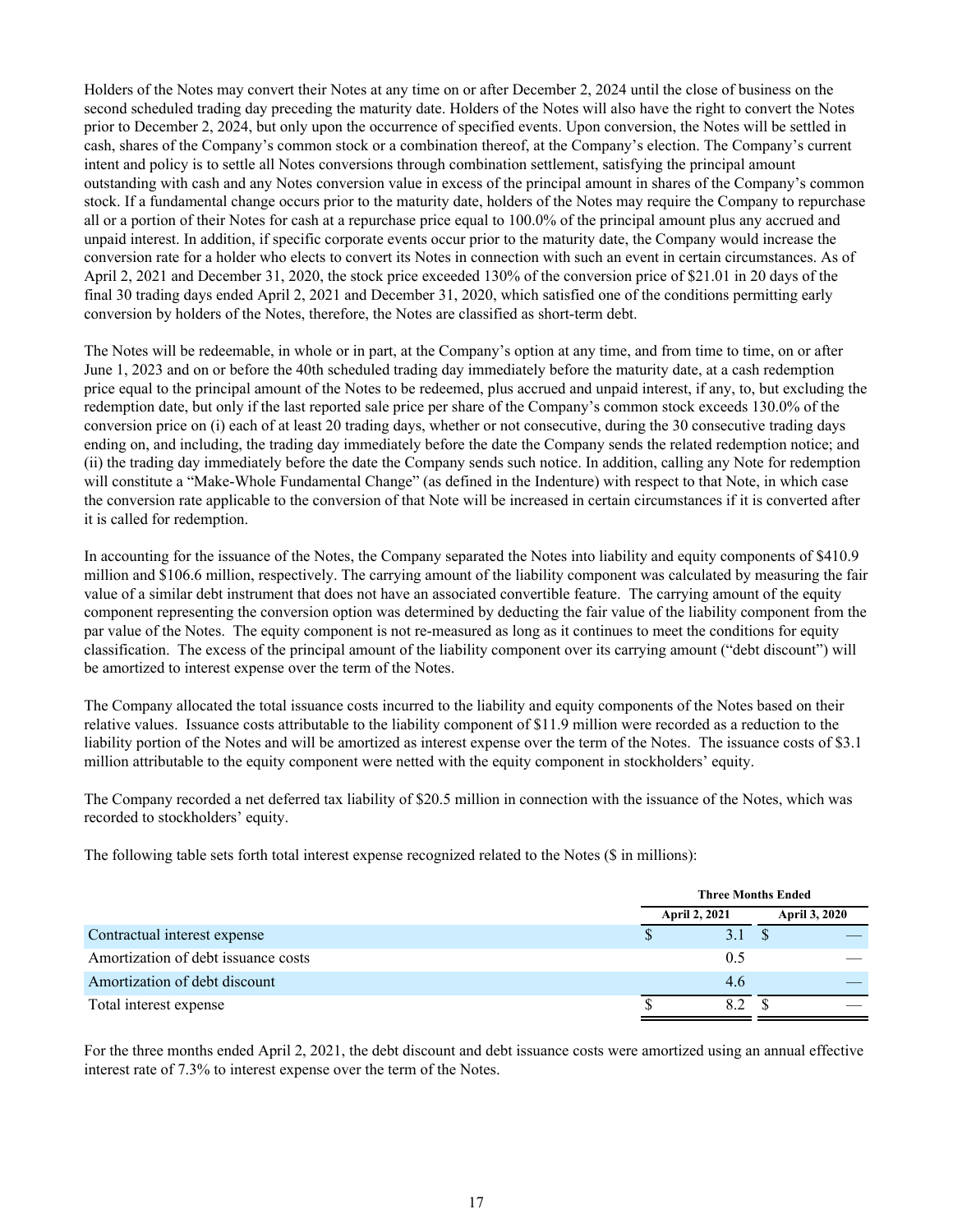As of April 2, 2021 and December 31, 2020, the fair value of the Notes was \$1,065.3 million and \$902.7 million, respectively. The fair value was determined based on the quoted bid price of the Notes in an over-the-counter market on April 2, 2021 and December 31, 2020. The Notes are considered as Level 2 of the fair value hierarchy.

As of April 2, 2021 and December 31, 2020, the if-converted value of the Notes exceeded the outstanding principal amount by \$488.0 million and \$313.1 million, respectively.

#### *Capped Call Transactions*

In connection with the offering of the Notes, the Company entered into Capped Calls with certain counterparties. The Capped Calls each have an initial strike price of approximately \$21.01 per share, subject to certain adjustments, which corresponds to the initial conversion price of the Notes. The Capped Calls have initial cap prices of \$23.79 per share, subject to certain adjustments. The Capped Calls cover, subject to anti-dilution adjustments, 2.9 million shares of the Company's common stock. The Capped Calls are generally intended to reduce or offset the potential dilution from shares of common stock issued upon any conversion of the Notes with such reduction or offset, as the case may be, subject to a cap based on the cap price. As the Capped Call transactions are considered indexed to the Company's own stock and are considered equity classified, they are recorded in equity and are not accounted for as derivatives. The cost of \$20.7 million incurred in connection with the Capped Calls was recorded as a reduction to additional paid-in capital.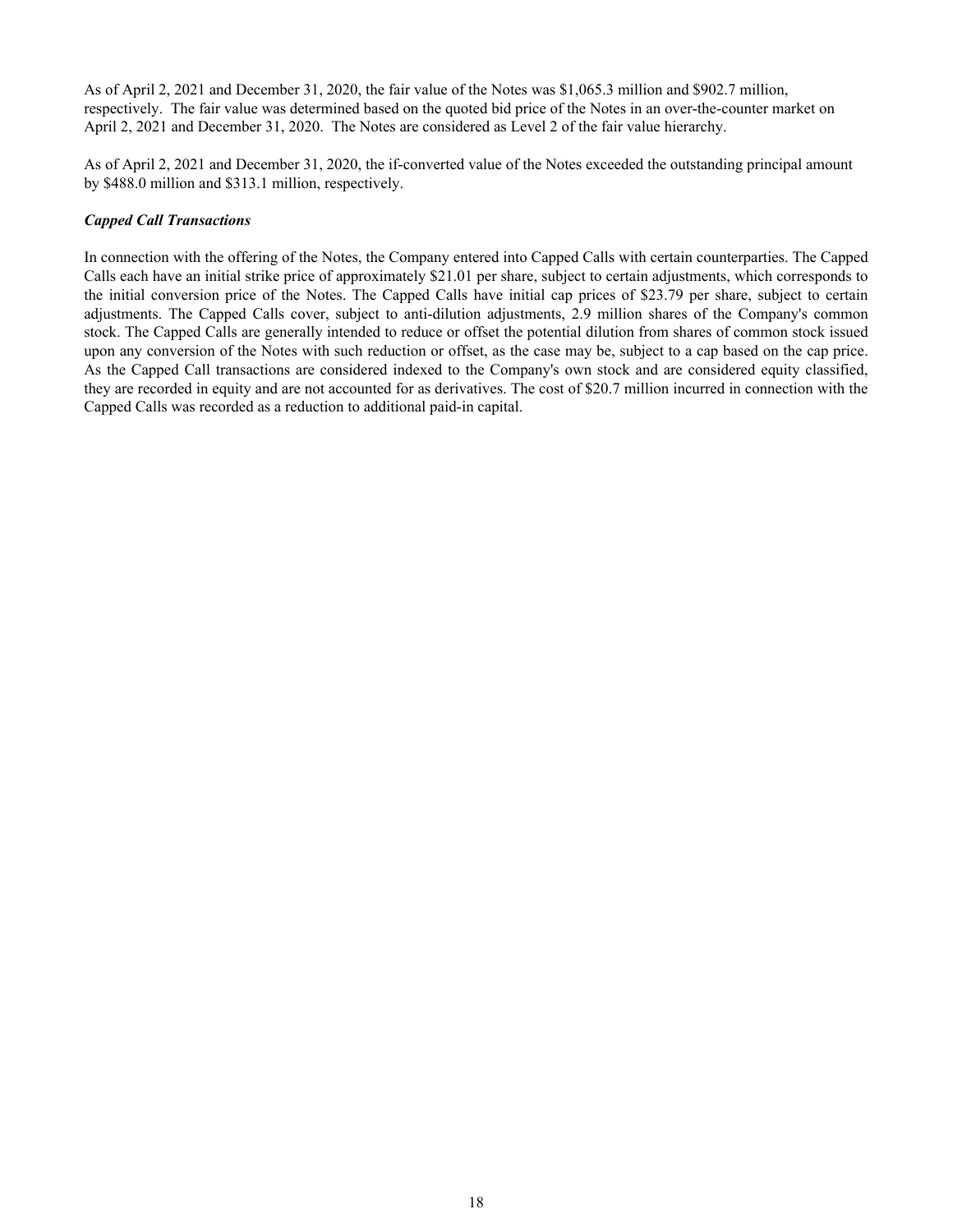# **NOTE 13. ACCUMULATED OTHER COMPREHENSIVE LOSS**

The changes in accumulated other comprehensive loss by component are summarized below (\$ in millions).

|                                                                                                 | Foreign<br>Currency<br>Translation<br><b>Adjustments</b> |              |       |            |  |             |         |  |  |  |  |  |  |  |  |  |  |  |  |  |  |  |  |  |  |  |  |  |  |  |  |  |  |  |  |  |  |  |  |  |  |  |  |  |  |  |  |  |  |  | <b>Unrealized</b><br>Gain (Loss)<br>on Cash<br><b>Flow Hedges</b> |  |  |  | <b>Unrealized</b><br><b>Pension</b><br><b>Costs</b> |  | <b>Total Accumulated</b><br>Other<br>Comprehensive<br>Loss |
|-------------------------------------------------------------------------------------------------|----------------------------------------------------------|--------------|-------|------------|--|-------------|---------|--|--|--|--|--|--|--|--|--|--|--|--|--|--|--|--|--|--|--|--|--|--|--|--|--|--|--|--|--|--|--|--|--|--|--|--|--|--|--|--|--|--|--|-------------------------------------------------------------------|--|--|--|-----------------------------------------------------|--|------------------------------------------------------------|
| <b>Balance, December 31, 2020</b>                                                               | \$                                                       | $(62.5)$ \$  |       | $(6.3)$ \$ |  | $(23.0)$ \$ | (91.8)  |  |  |  |  |  |  |  |  |  |  |  |  |  |  |  |  |  |  |  |  |  |  |  |  |  |  |  |  |  |  |  |  |  |  |  |  |  |  |  |  |  |  |  |                                                                   |  |  |  |                                                     |  |                                                            |
| Other comprehensive (loss) income before reclassifications:                                     |                                                          |              |       |            |  |             |         |  |  |  |  |  |  |  |  |  |  |  |  |  |  |  |  |  |  |  |  |  |  |  |  |  |  |  |  |  |  |  |  |  |  |  |  |  |  |  |  |  |  |  |                                                                   |  |  |  |                                                     |  |                                                            |
| (Decrease) increase                                                                             |                                                          | (43.4)       | 1.8   |            |  |             | (41.6)  |  |  |  |  |  |  |  |  |  |  |  |  |  |  |  |  |  |  |  |  |  |  |  |  |  |  |  |  |  |  |  |  |  |  |  |  |  |  |  |  |  |  |  |                                                                   |  |  |  |                                                     |  |                                                            |
| Income tax impact                                                                               |                                                          | (10.3)       | (0.4) |            |  |             | (10.7)  |  |  |  |  |  |  |  |  |  |  |  |  |  |  |  |  |  |  |  |  |  |  |  |  |  |  |  |  |  |  |  |  |  |  |  |  |  |  |  |  |  |  |  |                                                                   |  |  |  |                                                     |  |                                                            |
| Other comprehensive (loss) income before reclassifications, net<br>of income taxes              |                                                          | (53.7)       | 1.4   |            |  |             | (52.3)  |  |  |  |  |  |  |  |  |  |  |  |  |  |  |  |  |  |  |  |  |  |  |  |  |  |  |  |  |  |  |  |  |  |  |  |  |  |  |  |  |  |  |  |                                                                   |  |  |  |                                                     |  |                                                            |
| Amounts reclassified from accumulated other comprehensive<br>(loss) income:                     |                                                          |              |       |            |  |             |         |  |  |  |  |  |  |  |  |  |  |  |  |  |  |  |  |  |  |  |  |  |  |  |  |  |  |  |  |  |  |  |  |  |  |  |  |  |  |  |  |  |  |  |                                                                   |  |  |  |                                                     |  |                                                            |
| Increase                                                                                        |                                                          |              |       |            |  | 0.2         | 0.2     |  |  |  |  |  |  |  |  |  |  |  |  |  |  |  |  |  |  |  |  |  |  |  |  |  |  |  |  |  |  |  |  |  |  |  |  |  |  |  |  |  |  |  |                                                                   |  |  |  |                                                     |  |                                                            |
| Income tax impact                                                                               |                                                          |              |       |            |  |             |         |  |  |  |  |  |  |  |  |  |  |  |  |  |  |  |  |  |  |  |  |  |  |  |  |  |  |  |  |  |  |  |  |  |  |  |  |  |  |  |  |  |  |  |                                                                   |  |  |  |                                                     |  |                                                            |
| Amounts reclassified from accumulated other comprehensive<br>(loss) income, net of income taxes |                                                          |              |       |            |  | 0.2         | 0.2     |  |  |  |  |  |  |  |  |  |  |  |  |  |  |  |  |  |  |  |  |  |  |  |  |  |  |  |  |  |  |  |  |  |  |  |  |  |  |  |  |  |  |  |                                                                   |  |  |  |                                                     |  |                                                            |
| Net current period other comprehensive (loss) income, net of<br>income taxes                    |                                                          | (53.7)       | 1.4   |            |  | 0.2         | (52.1)  |  |  |  |  |  |  |  |  |  |  |  |  |  |  |  |  |  |  |  |  |  |  |  |  |  |  |  |  |  |  |  |  |  |  |  |  |  |  |  |  |  |  |  |                                                                   |  |  |  |                                                     |  |                                                            |
| Balance, April 2, 2021                                                                          | \$                                                       | $(116.2)$ \$ |       | $(4.9)$ \$ |  | $(22.8)$ \$ | (143.9) |  |  |  |  |  |  |  |  |  |  |  |  |  |  |  |  |  |  |  |  |  |  |  |  |  |  |  |  |  |  |  |  |  |  |  |  |  |  |  |  |  |  |  |                                                                   |  |  |  |                                                     |  |                                                            |

|                                                                                                 | Foreign<br>Currency<br><b>Translation</b><br><b>Adjustments</b> |              |  |            |              |             | <b>Unrealized</b><br><b>Pension</b><br><b>Costs</b> |  | <b>Unrealized</b><br>Gain (Loss)<br>on Cash<br><b>Flow Hedges</b> |  | <b>Total Accumulated</b><br>Other<br>Comprehensive<br>Loss |
|-------------------------------------------------------------------------------------------------|-----------------------------------------------------------------|--------------|--|------------|--------------|-------------|-----------------------------------------------------|--|-------------------------------------------------------------------|--|------------------------------------------------------------|
| <b>Balance, December 31, 2019</b>                                                               | \$.                                                             | $(116.4)$ \$ |  | 0.1        | <sup>S</sup> | $(27.9)$ \$ | (144.2)                                             |  |                                                                   |  |                                                            |
| Other comprehensive (loss) income before reclassifications:                                     |                                                                 |              |  |            |              |             |                                                     |  |                                                                   |  |                                                            |
| Decrease                                                                                        |                                                                 | (22.1)       |  | (11.7)     |              |             | (33.8)                                              |  |                                                                   |  |                                                            |
| Income tax impact                                                                               |                                                                 | (15.1)       |  | 2.8        |              |             | (12.3)                                              |  |                                                                   |  |                                                            |
| Other comprehensive (loss) income before reclassifications, net<br>of income taxes              |                                                                 | (37.2)       |  | (8.9)      |              |             | (46.1)                                              |  |                                                                   |  |                                                            |
| Amounts reclassified from accumulated other comprehensive<br>(loss) income:                     |                                                                 |              |  |            |              |             |                                                     |  |                                                                   |  |                                                            |
| Increase                                                                                        |                                                                 |              |  |            |              | 0.5         | 0.5                                                 |  |                                                                   |  |                                                            |
| Income tax impact                                                                               |                                                                 |              |  |            |              | (0.1)       | (0.1)                                               |  |                                                                   |  |                                                            |
| Amounts reclassified from accumulated other comprehensive<br>(loss) income, net of income taxes |                                                                 |              |  |            |              | 0.4         | 0.4                                                 |  |                                                                   |  |                                                            |
| Net current period other comprehensive income (loss), net of<br>income taxes                    |                                                                 | (37.2)       |  | (8.9)      |              | 0.4         | (45.7)                                              |  |                                                                   |  |                                                            |
| <b>Balance, April 3, 2020</b>                                                                   | \$                                                              | $(153.6)$ \$ |  | $(8.8)$ \$ |              | $(27.5)$ \$ | (189.9)                                             |  |                                                                   |  |                                                            |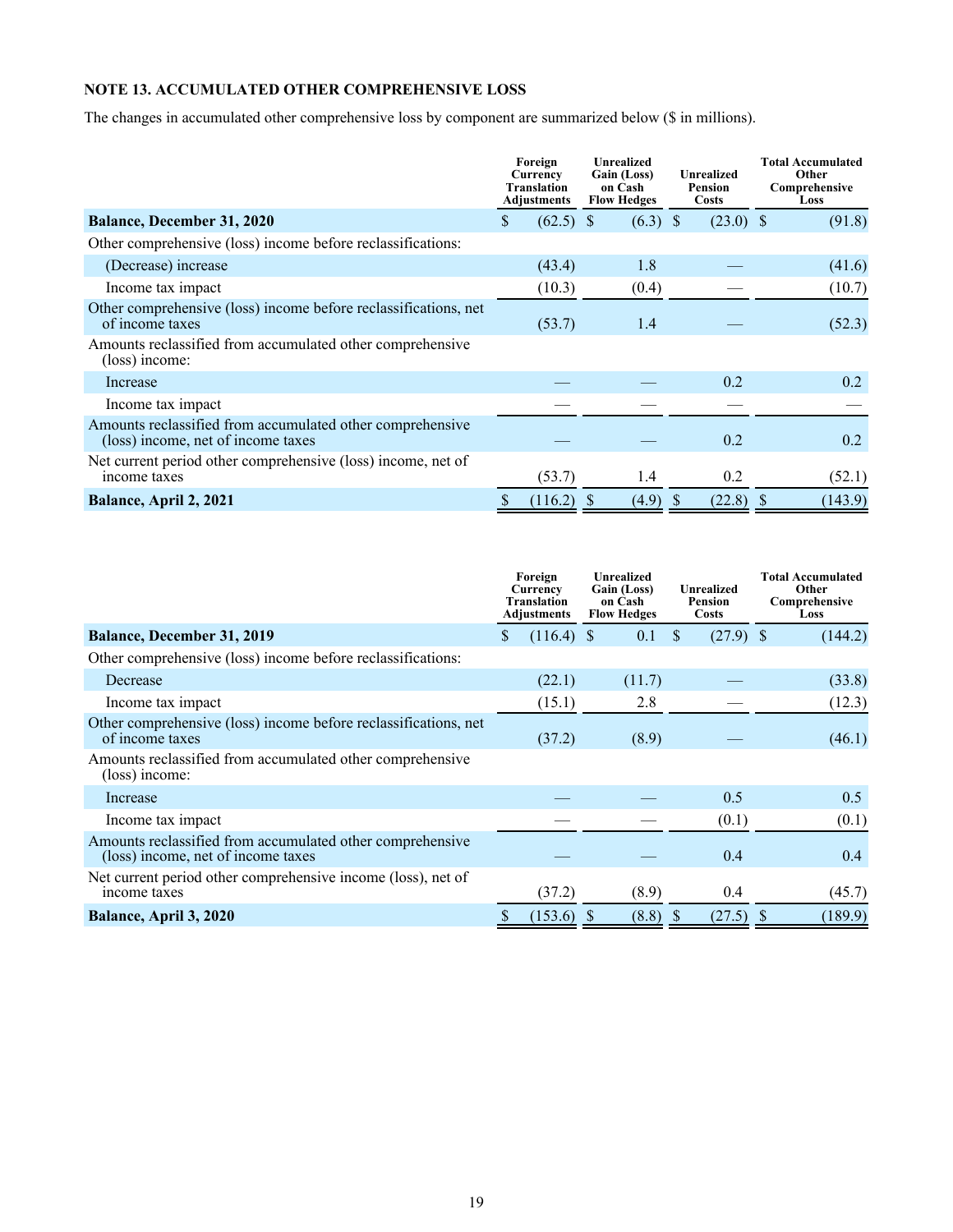## **NOTE 14. REVENUE**

The following table presents the Company's revenues disaggregated by geographical region for the three months ended April 2, 2021 and April 3, 2020 (\$ in millions). Sales taxes and other usage-based taxes collected from customers are excluded from revenues. The Company has historically defined emerging markets as developing markets of the world, which prior to the COVID-19 pandemic, have experienced extended periods of accelerated growth in gross domestic product and infrastructure, which includes Eastern Europe, the Middle East, Africa, Latin America and Asia (with the exception of Japan and Australia). The Company defines developed markets as all markets of the world that are not emerging markets.

|                                  | <b>Specialty</b><br>Products & | Equipment $\&$<br><b>Technologies</b><br><b>Consumables</b> |               |       |               | <b>Total</b> |
|----------------------------------|--------------------------------|-------------------------------------------------------------|---------------|-------|---------------|--------------|
| Three Months Ended April 2, 2021 |                                |                                                             |               |       |               |              |
| <b>Geographical region:</b>      |                                |                                                             |               |       |               |              |
| North America                    | $\mathsf{\$}$                  | 163.4                                                       | <sup>\$</sup> | 178.6 | - \$          | 342.0        |
| Western Europe                   |                                | 94.8                                                        |               | 79.2  |               | 174.0        |
| Other developed markets          |                                | 25.6                                                        |               | 22.2  |               | 47.8         |
| Emerging markets                 |                                | 82.7                                                        |               | 62.7  |               | 145.4        |
| Total                            |                                | 366.5                                                       | -S            | 342.7 | <sup>\$</sup> | 709.2        |
|                                  |                                |                                                             |               |       |               |              |
| Three Months Ended April 3, 2020 |                                |                                                             |               |       |               |              |
| <b>Geographical region:</b>      |                                |                                                             |               |       |               |              |
| North America                    | \$                             | 128.3                                                       | $\mathcal{S}$ | 141.5 | <b>S</b>      | 269.8        |
| Western Europe                   |                                | 62.7                                                        |               | 57.9  |               | 120.6        |
| Other developed markets          |                                | 21.2                                                        |               | 16.4  |               | 37.6         |
| Emerging markets                 |                                | 60.4                                                        |               | 58.8  |               | 119.2        |
| Total                            | \$                             | 272.6                                                       | \$            | 274.6 | \$            | 547.2        |

## **Sales by Major Product Group:**

|                  |    |                      | <b>Three Months Ended</b> |  |       |  |  |  |                      |
|------------------|----|----------------------|---------------------------|--|-------|--|--|--|----------------------|
| (\$ in millions) |    | <b>April 2, 2021</b> |                           |  |       |  |  |  | <b>April 3, 2020</b> |
| Consumables      |    | 514.9                |                           |  | 377.9 |  |  |  |                      |
| Equipment        |    | 194.3                |                           |  | 169.3 |  |  |  |                      |
| Total            | ъ. | 709.2                |                           |  | 547.2 |  |  |  |                      |

#### **Remaining Performance Obligations**

Remaining performance obligations include noncancelable purchase orders, extended warranty and service agreements and do not include revenue from contracts with customers with an original term of one year or less.

As of April 2, 2021, the aggregate amount of the transaction price allocated to remaining performance obligations was \$24.5 million and the Company expects to recognize revenue on the majority of this amount over the next 12 months.

#### **Contract Liabilities**

The Company often receives cash payments from customers in advance of the Company's performance resulting in contract liabilities. These contract liabilities are classified as either current or long-term in the Condensed Consolidated Balance Sheets based on the timing of when the Company expects to recognize revenue. As of April 2, 2021 and December 31, 2020, the contract liabilities were \$60.3 million and \$53.4 million, respectively, and are included within accrued expenses and other liabilities and other long-term liabilities in the accompanying Condensed Consolidated Balance Sheets. Revenue recognized during the three months ended April 2, 2021 that was included in the contract liability balance at December 31, 2020 was \$20.8 million. Revenue recognized during the three months ended April 3, 2020 that was included in the contract liability balance at December 31, 2019 was \$22.1 million.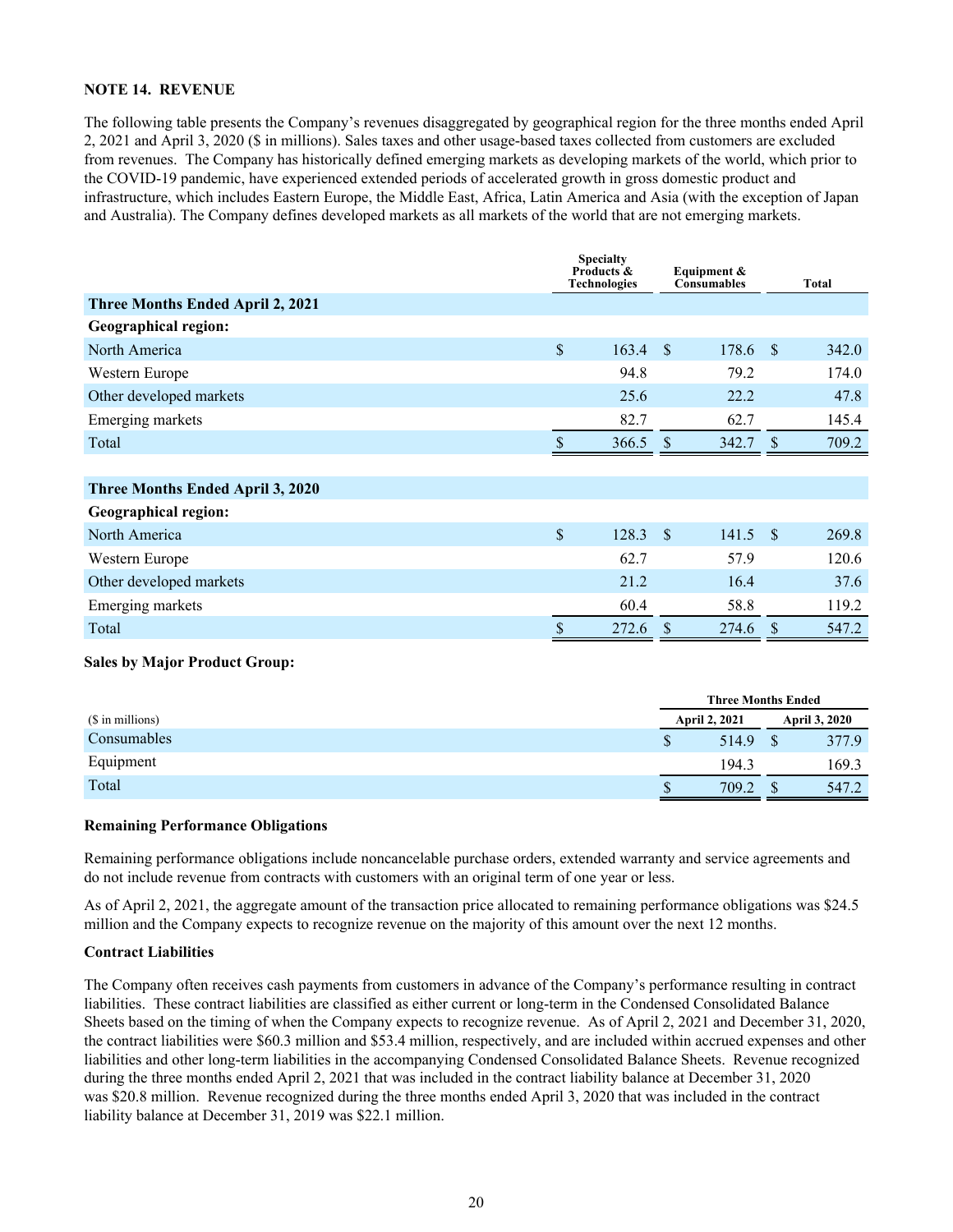#### **Significant Customers**

Sales to the Company's largest customer were 12% and 9% of sales for the three months ended April 2, 2021 and April 3, 2020, respectively. No other individual customer accounted for more than 10% of sales for the three months ended Apri1 2, 2021 and April 3, 2020, respectively.

#### **Seasonality**

Based on historical experience, the Company generally has more sales in the second half of the calendar year than in the first half of the calendar year, with the first quarter typically having the lowest sales of the year. Based on historical customer buying patterns, the Company generally has more sales in the fourth quarter than in any other quarter of the year, driven in particular by capital spending in the Equipment & Consumables segment. As a result of this seasonality in sales, profitability in the Equipment & Consumables segment also tends to be higher in the second half of the year. There are no assurances that these historical trends will continue in the future and the ongoing COVID-19 pandemic may impact these trends.

## **NOTE 15. RESTRUCTURING ACTIVITIES AND RELATED IMPAIRMENTS**

#### *Restructuring Activities*

The Company's restructuring activities are undertaken as necessary to implement management's strategy, streamline operations, take advantage of available capacity and resources, and ultimately achieve net cost reductions. These activities generally relate to the realignment of existing manufacturing capacity and closure of facilities and other exit or disposal activities, as it relates to executing the Company's strategy, either in the normal course of business or pursuant to significant restructuring programs.

The liability related to the Company's restructuring activities, which is included in accrued liabilities in the Condensed Consolidated Balance Sheets, is summarized below (\$ in millions):

|                                   | <b>Employee</b><br><b>Severance</b><br>and Related | <b>Facility Exit</b><br>and Related | <b>Total</b> |
|-----------------------------------|----------------------------------------------------|-------------------------------------|--------------|
| <b>Balance, December 31, 2020</b> | \$<br>30.5                                         | 5.4                                 | 35.9         |
| Costs incurred                    | 4.3                                                | 1.6                                 | 5.9          |
| Paid/settled                      | (11.8)                                             | (5.7)                               | (17.5)       |
| Balance, April 2, 2021            | 23.0                                               |                                     | 24.3         |

Restructuring related charges recorded for the three months ended April 2, 2021 and April 3, 2020, by segment were as follows (\$ in millions):

|                                   |   | <b>Three Months Ended</b> |                      |      |  |
|-----------------------------------|---|---------------------------|----------------------|------|--|
|                                   |   | <b>April 2, 2021</b>      | <b>April 3, 2020</b> |      |  |
| Specialty Products & Technologies | P | 3.5                       |                      | 0.8  |  |
| Equipment & Consumables           |   | 2.1                       |                      | 10.8 |  |
| Other                             |   | 2.5                       |                      | 0.7  |  |
| Total                             |   |                           |                      |      |  |

The restructuring related charges incurred during the three months ended April 2, 2021 and April 3, 2020, are reflected in the following captions in the accompanying Condensed Consolidated Statements of Operations (\$ in millions):

|                                              | <b>Three Months Ended</b> |                      |  |                      |  |
|----------------------------------------------|---------------------------|----------------------|--|----------------------|--|
|                                              |                           | <b>April 2, 2021</b> |  | <b>April 3, 2020</b> |  |
| Cost of sales                                |                           | 2.8                  |  | 2.8                  |  |
| Selling, general and administrative expenses |                           | 5.3                  |  | 9.5                  |  |
| Total                                        |                           |                      |  |                      |  |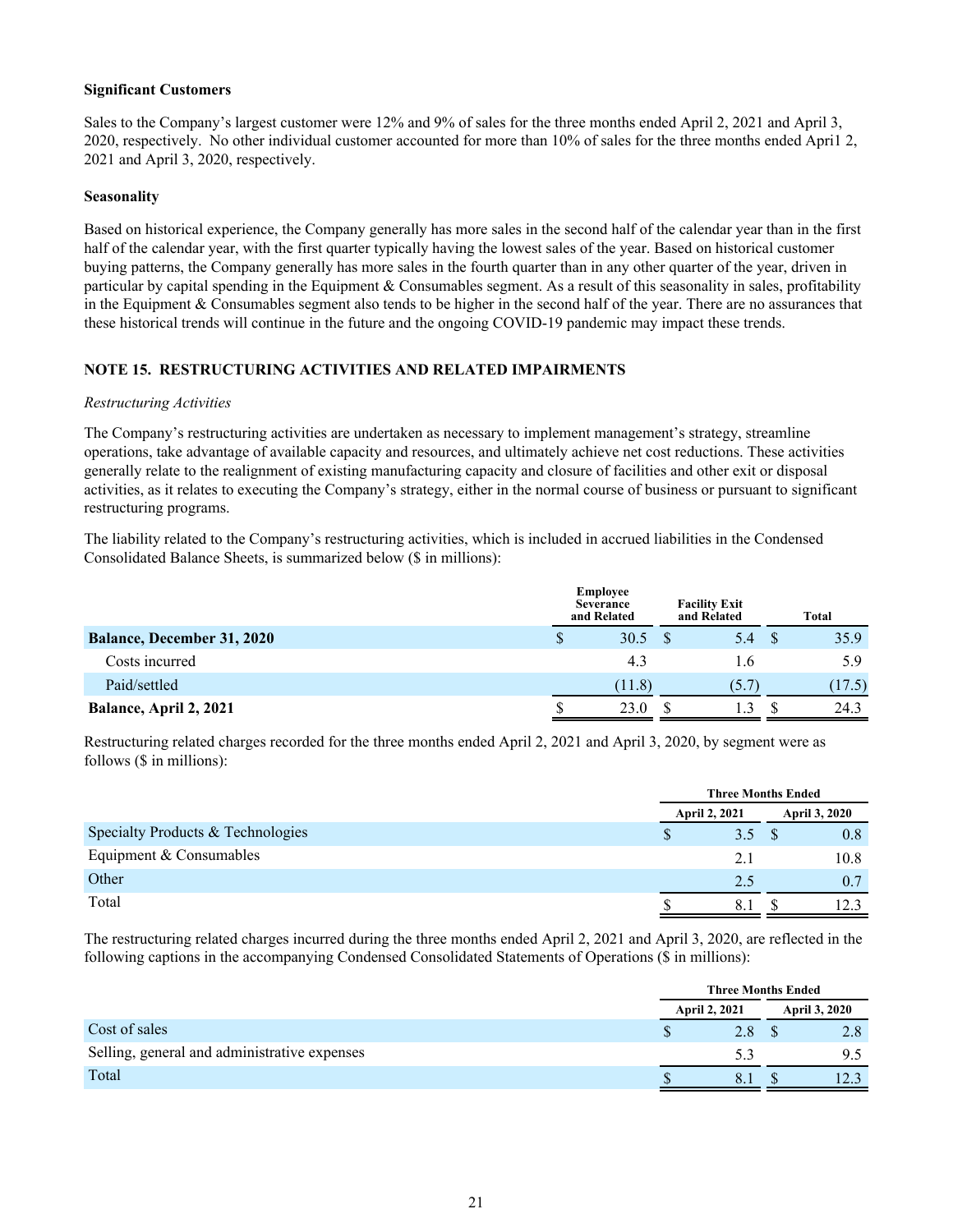#### **NOTE 16. INCOME TAXES**

The Company's effective tax rate of 20.9% and 39.0% for the three months ended April 2, 2021 and April 3, 2020, respectively, differ from the U.S. federal statutory rate of 21.0%, primarily due to the Company's geographical mix of earnings, including a lower impact related to COVID-19 on earnings before tax compared to the three months ended April 3, 2020.

#### **NOTE 17. EARNINGS PER SHARE**

Basic earnings (loss) per share is calculated by dividing net income (loss) by the weighted average number of shares of common stock outstanding for the applicable period. Diluted earnings per share is computed based on the weighted average number of common shares outstanding plus the effect of dilutive potential shares outstanding during the period using the treasury stock method. Dilutive potential common shares include employee equity options, non-vested shares and similar instruments granted by the Company and the assumed conversion impact of the Notes. The Company's current intent and policy is to settle all Notes conversions through a combination settlement by satisfying the principal amount outstanding with cash and any Notes conversion value in excess of the principal amount in shares of the Company's common stock. As such, the Company uses the treasury stock method for the assumed conversion of the Notes to compute the weighted average shares of common stock outstanding for diluted earnings per share. As the Company intends and has the ability to settle the principal amount of the Notes in cash upon conversion, the Notes do not have an impact on the Company's diluted earnings per share until the average share price of the Company's common stock exceeds the conversion price of \$21.01 per share in any applicable period. See the computation of basic and diluted earnings (loss) per share below for the dilutive impact of the Notes for the three months ended April 2, 2021 and April 3, 2020.

In connection with the offering of the Notes, the Company entered into Capped Calls (see further discussion in Note 12), which are intended to reduce or offset the potential dilution from shares of common stock issued upon conversion of the Notes. However, this impact is not included when calculating potentially dilutive shares since their effect is anti-dilutive. The Capped Calls will mitigate dilution from the conversion of the Notes up to the Company's common stock price of \$23.79. If the Notes are converted at a price higher than \$23.79 per share, the Capped Calls will no longer mitigate dilution from the conversion of the Notes.

The table below presents the computation of basic and diluted earnings (loss) per share (\$ and shares in millions, except per share amounts):

|                                                                                      | <b>Three Months Ended</b> |        |  |                      |  |               |
|--------------------------------------------------------------------------------------|---------------------------|--------|--|----------------------|--|---------------|
|                                                                                      |                           |        |  | <b>April 2, 2021</b> |  | April 3, 2020 |
| Numerator:                                                                           |                           |        |  |                      |  |               |
| Net income (loss)                                                                    | \$                        | 71.7 S |  | (17.2)               |  |               |
|                                                                                      |                           |        |  |                      |  |               |
| Denominator:                                                                         |                           |        |  |                      |  |               |
| Weighted-average common shares outstanding used in basic earnings (loss) per share   |                           | 160.5  |  | 159.2                |  |               |
| Incremental common shares from:                                                      |                           |        |  |                      |  |               |
| Assumed exercise of dilutive options and vesting of dilutive restricted stock units  |                           | 4.4    |  |                      |  |               |
| Assumed conversion of the Notes                                                      |                           | 11.0   |  |                      |  |               |
| Weighted average common shares outstanding used in diluted earnings (loss) per share |                           | 175.9  |  | 159.2                |  |               |
|                                                                                      |                           |        |  |                      |  |               |
| Earnings (loss) per share:                                                           |                           |        |  |                      |  |               |
| <b>Basic</b>                                                                         | \$                        | 0.45 S |  | (0.11)               |  |               |
| Diluted                                                                              | \$                        | 0.41   |  | (0.11)               |  |               |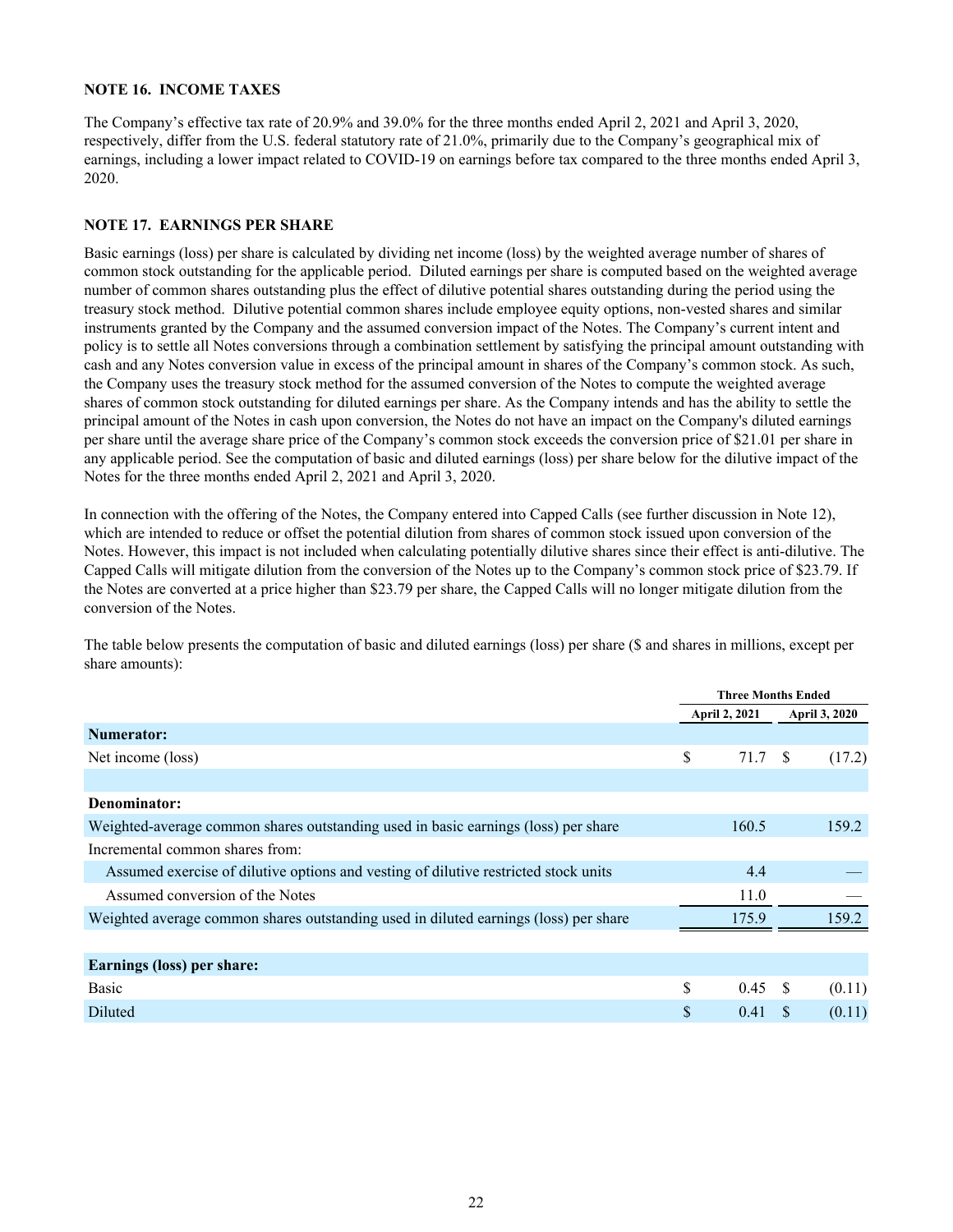The following table presents the number of outstanding securities not included in the computation of diluted income per share, because their effect was anti-dilutive (in millions):

|                    | <b>Three Months Ended</b>   |    |
|--------------------|-----------------------------|----|
|                    | April 2, 2021 April 3, 2020 |    |
| Stock-based awards |                             | 32 |

## **NOTE 18. SEGMENT INFORMATION**

The Company operates and reports its results in two separate business segments, the Specialty Products & Technologies and Equipment & Consumables segments. When determining the reportable segments, the Company aggregated operating segments based on their similar economic and operating characteristics. Operating profit represents total revenues less operating expenses, excluding nonoperating income (expense) and income taxes. Operating profit amounts in the Other segment consist of unallocated corporate costs and other costs not considered part of management's evaluation of reportable segment operating performance. The identifiable assets by segment are those used in each segment's operations. Intersegment amounts are not significant and are eliminated to arrive at consolidated totals.

The Company's Specialty Products & Technologies products include implants, prosthetics, orthodontic brackets, aligners and lab products. The Company's Equipment & Consumables products include traditional consumables such as bonding agents and cements, impression materials, infection prevention products and restorative products, while the Company's equipment products include treatment units, instruments, digital imaging systems, software and other visualization and magnification systems.

Segment related information is shown below (\$ in millions):

|                                                                           | <b>Three Months Ended</b> |               |               |                      |  |
|---------------------------------------------------------------------------|---------------------------|---------------|---------------|----------------------|--|
|                                                                           | <b>April 2, 2021</b>      |               |               | <b>April 3, 2020</b> |  |
| Sales:                                                                    |                           |               |               |                      |  |
| Specialty Products & Technologies                                         | \$                        | 366.5         | \$            | 272.6                |  |
| Equipment & Consumables                                                   |                           | 342.7         |               | 274.6                |  |
| Total                                                                     | S                         | 709.2         | \$            | 547.2                |  |
|                                                                           |                           |               |               |                      |  |
| Operating profit (loss) and reconciliation to income (loss) before taxes: |                           |               |               |                      |  |
| Specialty Products & Technologies                                         | \$                        | 80.5          | $\mathcal{S}$ | 7.8                  |  |
| Equipment & Consumables                                                   |                           | 58.6          |               | (19.3)               |  |
| Other                                                                     |                           | (30.8)        |               | (13.5)               |  |
| Operating profit (loss)                                                   |                           | 108.3         |               | (25.0)               |  |
| Nonoperating income (expense):                                            |                           |               |               |                      |  |
| Other income                                                              |                           | 0.3           |               | 0.1                  |  |
| Interest expense, net                                                     |                           | (18.0)        |               | (3.3)                |  |
| Income (loss) before taxes                                                | S                         | 90.6          | S             | (28.2)               |  |
|                                                                           |                           |               |               |                      |  |
| Identifiable assets:                                                      |                           | April 2, 2021 |               | December 31, 2020    |  |
| Specialty Products & Technologies                                         | \$                        | 3,700.1       | $\mathbb{S}$  | 3,773.3              |  |
| Equipment & Consumables                                                   |                           | 2,143.1       |               | 2,178.2              |  |
| Other                                                                     |                           | 478.7         |               | 924.5                |  |
| Total                                                                     | \$                        | 6,321.9       | \$            | 6,876.0              |  |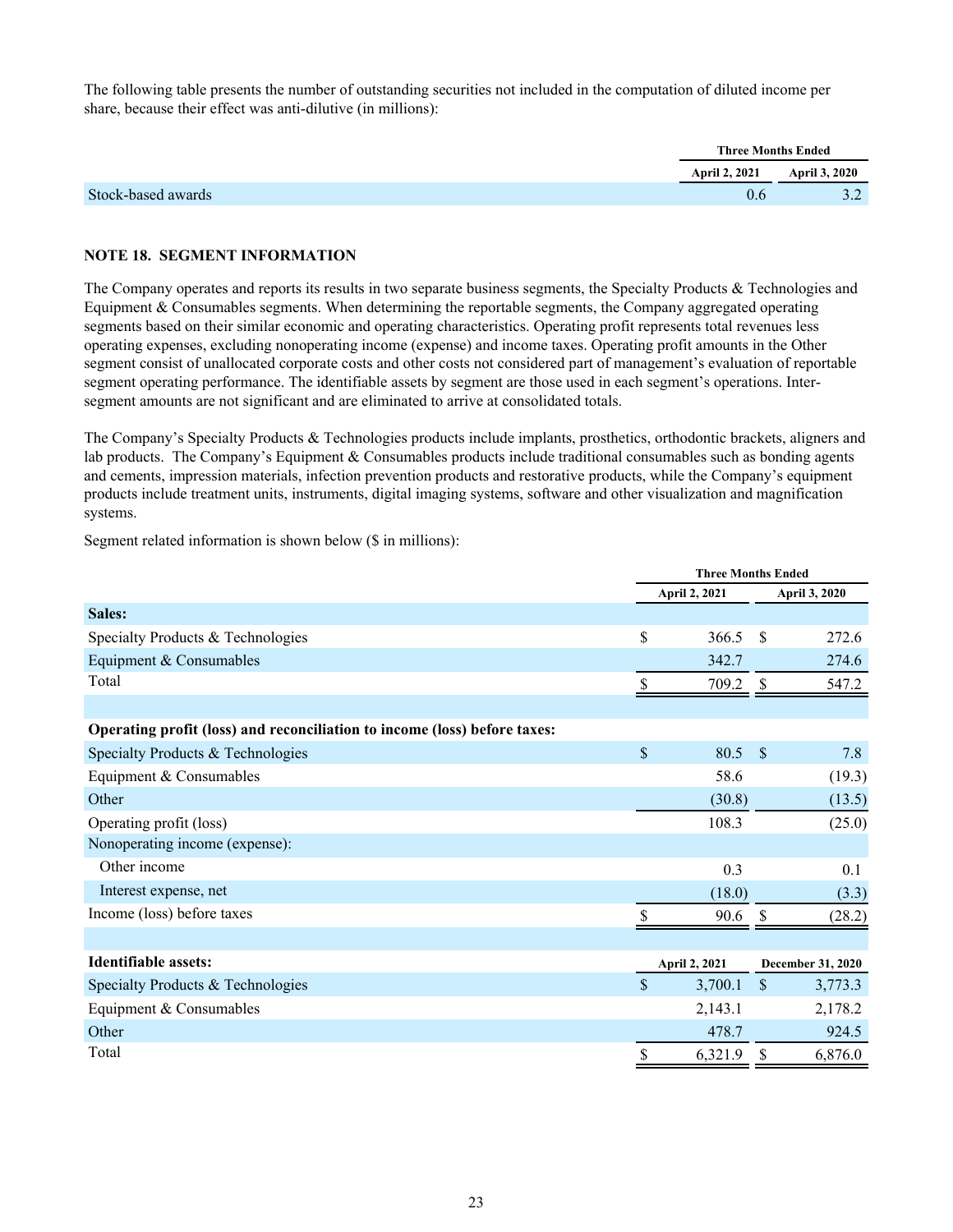#### <span id="page-26-0"></span>**Item 2. Management's Discussion and Analysis of Financial Condition and Results of Operations**

*The following discussion and analysis of our financial condition and results of operations should be read in conjunction with other information, including our Condensed Consolidated Financial Statements and related notes included in Part I, Item 1, Financial Information, of this Quarterly Report on Form 10-Q, our consolidated and combined financial statements appearing in our Annual Report on Form 10-K for the year ended December 31, 2020 (the "2020 10-K"), and Part II, Item 1A, Risk Factors, of this Quarterly Report on Form 10-Q. Unless the context otherwise requires, all references herein to the "Company," "we," "us" or "our," or similar terms, refer to Envista Holdings Corporation and its consolidated subsidiaries.*

*Certain statements included or incorporated by reference in this Quarterly Report are "forward-looking statements" within the meaning of the U.S. federal securities laws. All statements other than historical factual information are forward-looking statements, including without limitation statements regarding: the potential impacts of the COVID-19 pandemic on our business, financial condition, and results of operations; projections of revenue, expenses, profit, profit margins, tax rates, tax provisions, cash flows, pension and benefit obligations and funding requirements, our liquidity position or other projected financial measures; management's plans and strategies for future operations, including statements relating to anticipated operating performance, cost reductions, restructuring activities, new product and service developments, competitive strengths or market position, acquisitions and the integration thereof, divestitures, spin-offs, split-offs or other distributions, strategic opportunities, securities offerings, stock repurchases, dividends and executive compensation; growth, declines and other trends in markets we sell into; future regulatory approvals and the timing thereof; outstanding claims, legal proceedings, tax audits and assessments and other contingent liabilities; future foreign currency exchange rates and fluctuations in those rates; the anticipated timing of any of the foregoing; assumptions underlying any of the foregoing; and any other statements that address events or developments that Envista intends or believes will or may occur in the future. Terminology such as "believe," "anticipate," "should," "could," "intend," "will," "plan," "expect," "estimate," "project," "target," "may," "possible," "potential," "forecast" and "positioned" and similar references to future periods are intended to identify forward-looking statements, although not all forward-looking statements are accompanied by such words. Forward-looking statements are based on assumptions and assessments made by our management in light of their experience and perceptions of historical trends, current conditions, expected future developments and other factors they believe to be appropriate. These forward-looking statements are subject to a number of risks and uncertainties, including but*  not limited to, the following: the impact of the COVID-19 pandemic, the conditions in the U.S. and global economy, the *markets served by us and the financial markets, the impact of our debt obligations on our operations and liquidity, developments and uncertainties in trade policies and regulations, contractions or growth rates and cyclicality of markets we serve, fluctuations in inventory of our distributors and customers, loss of a key distributor, our relationships with and the performance of our channel partners, competition, our ability to develop and successfully market new products and services, the potential for improper conduct by our employees, agents or business partners, our compliance with applicable laws and regulations (including regulations relating to medical devices and the health care industry), the results of our clinical trials and perceptions thereof, penalties associated with any off-label marketing of our products, modifications to our products that require new marketing clearances or authorizations, our ability to effectively address cost reductions and other changes in the health care industry, our ability to successfully identify and consummate appropriate acquisitions and strategic investments, our ability to integrate the businesses we acquire and achieve the anticipated benefits of such acquisitions, contingent liabilities relating to acquisitions, investments and divestitures, significant restrictions and/or potential liability based on tax implications of transactions with Danaher, security breaches or other disruptions of our information technology systems or violations of data privacy laws, our ability to adequately protect our intellectual property, the impact of our restructuring activities on our ability to grow, risks relating to potential impairment of goodwill and other intangible assets, currency exchange rates, changes in tax laws applicable to multinational companies, litigation and other contingent liabilities including intellectual property and environmental, health and safety matters, our ability to maintain effective internal control over financial reporting, risks relating to product, service or software defects, risks relating to product manufacturing, commodity costs and surcharges, our ability to adjust purchases and manufacturing capacity to reflect market conditions, reliance on sole or limited sources of supply, the impact of regulation on demand for our products and services, labor matters, international economic, political, legal, compliance and business factors and disruptions relating to war, terrorism, widespread protests and civil unrest, man-made and natural disasters, public health issues and other events, and other risks and uncertainties set forth under "Item 1A. Risk Factors" in the 2020 10-K and this Quarterly Report on Form 10-Q.*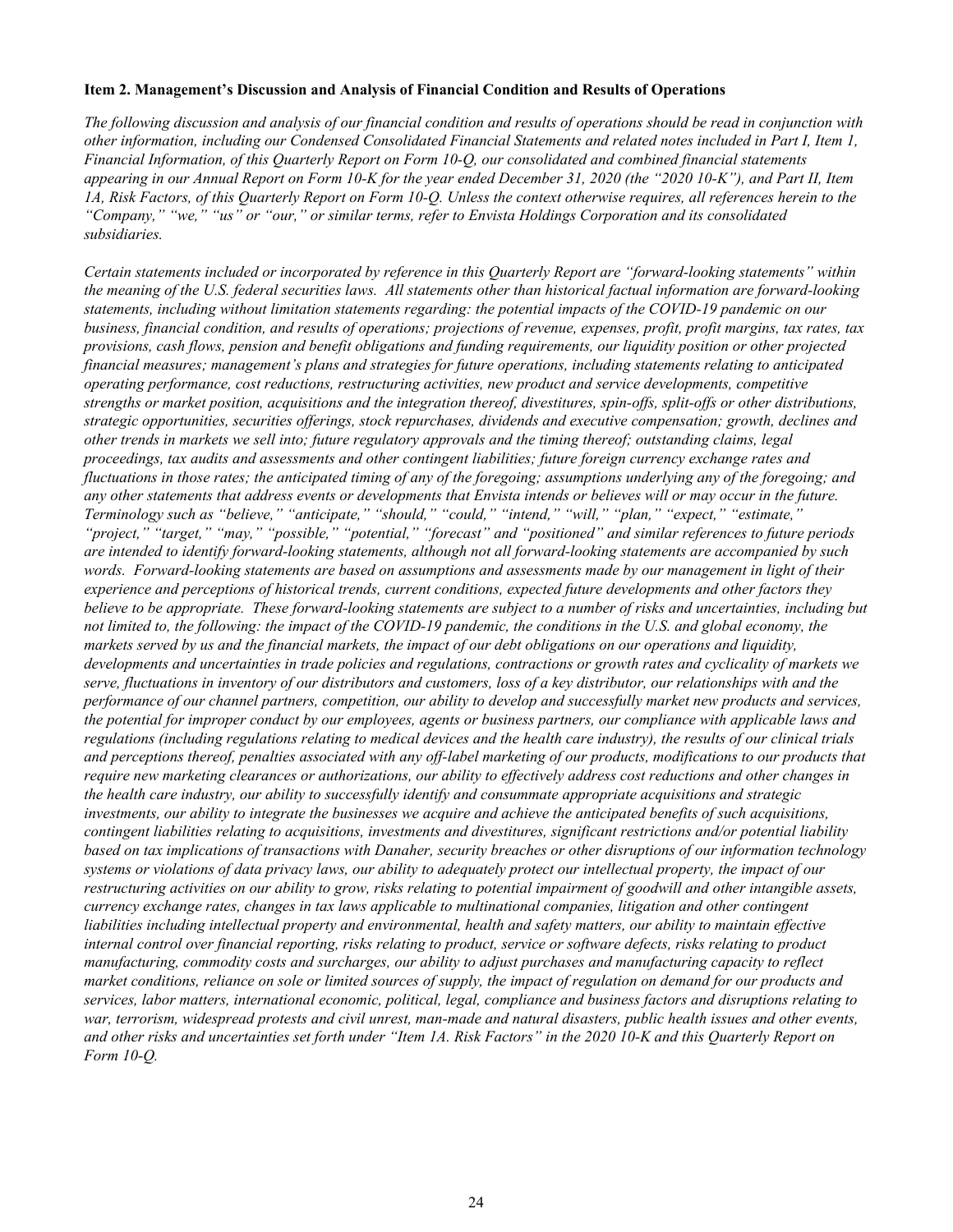*Forward-looking statements are not guarantees of future performance and actual results may differ materially from the*  results, developments and business decisions contemplated by our forward-looking statements. Accordingly, you should not *place undue reliance on any such forward-looking statements. Forward-looking statements contained herein speak only as of the date of this Quarterly Report. Except to the extent required by applicable law, we do not assume any obligation to update or revise any forward-looking statement, whether as a result of new information, future events and developments or otherwise.*

#### **BASIS OF PRESENTATION**

The accompanying Condensed Consolidated Financial Statements present our historical financial position, results of operations, changes in stockholders' equity and cash flows in accordance with GAAP.

# **OVERVIEW**

#### **General**

We provide products that are used to diagnose, treat and prevent disease and ailments of the teeth, gums and supporting bone, as well as to improve the aesthetics of the human smile. With leading brand names, innovative technology and significant market positions, we are a leading worldwide provider of a broad range of dental implants, orthodontic appliances, general dental consumables, equipment and services, and are dedicated to driving technological innovations that help dental professionals improve clinical outcomes and enhance productivity. Our research and development, manufacturing, sales, distribution, service and administrative facilities are located in more than 30 countries across North America, Asia, Europe, the Middle East and Latin America.

During three months ended April 2, 2021 and April 3, 2020, 55% of our sales were derived from customers outside the United States. As a global provider of dental consumables, equipment and services, our operations are affected by worldwide, regional and industry-specific economic and political factors. Given the broad range of dental products, software and services provided and geographies served, we do not use any indices other than general economic trends to predict our overall outlook. Our individual businesses monitor key competitors and customers, including to the extent possible their sales, to gauge relative performance and the outlook for the future.

As a result of our geographic and product line diversity, we face a variety of opportunities and challenges, including rapid technological development in most of our served markets, the expansion and evolution of opportunities in emerging markets, trends and costs associated with a global labor force, consolidation of our competitors and increasing regulation. We operate in a highly competitive business environment in most markets, and our long-term growth and profitability will depend in particular on our ability to expand our business in emerging geographies and market segments, identify, consummate and integrate appropriate acquisitions, develop innovative and differentiated new products and services, expand and improve the effectiveness of our sales force, continue to reduce costs and improve operating efficiency and quality and effectively address the demands of an increasingly regulated global environment. We are making significant investments to address the rapid pace of technological change in our served markets and to globalize our manufacturing, research and development and customer-facing resources (particularly in emerging markets and our dental implant business) in order to be responsive to our customers throughout the world and improve the efficiency of our operations.

We operate in two business segments: Specialty Products & Technologies and Equipment & Consumables. Our Specialty Products & Technologies segment develops, manufactures and markets dental implant systems, dental prosthetics and associated treatment software and technologies, as well as orthodontic bracket systems, aligners and lab products. Our Equipment & Consumables segment develops, manufactures and markets dental equipment and supplies used in dental offices, including digital imaging systems, software and other visualization/magnification systems; handpieces and associated consumables; treatment units and other dental practice equipment; endodontic systems and related consumables; and restorative materials and instruments, rotary burs, impression materials, bonding agents and cements and infection prevention products.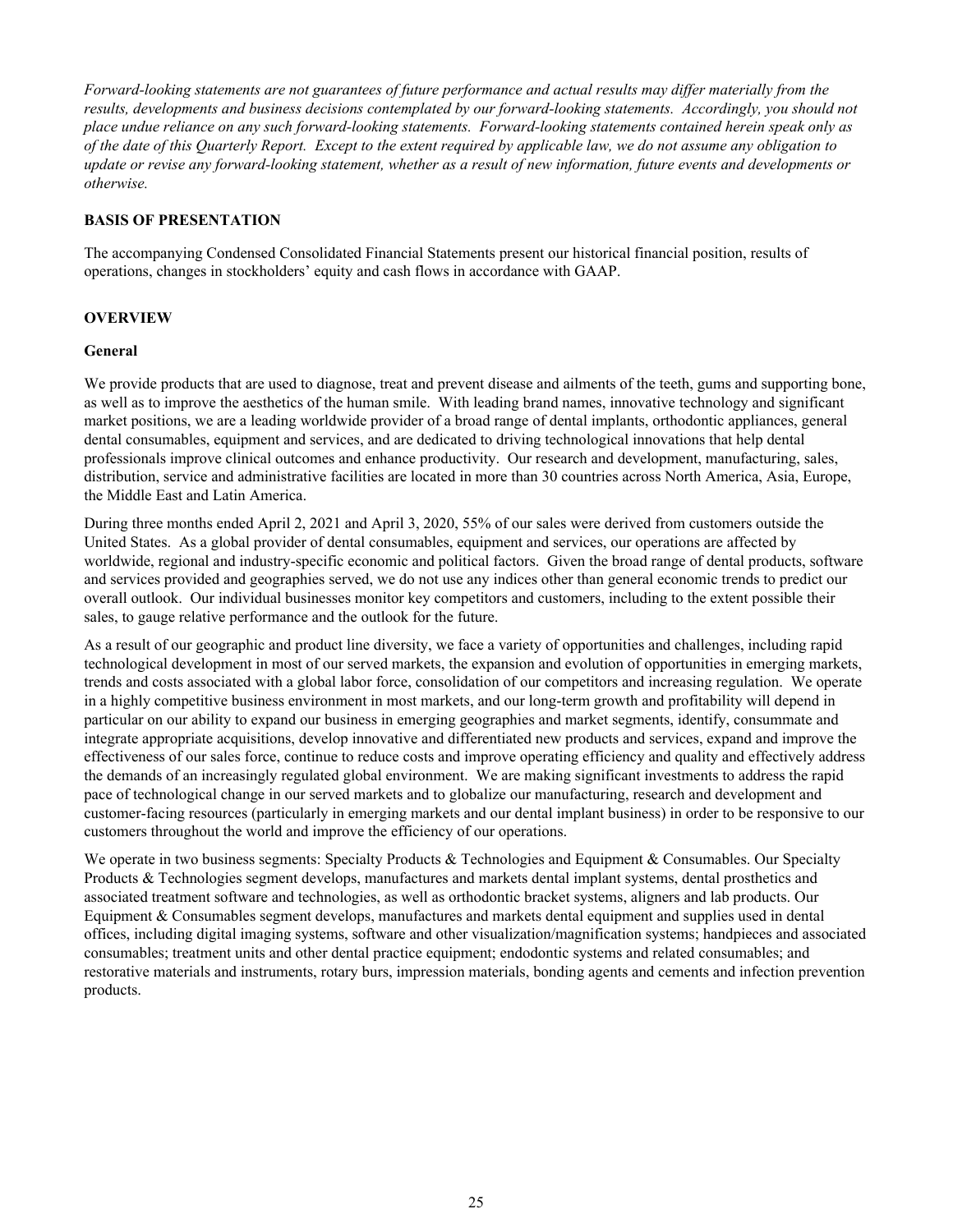# **Key Trends and Conditions Affecting Our Results of Operations**

There have been no material changes to the key trends and conditions affecting our results of operations that were disclosed in our 2020 10-K.

## *Results of Operations*

The extent of the impact of the COVID-19 pandemic on our business is highly uncertain and difficult to predict because of the dynamic and evolving nature of the crisis. During 2020, our sales and results of operations were most impacted by the COVID-19 pandemic during the first and second quarters with positive signs of recovery during the third and fourth quarters of 2020. During the three months ended April 2, 2021, we continued to see positive signs of recovery in certain markets in which we operate, however, certain markets continue to be more adversely impacted than others.

The extent of the impact of the COVID-19 pandemic on our business is highly uncertain and difficult to predict because of the dynamic and evolving nature of the crisis. A worsening of the pandemic or impacts of new variants of the virus may lead to temporary closures of dental practices in the future. Furthermore, capital markets and economies worldwide have also been negatively impacted by the COVID-19 pandemic, and it is possible that it could cause a material local and/or global economic slowdown or global recession. Such economic disruption could have a material adverse effect on our business as our customers curtail and reduce capital and overall spending. Policymakers around the globe have responded with fiscal policy actions to support the healthcare industry and economy as a whole. The magnitude and overall effectiveness of these actions remains uncertain.

The severity of the impact of the COVID-19 pandemic on our business will depend on a number of factors, including, but not limited to, the scope and duration of the pandemic, the extent and severity of the impact on our customers, the measures that have been and may be taken to contain the virus (including its various mutations) and mitigate its impact, U.S. and foreign government actions to respond to the reduction in global economic activity, our ability to continue to manufacture and source our products, the impact of the pandemic and associated economic downturn on our ability to access capital if and when needed and how quickly and to what extent normal economic and operating conditions can resume, all of which are uncertain and cannot be predicted. Even after the COVID-19 pandemic has subsided, we may continue to experience materially adverse impacts on our financial condition and results of operations.

Our future results of operations and liquidity could be adversely impacted by delays in payments of outstanding receivable amounts beyond normal payment terms, supply chain disruptions and uncertain demand, and the impact of any initiatives or programs that we may undertake to address financial and operational challenges faced by our customers. The extent to which the COVID-19 pandemic may materially impact our financial condition, liquidity, or results of operations is uncertain.

## **Acquisitions**

Our growth strategy contemplates future acquisitions. Our operations and results can be affected by the rate and extent to which appropriate acquisition opportunities are available, acquired businesses are effectively integrated and anticipated synergies or cost savings are achieved.

On January 21, 2020, we acquired all of the shares of Matricel for cash consideration of approximately \$43.6 million. Matricel, a German company, is a provider of biomaterials used in dental applications and is part of our Specialty Products and Technologies segment. Matricel's revenue and earnings were not material to our Condensed Consolidated Statements of Operations for the three months ended April 3, 2020.

## **Foreign Currency Exchange Rates**

On a period-over-period basis, currency exchange rates positively impacted reported sales by 3.0% for the three months ended April 2, 2021, compared to the comparable period of 2020, primarily due to the strength of most major currencies against the U.S. dollar. Any future weakening of the U.S. dollar against major currencies would positively impact our sales and results of operations for the remainder of the year, and any strengthening of the U.S. dollar against major currencies would negatively impact our sales and results of operations for the remainder of the year.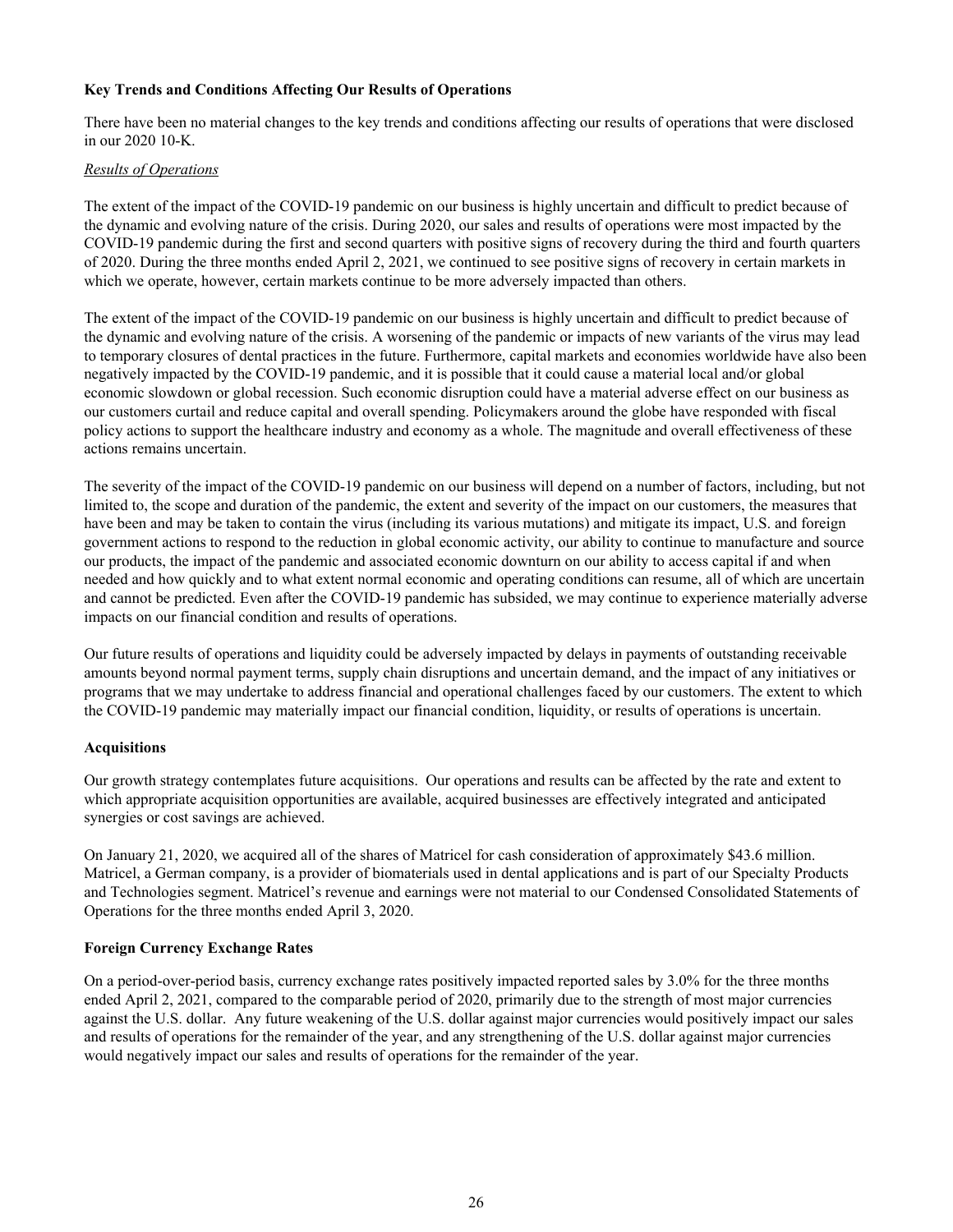## **UK's Referendum Decision to Exit the EU**

In a referendum on June 23, 2016, voters approved for the United Kingdom ("UK") to exit the European Union ("EU"). A withdrawal agreement negotiated by and between the UK prime minister and the EU was ratified by the UK parliament in December 2019. The UK exited the EU on January 31, 2020. A transition period began and business remained as usual until December 31, 2020. The new Trade and Cooperation Agreement signed by the EU and UK on December 24, 2020 brings little benefits for our dental business, since almost all of our products are already 0% duty rated under the WTO tariffs, and the agreement neither includes any customs or tax simplification regime nor any mutual recognition of medical device regulations of the EU and UK. To mitigate the potential impact of Brexit on the supply of our European goods to the UK, we have adapted our supply chain and financial processes accordingly, and temporarily increased our level of inventory within the UK to ensure that our customers receive our products timely. Our operating companies have begun to work through the new UK regulations to register products with the MHRA (UK's Medicines and Healthcare products Regulatory Agency) and meet the future requirements of MHRA for foreign manufacturers of medical devices which become effective on July 1, 2023. The ultimate impact of UK exiting the EU on our financial results is uncertain.

#### **Envista Business Systems**

Throughout this discussion, references to sales volume refer to the impact of both price and unit sales and references to productivity improvements generally refer to improved cost-efficiencies resulting from the ongoing application of Envista Business Systems ("EBS"). We believe our deep-rooted commitment to EBS helps drive our market leadership and differentiates us in the dental products industry. EBS encompasses not only lean tools and processes, but also methods for driving growth, innovation and leadership. Within the EBS framework, we pursue a number of ongoing strategic initiatives relating to customer insight generation, product development and commercialization, efficient sourcing, and improvement in manufacturing and back-office support, all with a focus on continually improving quality, delivery, cost, growth and innovation.

#### **Non-GAAP Measures**

References to the non-GAAP measure of core sales (also referred to as core revenues or sales/revenues from existing businesses) refer to sales calculated according to GAAP, but excluding:

- sales from acquired businesses for one year from the acquisition date;
- sales from discontinued products; and
- the impact of currency translation.

Sales from discontinued products includes major brands or major products that we have made the decision to discontinue as part of a portfolio restructuring. Discontinued brands or products consist of those which we (1) are no longer manufacturing, (2) are no longer investing in the research or development of, and (3) expect to discontinue all significant sales of within one year from the decision date. The portion of sales attributable to discontinued brands or products is calculated as the net decline of the applicable discontinued brand or product from period-to-period.

The portion of sales attributable to currency translation is calculated as the difference between:

- the period-to-period change in sales; and
- the period-to-period change in sales after applying current period foreign exchange rates to the prior year period.

Core sales growth should be considered in addition to, and not as a replacement for or superior to, sales, and may not be comparable to similarly titled measures reported by other companies. We believe that reporting the non-GAAP financial measure of core sales growth provides useful information to investors by helping identify underlying growth trends in our ongoing business and facilitating comparisons of our sales performance with our performance in prior and future periods and to our peers. We also use core sales growth to measure our operating and financial performance. We exclude sales from discontinued products because discontinued products do not have a continuing contribution to operations and management believes that excluding such items provides investors with a means of evaluating our on-going operations and facilitates comparisons to our peers. We exclude the effect of currency translation from core sales because currency translation is not under our control, is subject to volatility and can obscure underlying business trends.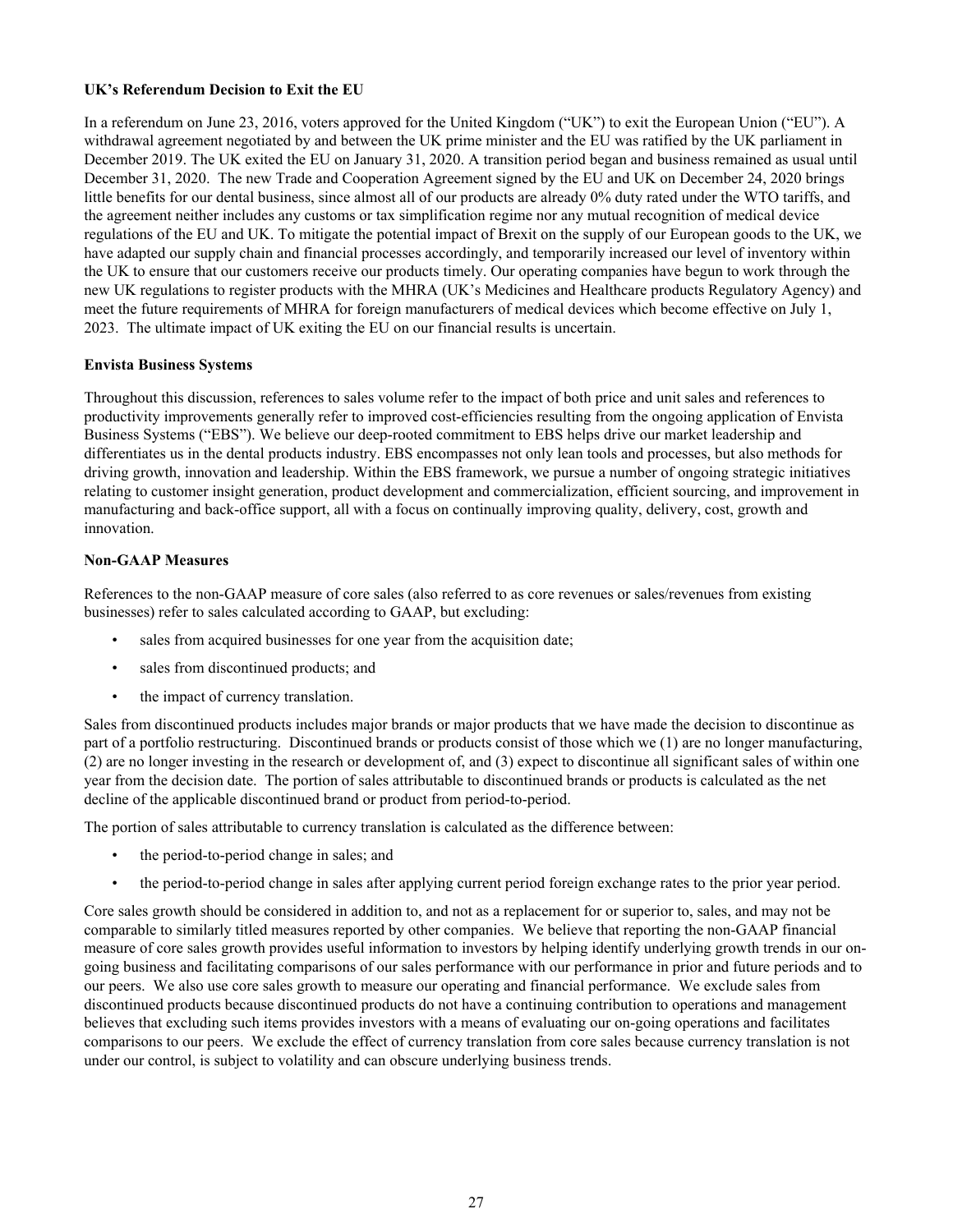## **RESULTS OF OPERATIONS**

All comparisons, variances, increases or decreases discussed below are for the three months ended April 2, 2021 compared to the three months ended April 3, 2020.

|                                                          | <b>Three Months Ended</b> |                      |           |               |               |           |             |  |
|----------------------------------------------------------|---------------------------|----------------------|-----------|---------------|---------------|-----------|-------------|--|
| (\$ in millions)                                         |                           | <b>April 2, 2021</b> |           |               | April 3, 2020 |           | % Change    |  |
| <b>Sales</b>                                             | $\mathbf S$               | 709.2                | 100.0%    | $\mathcal{S}$ | 547.2         | $100.0\%$ | 29.6 %      |  |
| Cost of sales                                            |                           | 311.9                | 44.0%     |               | 268.8         | 49.1%     | 16.0 $%$    |  |
| Gross profit                                             |                           | 397.3                | 56.0%     |               | 278.4         | 50.9%     | 42.7 %      |  |
| Operating costs:                                         |                           |                      |           |               |               |           |             |  |
| Selling, general and administrative ("SG&A")<br>expenses |                           | 258.9                | 36.5%     |               | 268.7         | 49.1%     | $(3.6)\%$   |  |
| Research and development ("R&D") expenses                |                           | 30.1                 | $4.2\%$   |               | 34.7          | $6.3\%$   | $(13.3)\%$  |  |
| Operating profit (loss)                                  |                           | 108.3                | 15.3%     |               | (25.0)        | $(4.6)\%$ | $(533.2)\%$ |  |
| Nonoperating income (expense):                           |                           |                      |           |               |               |           |             |  |
| Other income                                             |                           | 0.3                  | $-$ %     |               | 0.1           | $-$ %     | <b>NM</b>   |  |
| Interest expense, net                                    |                           | (18.0)               | $(2.5)\%$ |               | (3.3)         | $(0.6)\%$ | 445.5 %     |  |
| Earnings (loss) before income taxes                      |                           | 90.6                 | 12.8%     |               | (28.2)        | $(5.2)\%$ | $(421.3)\%$ |  |
| Income tax expense (benefit)                             |                           | 18.9                 | 2.7%      |               | (11.0)        | $(2.0)\%$ | $(271.8)\%$ |  |
| Net income (loss)                                        |                           | 71.7                 | 10.1%     | $\mathcal{S}$ | (17.2)        | $(3.1)\%$ | $(516.9)\%$ |  |
| Effective tax rate                                       |                           | 20.9%                |           |               | 39.0 $%$      |           |             |  |

# *GAAP Reconciliation*

## **Sales and Core Sales Growth**

|                              | % Change Three<br><b>Month Period</b><br>Ended April 2,<br>$2021$ vs.<br>Comparable<br>2020 Period |
|------------------------------|----------------------------------------------------------------------------------------------------|
| Total sales growth (GAAP)    | 29.6 %                                                                                             |
| Less the impact of:          |                                                                                                    |
| Discontinued products        | $3.1 \%$                                                                                           |
| Currency exchange rates      | $(3.0)\%$                                                                                          |
| Core sales growth (non-GAAP) | 29.7%                                                                                              |

Sales for the three months ended April 2, 2021 increased 29.6% compared to the comparable period in 2020. Price positively impacted sales growth by 0.4% on period-over-period basis. Sales increased by 26.2% due to higher volume, including the impact of discontinued products and product mix as demand improved as more patients sought dental care. Sales in developed markets increased primarily due to an increase in North America and Western Europe. Sales in emerging markets increased primarily due to China, Russia, Japan and South Korea.

Core sales growth for the three months ended April 2, 2021 increased 29.7% compared to the comparable period in 2020. Core sales increased due to higher volume and product mix as demand improved as more patients sought dental care. Core sales in developed markets increased primarily due to an increase in North America and Western Europe. Core sales in emerging markets increased primarily due to China, Russia, Japan and South Korea.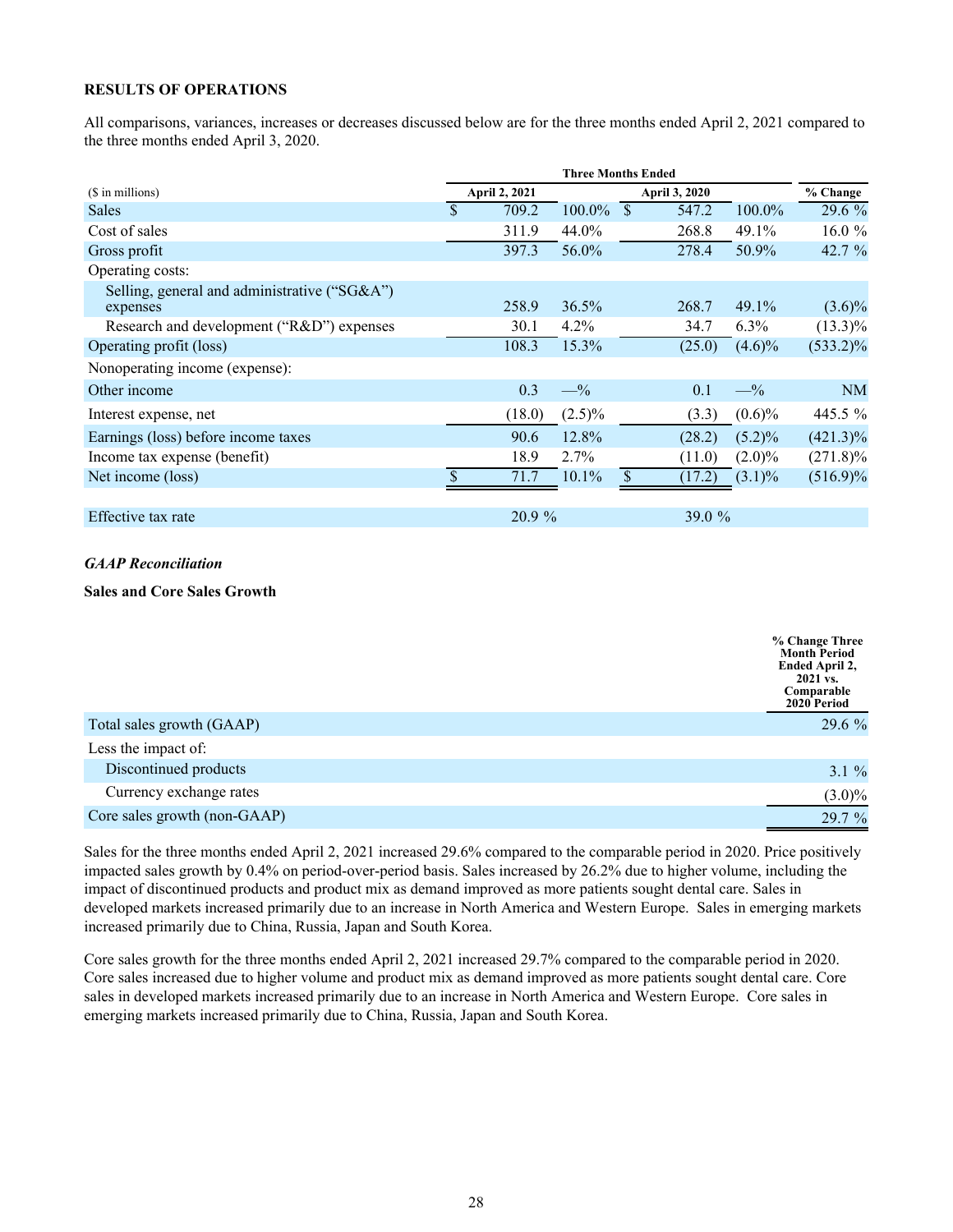## *COST OF SALES AND GROSS PROFIT*

|                     | <b>Three Months Ended</b> |        |                      |        |
|---------------------|---------------------------|--------|----------------------|--------|
| (\$ in millions)    | April 2, 2021             |        | <b>April 3, 2020</b> |        |
| Sales               |                           | 709.2  |                      | 547.2  |
| Cost of sales       |                           | 311.9  |                      | 268.8  |
| Gross profit        |                           | 397.3  |                      | 278.4  |
| Gross profit margin |                           | 56.0 % |                      | 50.9 % |

The increase in cost of sales during the three months ended April 2, 2021, as compared to the comparable period in 2020, was primarily due to higher sales as a result of higher demand as patients sought dental care, partially offset by improved sales mix, the impact of foreign currency exchange rates and incremental period-over-period savings associated with restructuring and productivity improvement actions taken in prior periods.

The increase in gross profit margin during the three months ended April 2, 2021, as compared to the comparable period in 2020, was primarily due to higher sales volume, improved product mix, the impact of foreign currency exchange rates and incremental period-over-period savings associated with restructuring and productivity improvement actions taken in prior periods.

## *OPERATING EXPENSES*

|                                              | <b>Three Months Ended</b> |           |               |           |
|----------------------------------------------|---------------------------|-----------|---------------|-----------|
| (\$ in millions)                             | <b>April 2, 2021</b>      |           | April 3, 2020 |           |
| <b>Sales</b>                                 |                           | 709.2     |               | 547.2     |
| Selling, general and administrative expenses | S.                        | 258.9     | S.            | 268.7     |
| Research and development expenses            |                           | 30.1      |               | 34.7      |
| $SG&A$ as a % of sales                       |                           | $36.5 \%$ |               | 49.1 $\%$ |
| $R&D$ as a % of sales                        |                           | $4.2 \%$  |               | 6.3 $%$   |

The decrease in SG&A expenses as a percentage of sales for the three months ended April 2, 2021, as compared to the comparable period of 2020, was primarily due to higher sales, incremental period-over-period savings associated with restructuring and productivity improvement actions taken in prior periods, lower sales and marketing spend and restructuring expenses.

The decrease in R&D expenses as a percentage of sales for the three months ended April 2, 2021, as compared to the comparable period of 2020, was primarily due to a decrease in spending on product development initiatives in the Equipment & Consumables segment.

## *OPERATING PROFIT*

Operating profit margin was 15.3% for the three months ended April 2, 2021, as compared to an operating profit margin of (4.6)% for the comparable period of 2020. The increase in operating profit margin was primarily due to higher sales volume and improved product mix, incremental period-over-period savings associated with restructuring and productivity improvement actions taken in prior periods, lower sales and marketing spend and restructuring expenses and R&D expenses and the impact of foreign currency exchange rates.

## *OTHER INCOME*

The other components of net periodic benefit costs included in other income for the three months ended April 2, 2021 and April 3, 2020 were \$0.3 million and \$0.1 million, respectively.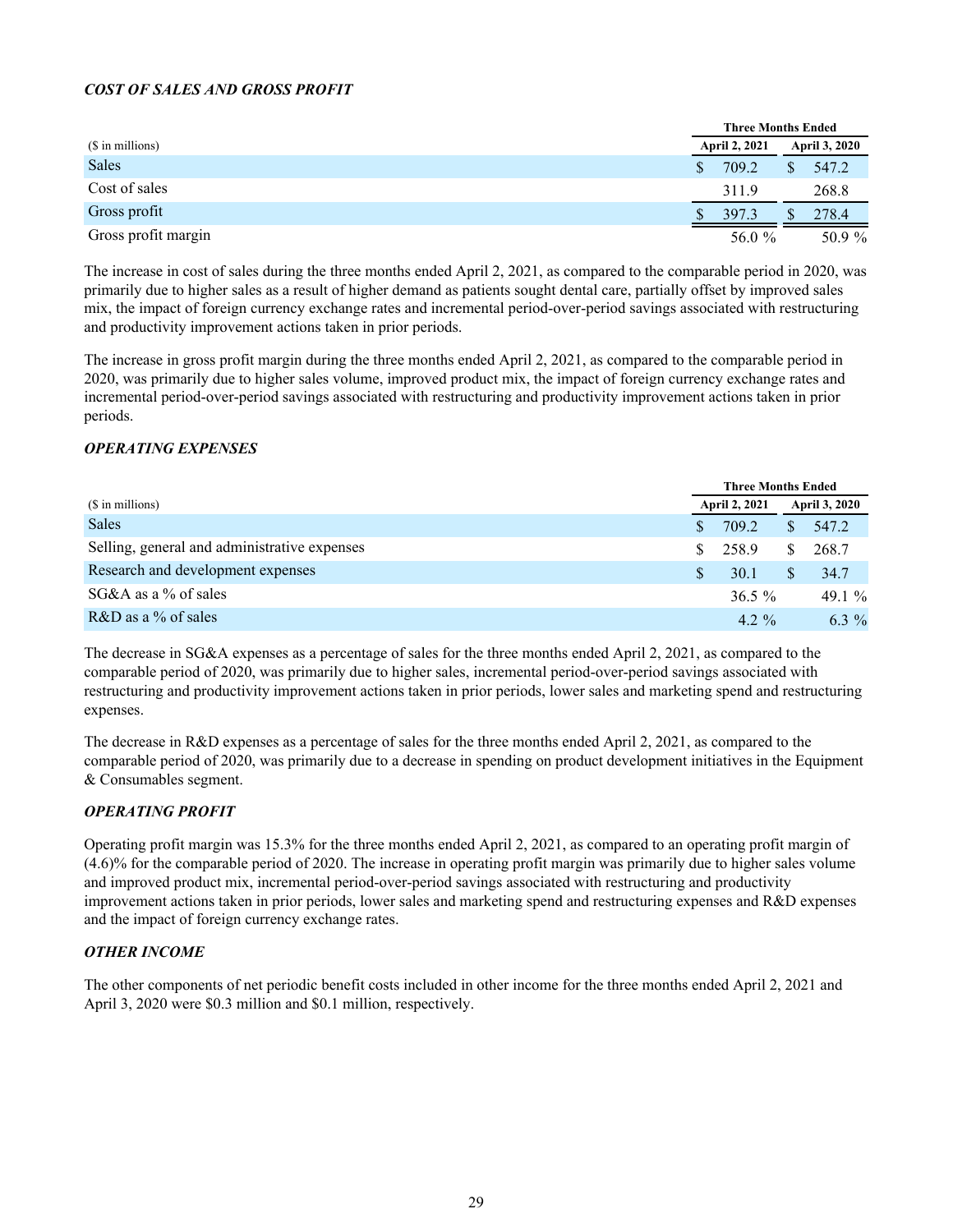# *INTEREST COSTS AND FINANCING*

The increase in interest expense for the three months ended April 2, 2021, as compared to the comparable period in 2020, is due to our higher outstanding debt balances throughout the period, including \$8.2 million in interest expense related to the Notes, which were issued in May 2020. In addition, since May 2020, we have incurred higher interest rates on our Term Loans as a result of the amended Credit Agreement, which resulted in higher interest rates until February 9, 2021, when most of the original terms of the Credit Agreement were reinstated.

## *INCOME TAXES*

|                    | <b>Three Months Ended</b> |                             |  |
|--------------------|---------------------------|-----------------------------|--|
|                    |                           | April 2, 2021 April 3, 2020 |  |
| Effective tax rate | $20.9 \%$                 | 39.0 $%$                    |  |

Our effective tax rate for the three months ended April 2, 2021 was 20.9% compared to 39.0% for the comparable period in 2020. The decrease in the effective tax rate was primarily due to a change in our geographical mix of earnings, including a lower impact related to COVID-19 on earnings before tax compared to the three months ended April 3, 2020.

## *COMPREHENSIVE INCOME (LOSS)*

For the three months ended April 2, 2021, comprehensive income increased \$82.5 million as compared to the comparable period in 2020. The increase was primarily due to higher net income and cash flow hedge gains, partially offset by higher foreign currency translation losses.

# *RESULTS OF OPERATIONS - BUSINESS SEGMENTS*

#### **Specialty Products & Technologies**

Our Specialty Products & Technologies segment develops, manufactures and markets dental implant systems, dental prosthetics and associated treatment software and technologies, as well as orthodontic bracket systems, aligners and lab products.

# **Specialty Products & Technologies Selected Financial Data**

|                                  |                      | <b>Three Months Ended</b> |  |  |
|----------------------------------|----------------------|---------------------------|--|--|
| (\$ in millions)                 | <b>April 2, 2021</b> | <b>April 3, 2020</b>      |  |  |
| <b>Sales</b>                     | 366.5                | 272.6                     |  |  |
| Operating profit                 | 80.5                 | 7.8                       |  |  |
| Operating profit as a % of sales | $22.0 \%$            | $2.9\%$                   |  |  |

#### **Sales and Core Sales Growth**

|                              | % Change Three<br><b>Month Period</b><br>Ended April 2,<br>2021 vs.<br>Comparable<br>2020 Period |
|------------------------------|--------------------------------------------------------------------------------------------------|
| Total sales growth (GAAP)    | 34.4 %                                                                                           |
| Less the impact of:          |                                                                                                  |
| Currency exchange rates      | $(3.4)\%$                                                                                        |
| Core sales growth (non-GAAP) | 31.0 %                                                                                           |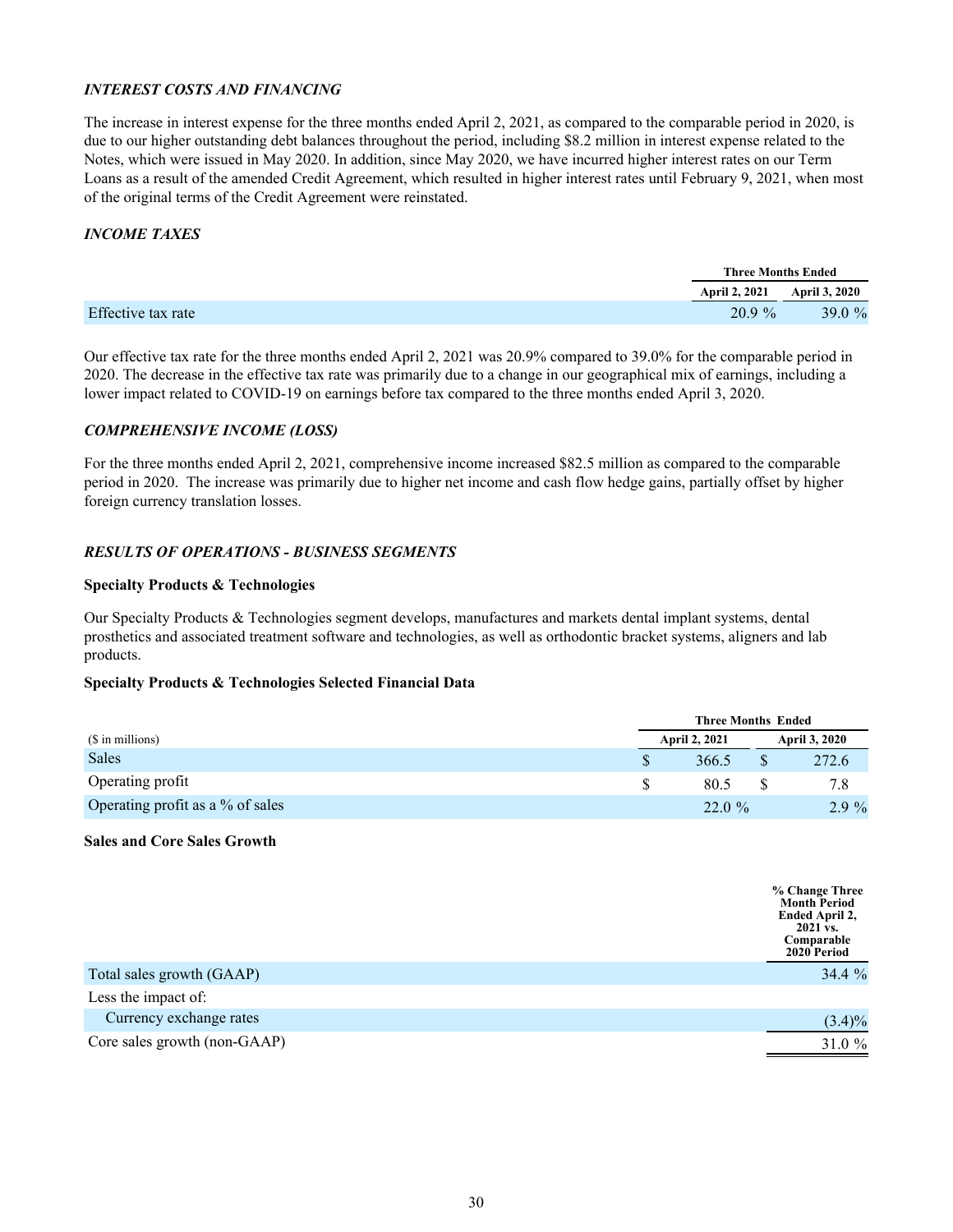#### *Sales*

Sales and core sales growth for the three months ended April 2, 2021, increased 34.4% and 31.0%, respectively, compared to the comparable period in 2020. Price was flat on a period-over-period basis. Sales and core sales increased by 31.0% due to higher volume and product mix as demand improved for implant systems and orthodontic products as more patients sought dental care. Sales and core sales in developed markets for implant systems and orthodontic products increased primarily due to an increase in North America and Western Europe. Sales and core sales in emerging markets for implant systems and orthodontic products increased primarily due to China.

## *Operating Profit*

Operating profit margin was 22.0% for the three months ended April 2, 2021, as compared to an operating profit margin of 2.9% for the comparable period of 2020. The increase in operating profit margin was primarily due to higher sales volume and improved product mix, incremental period-over-period savings associated with restructuring and productivity improvement actions taken in prior periods, the impact of foreign currency exchange rates and lower sales and marketing spend.

# *EQUIPMENT & CONSUMABLES*

Our Equipment & Consumables segment develops, manufactures and markets dental equipment and supplies used in dental offices, including digital imaging systems, software and other visualization/magnification systems; handpieces and associated consumables; treatment units and other dental practice equipment; endodontic systems and related consumables; restorative materials and instruments, rotary burs, impression materials, bonding agents and cements and infection prevention products.

# **Equipment & Consumables Selected Financial Data**

|                                  | <b>Three Months Ended</b> |          |  |                      |  |
|----------------------------------|---------------------------|----------|--|----------------------|--|
| (\$ in millions)                 | <b>April 2, 2021</b>      |          |  | <b>April 3, 2020</b> |  |
| <b>Sales</b>                     |                           | 342.7    |  | 274.6                |  |
| Operating profit (loss)          |                           | 58.6     |  | (19.3)               |  |
| Operating profit as a % of sales |                           | $17.1\%$ |  | $(7.0)\%$            |  |

## **Sales and Core Sales Growth**

|                              | % Change Three<br><b>Month Period</b><br>Ended April 2,<br>2021 vs.<br>Comparable<br>2020 Period |
|------------------------------|--------------------------------------------------------------------------------------------------|
| Total sales growth (GAAP)    | 24.8 %                                                                                           |
| Less the impact of:          |                                                                                                  |
| Discontinued products        | 6.3 $%$                                                                                          |
| Currency exchange rates      | $(2.6)\%$                                                                                        |
| Core sales growth (non-GAAP) | 28.5 %                                                                                           |

#### *Sales*

Sales for the three months ended April 2, 2021 increased 24.8% compared to the comparable period in 2020. Price positively impacted sales growth by 0.8% on a period-over-period basis. Sales increased by 21.4% due to higher volume, including the impact of discontinued products and product mix as demand improved for equipment and consumables as more patients sought dental care. Sales in developed markets for equipment and consumables increased primarily due to an increase in North America and Western Europe. Sales in emerging markets for equipment increased primarily due to China. Sales in emerging markets for consumables increased primarily due to China.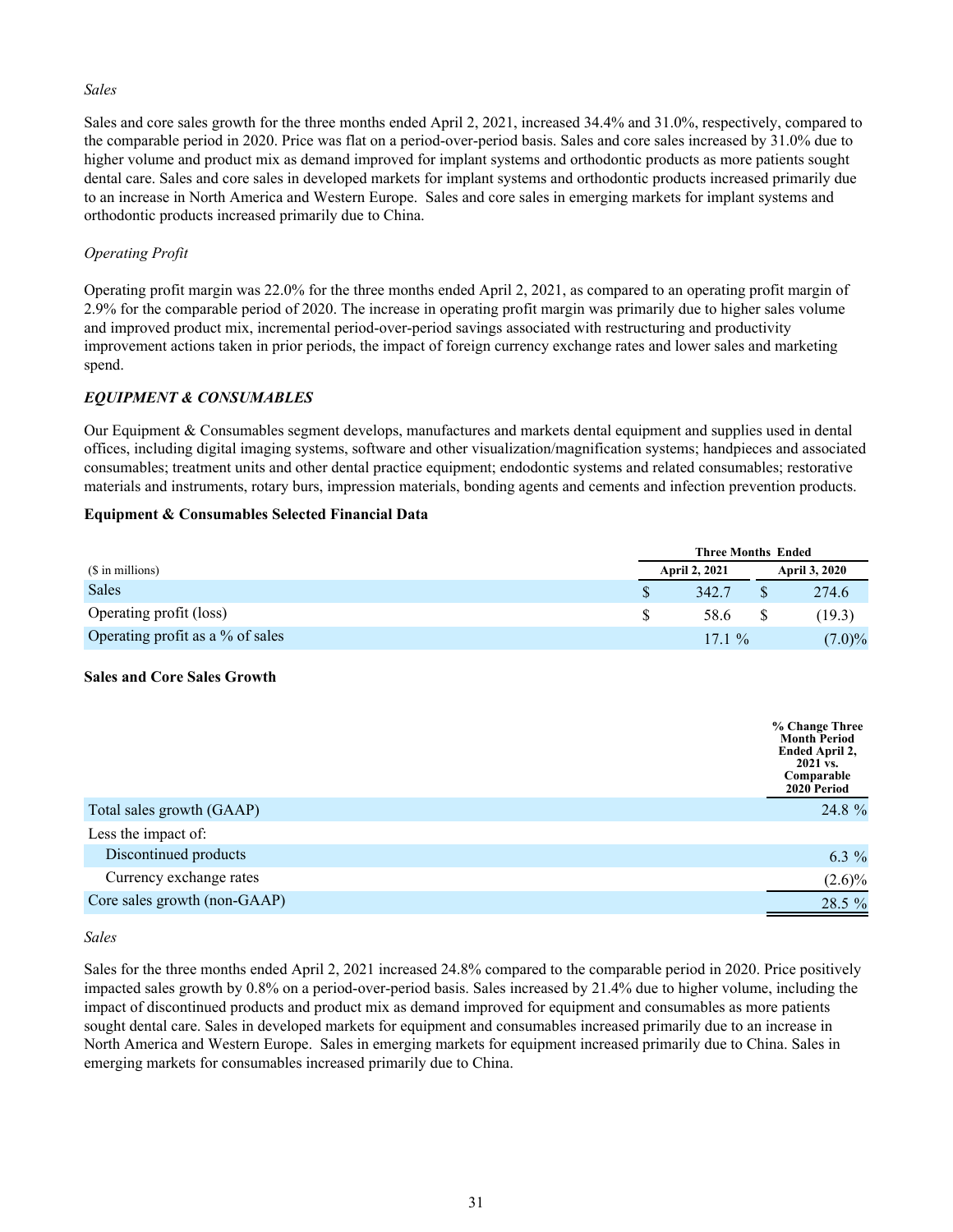Core sales growth for the three months ended April 2, 2021 increased 28.5% compared to the comparable period in 2020. Core sales increased due to higher volume, including the impact of discontinued products and product mix as demand improved for equipment and consumables as more patients sought dental care. Sales for the three months ended April 3, 2020, were impacted by the COVID-19 pandemic. Sales in developed markets for equipment and consumables increased primarily due to an increase in North America and Western Europe. Sales in emerging markets for equipment increased primarily due to Latin America.

# *Operating Profit*

Operating profit margin was 17.1% for the three months ended April 2, 2021, as compared to an operating profit margin of (7.0)% for the comparable period of 2020. The increase in operating profit margin was primarily due to higher sales volume, improved product mix, incremental period-over-period savings associated with restructuring and productivity improvement actions taken in prior periods, lower sales and marketing spend, restructuring expenses and R&D expenses and the impact of foreign currency exchange rates.

# *INFLATION*

The effect of inflation on our sales and net income (loss) was not significant for the three months ended April 2, 2021 and April 3, 2020.

# **LIQUIDITY AND CAPITAL RESOURCES**

We assess our liquidity in terms of our ability to generate cash to fund our operating and investing activities. We continue to generate substantial cash from operating activities and believe that our operating cash flow and other sources of liquidity are sufficient to allow us to manage our capital structure on a short-term and long-term basis and continue investing in existing businesses and consummating strategic acquisitions.

Following is an overview of our cash flows and liquidity:

# **Overview of Cash Flows and Liquidity**

|                                                             | <b>Three Months Ended</b> |                      |  |               |  |
|-------------------------------------------------------------|---------------------------|----------------------|--|---------------|--|
|                                                             |                           | <b>April 2, 2021</b> |  | April 3, 2020 |  |
| Net cash provided by (used in) operating activities         |                           | 16.6                 |  | (62.3)        |  |
|                                                             |                           |                      |  |               |  |
| Acquisitions, net of cash acquired                          | \$                        |                      |  | (41.6)        |  |
| Payments for additions to property, plant and equipment     |                           | (8.3)                |  | (13.6)        |  |
| All other investing activities                              |                           | 2.8                  |  | 3.8           |  |
| Net cash used in investing activities                       |                           | (5.5)                |  | (51.4)        |  |
|                                                             |                           |                      |  |               |  |
| Payment of debt issuance and other deferred financing costs | \$                        | $(0.4)$ \$           |  |               |  |
| Proceeds from revolving line of credit                      |                           |                      |  | 249.8         |  |
| Repayment of borrowings                                     |                           | (475.5)              |  | (0.1)         |  |
| Proceeds from stock option exercises                        |                           | 5.3                  |  | 3.3           |  |
| All other financing activities                              |                           | 1.0                  |  | 5.5           |  |
| Net cash (used in) provided by financing activities         |                           | (469.6)              |  | 258.5         |  |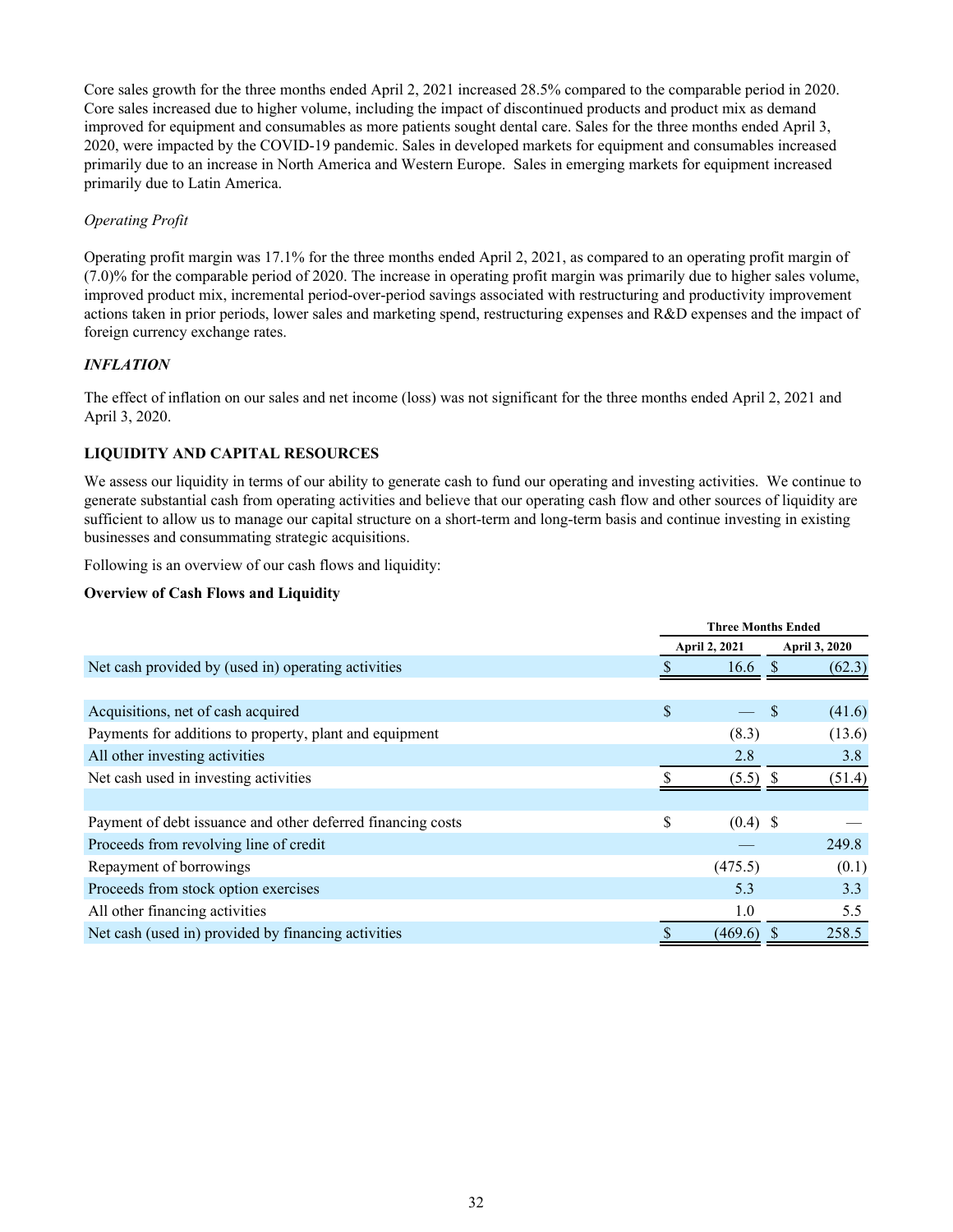#### *Operating Activities*

Cash flows from operating activities can fluctuate significantly from period-to-period for working capital needs and the timing of payments for income taxes, restructuring activities, pension funding and other items impacting reported cash flows.

Net cash provided by operating activities was \$16.6 million during the three months ended April 2, 2021, as compared to cash used in operating activities of \$62.3 million for the comparable period of 2020. The increase was primarily due to higher net income and changes in accrued liabilities, partially offset by lower cash provided by working capital and changes in prepaid expenses and other assets.

#### *Investing Activities*

Cash flows relating to investing activities consist primarily of cash used for capital expenditures and acquisitions. Capital expenditures are made primarily for increasing capacity, replacing equipment, supporting new product development and improving information technology systems.

Net cash used in investing activities decreased by \$45.9 million for the three months ended April 2, 2021, as compared to the comparable period in 2020. The decrease was primarily due to no acquisition activity in the current period and lower purchases of property, plant and equipment. Matricel was acquired on January 21, 2020, for \$41.6 million, net of acquired cash.

#### *Financing Activities and Indebtedness*

Cash flows relating to financing activities consist primarily of cash flows associated with debt borrowings and the issuance of common stock.

Net cash used in financing activities was \$469.6 million during the three months ended April 2, 2021, compared to \$258.5 million provided by financing activities for the comparable period of 2020. In February 2021 we repaid \$472.0 million of the Euro Term Loan Facility in connection with the amendment to the Credit Agreement. In March 2020 we borrowed the full amount available under the Revolving Credit Facility.

For a description of our outstanding debt as of April 2, 2021, refer to Note 12 to our Condensed Consolidated Financial Statements in this Quarterly Report on Form 10-Q.

We intend to satisfy any short-term liquidity needs that are not met through operating cash flow and available cash primarily through our Revolving Credit Facility.

As of April 2, 2021, we had no borrowings outstanding under the Revolving Credit Facility.

## **Cash and Cash Requirements**

As of April 2, 2021, we held \$441.2 million of cash and equivalents that were held on deposit with financial institutions. Of this amount, \$158.9 million was held within the United States and \$282.3 million was held outside of the United States. We will continue to have cash requirements to support working capital needs, capital expenditures and acquisitions, pay interest and service debt, pay taxes and any related interest or penalties, fund our restructuring activities and pension plans as required and support other business needs. We generally intend to use available cash and internally generated funds to meet these cash requirements, but in the event that additional liquidity is required, particularly in connection with acquisitions, we may need to enter into new credit facilities or access the capital markets. We may also access the capital markets from time to time to take advantage of favorable interest rate environments or other market conditions. However, there is no guarantee that we will be able to obtain alternative sources of financing on commercially reasonable terms or at all. See "Item 1A. Risk Factors—Risks Related to Our Business" in our 2020 10-K.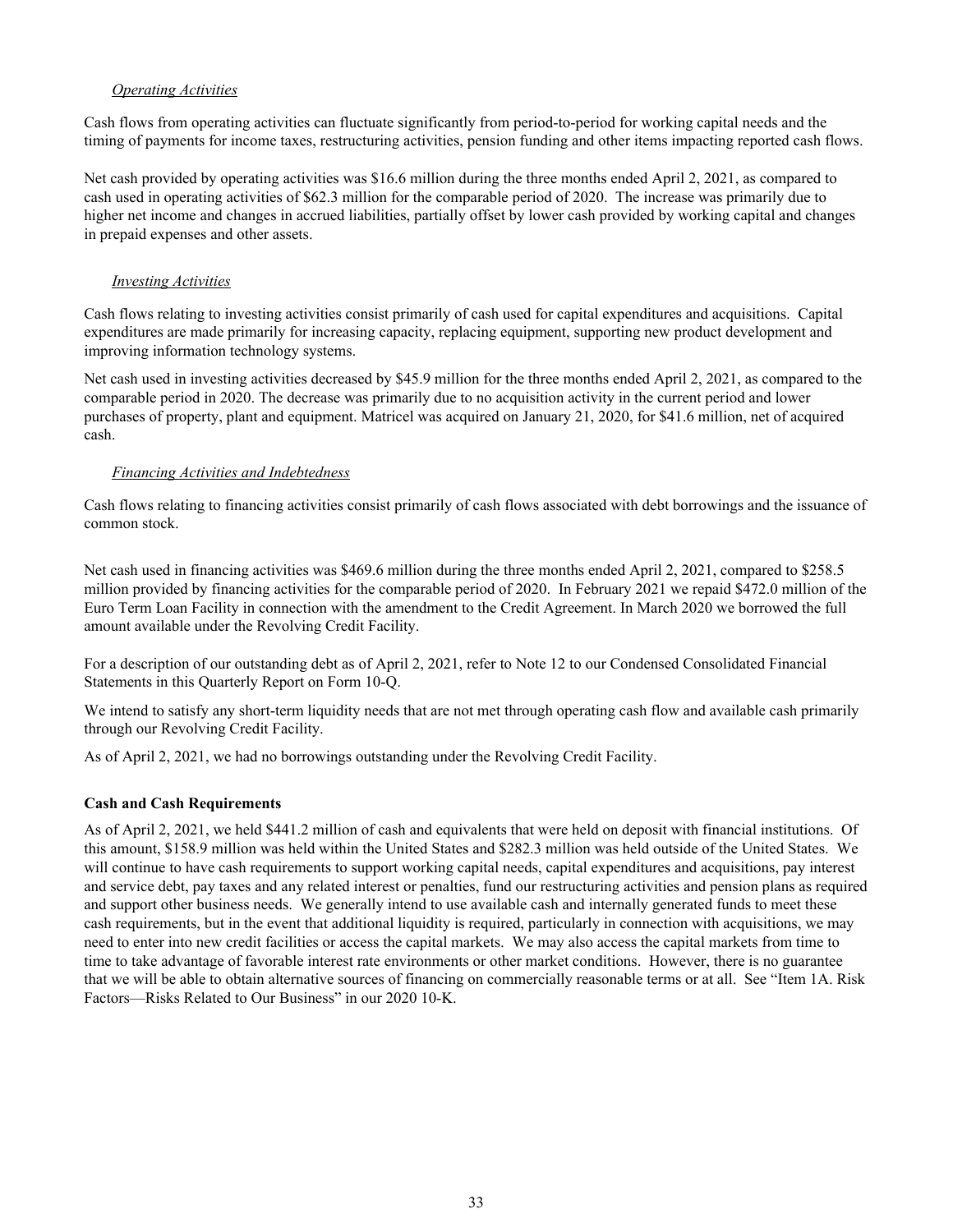<span id="page-36-0"></span>While repatriation of some cash held outside the United States may be restricted by local laws, most of our foreign cash could be repatriated to the United States. Following enactment of the Tax Cut and Jobs Act of 2017 ("TCJA") and the associated transition tax, in general, repatriation of cash to the United States can be completed with no incremental U.S. tax; however, repatriation of cash could subject us to non-U.S. jurisdictional taxes on distributions. The cash that our non-U.S. subsidiaries hold for indefinite reinvestment is generally used to finance foreign operations and investments, including acquisitions. The income taxes, if any, applicable to such earnings including basis differences in our foreign subsidiaries are not readily determinable. As of April 2, 2021, we believe that we have sufficient sources of liquidity to satisfy our cash needs, including our cash needs in the United States.

#### **Contractual Obligations**

There were no material changes to our contractual obligations during the three months ended April 2, 2021, other than the repayment of \$472.0 million of the Euro Term Loan Facility. For a discussion of our contractual obligations, refer to "Management's Discussion and Analysis of Financial Condition and Results of Operations-Contractual Obligations" in the 2020 10-K.

## **Off-Balance Sheet Arrangements**

There were no material changes to the Company's off-balance sheet arrangements described in the 2020 10-K that would have a material impact on the Company's Condensed Consolidated Financial Statements.

#### **Debt Financing Transactions**

For a description of our outstanding debt as of April 2, 2021, refer to Note 12 to our Condensed Consolidated Financial Statements in this Quarterly Report on Form 10-Q.

## **CRITICAL ACCOUNTING ESTIMATES**

There were no material changes to our critical accounting estimates described in the 2020 10-K that have had a material impact on our Condensed Consolidated Financial Statements.

The extent of the impact of the COVID-19 pandemic on our business is highly uncertain and difficult to predict. If actual results are not consistent with management's estimates and assumptions used for valuation allowances, contingencies, potential impairments, revenue recognition and income taxes, the related account balances may be overstated or understated and a charge or credit to net income (loss) may be required.

## **Item 3. Quantitative and Qualitative Disclosures about Market Risk**

Quantitative and qualitative disclosures about market risk appear in "Management's Discussion and Analysis of Financial Condition and Results of Operations—Qualitative and Quantitative Disclosures About Market Risk," in our 2020 10-K. There were no material changes to this information reported in our 2020 10-K during the quarter ended April 2, 2021.

## **Item 4. Controls and Procedures**

## *Evaluation of Disclosure Controls and Procedures*

Our management, with the participation of our President and Chief Executive Officer, and Senior Vice President and Chief Financial Officer, has evaluated the effectiveness of our disclosure controls and procedures (as such term is defined in Rules 13a-15(e) and 15d-15(e) under the Exchange Act), as of the end of the period covered by this report. Based on such evaluation, our President and Chief Executive Officer, and Senior Vice President and Chief Financial Officer, have concluded that, as of the end of such period, our disclosure controls and procedures were effective.

## *Changes in Internal Control over Financial Reporting*

There were no changes in our internal control over financial reporting (as defined in Rules 13a-15(f) and 15d-15(f) under the Exchange Act) that occurred during the quarter ended April 2, 2021 that have materially affected, or are reasonably likely to materially affect, our internal control over financial reporting.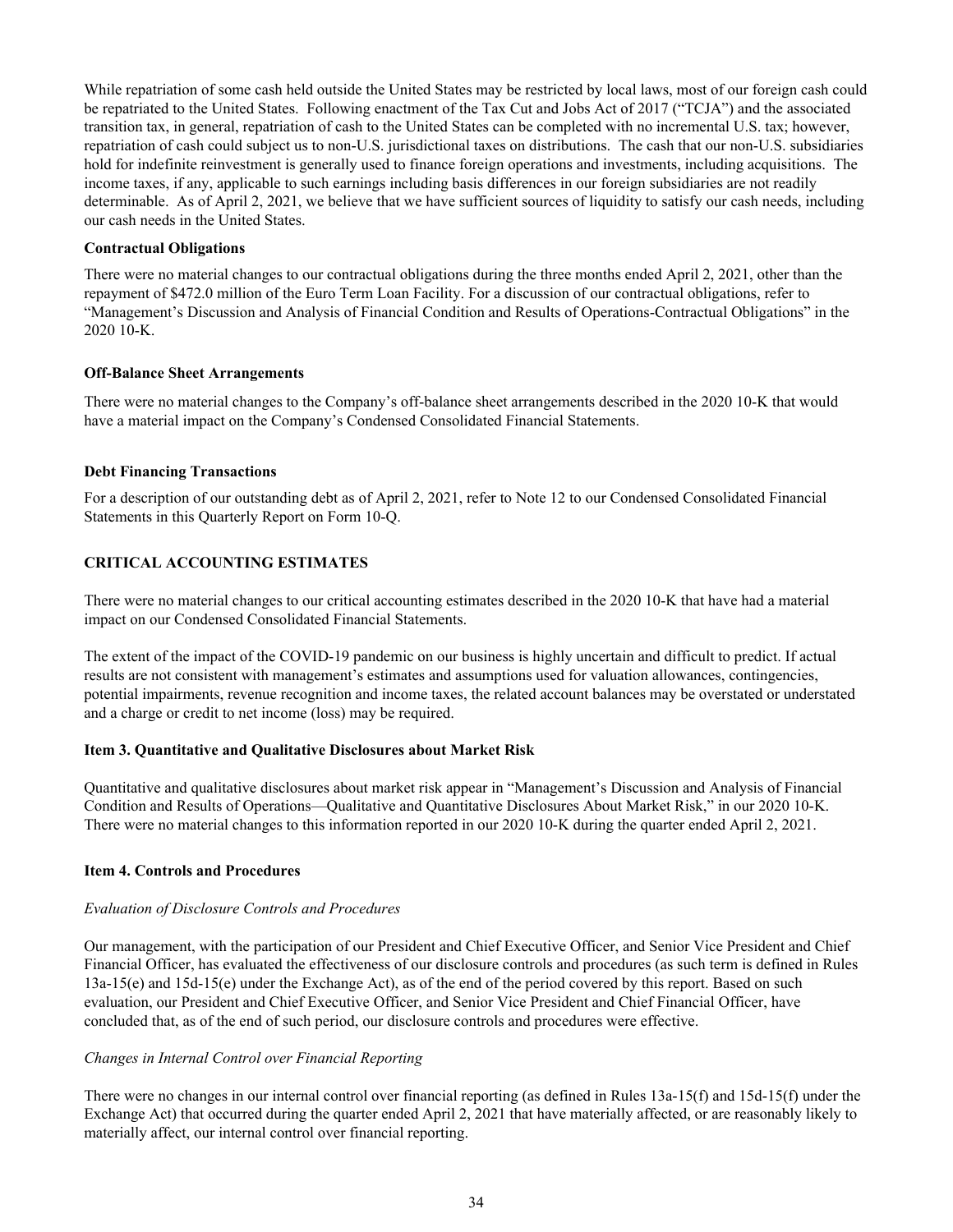## <span id="page-37-0"></span>**PART II. Other Information**

## **Item 1. Legal Proceedings**

There have been no material changes to legal proceedings from our 2020 10-K. For additional information regarding legal proceedings, refer to "Management's Discussion and Analysis of Financial Condition and Results of Operations—Legal Proceedings" in our 2020 10-K.

## **Item 1A. Risk Factors**

You should carefully consider the factors discussed in Part I, "Item 1A. Risk Factors" in our 2020 10-K, which could materially affect our business, financial position, or future results of operations. The risks described in our 2020 10-K, are not the only risks we face. Additional risks and uncertainties not currently known to us or that we currently deem to be immaterial also may materially adversely affect our business, financial position, or future results of operations. The risk factor set forth below updates, and should be read together with, the risk factors described in our 2020 10-K.

# *If we cannot adjust our manufacturing capacity or the purchases required for our manufacturing activities to reflect changes in market conditions and customer demand, our profitability may suffer. In addition, our reliance upon sole or limited sources of supply for certain materials, components and services could cause production interruptions, delays and inefficiencies.*

We purchase materials, components and equipment from third parties for use in our manufacturing operations, including metallic-based components, electronic components, chemicals, plastics and other petroleum-based products. Our profitability could be adversely impacted if we are unable to adjust our purchases to reflect changes in customer demand and market fluctuations, including those caused by seasonality or cyclicality. During a market upturn, suppliers may extend lead times, limit supplies or increase prices. If we cannot purchase sufficient products at competitive prices and quality and on a timely enough basis to meet increasing demand, we may not be able to satisfy market demand, product shipments may be delayed, our costs may increase or we may breach our contractual commitments and incur liabilities. Conversely, in order to secure supplies for the production of products, we sometimes enter into non-cancelable purchase commitments with vendors, which could impact our ability to adjust our inventory to reflect declining market demands. If demand for our products is less than we expect, we may experience additional excess and obsolete inventories and be forced to incur additional charges and our profitability may suffer.

In addition, some of our businesses purchase certain materials, components and services from sole or limited source suppliers for reasons of quality assurance, regulatory requirements, cost effectiveness, availability or uniqueness of design. If these or other suppliers encounter financial, operating or other difficulties or if our relationship with them changes, we might not be able to quickly establish or qualify replacement sources of supply. The supply chains for our businesses could also be disrupted by supplier capacity constraints, bankruptcy or exiting of the business for other reasons, decreased availability of key raw materials or commodities and external events such as natural disasters, pandemic health issues, including Covid-19, war, terrorist actions, widespread protests and civil unrest, governmental actions and legislative or regulatory changes. Any of these factors could result in production interruptions, delays, extended lead times and inefficiencies. For example, the current global microchip shortage has begun to impact part of our equipment business. The overall impact of the shortage on us or on our business is yet unknown, but failure to obtain the needed supply of microchips for our products could adversely impact our operating results.

Because we cannot always immediately adapt our production capacity and related cost structures to changing market conditions, our manufacturing capacity may at times exceed or fall short of our production requirements. Any or all of these problems could result in the loss of customers, provide an opportunity for competing products to gain market acceptance and otherwise adversely affect our financial statements.

# **Item 2. Unregistered Sales of Equity Securities and Use of Proceeds**

None.

## **Item 3. Defaults Upon Senior Securities**

None.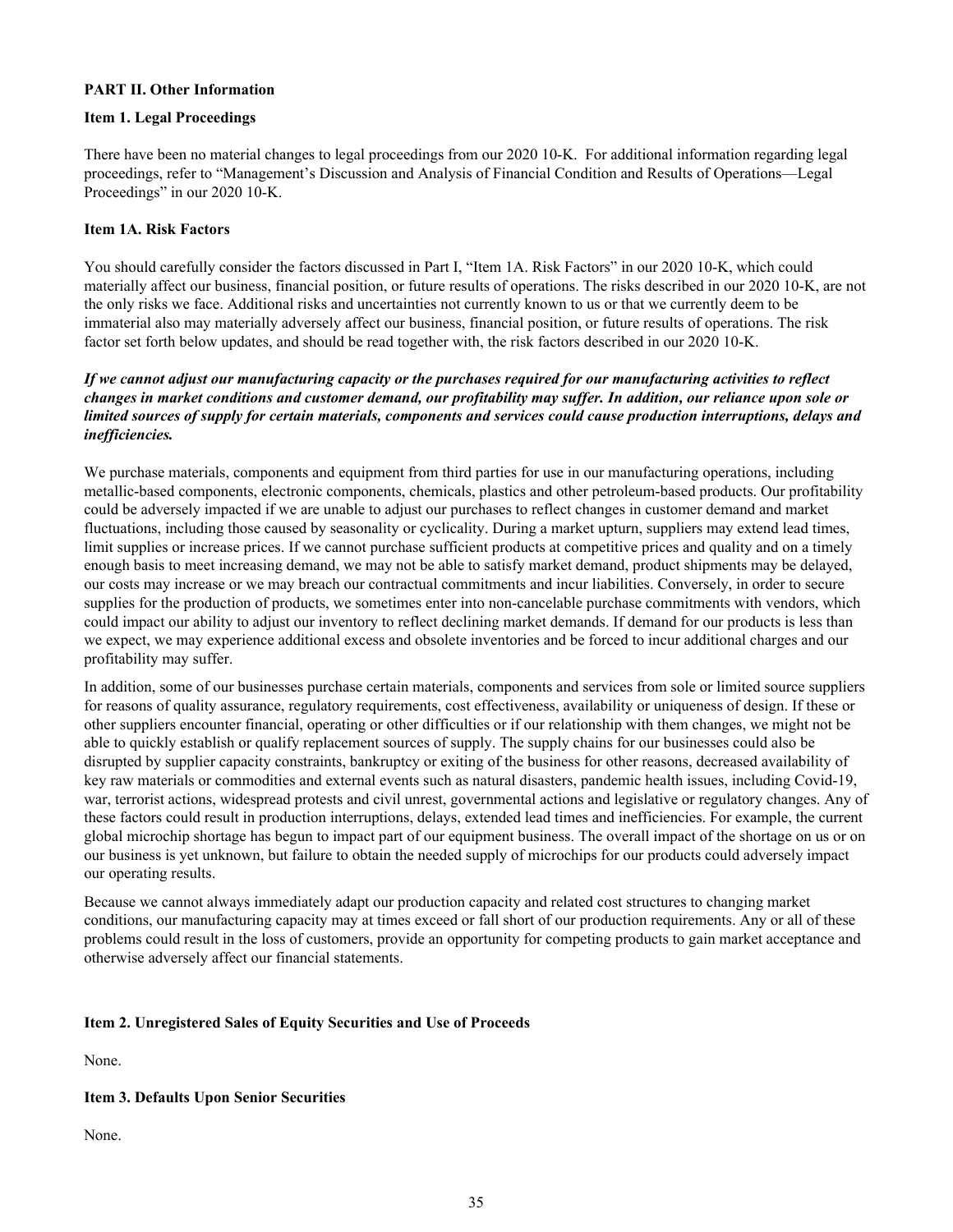# <span id="page-38-0"></span>**Item 4. Mine Safety Disclosures**

Not applicable.

# **Item 5. Other Information**

None.

# **Item 6. Exhibits**

## **EXHIBIT INDEX**

| <b>Exhibit</b><br><b>Number</b> | <b>Description</b>                                                                                                                                                                                                                                                                                                                                                                                                          |
|---------------------------------|-----------------------------------------------------------------------------------------------------------------------------------------------------------------------------------------------------------------------------------------------------------------------------------------------------------------------------------------------------------------------------------------------------------------------------|
| 3.1                             | Amended and Restated Certificate of Incorporation of Envista Holdings Corporation (incorporated by reference<br>to Exhibit 3.1 to Registrant's Current Report on Form 8-K filed on September 20, 2019, Commission File No.<br>$001 - 39054$                                                                                                                                                                                 |
| 3.2                             | Amended and Restated Bylaws of Envista Holdings Corporation (inclusive of all amendments through April 7,<br>2020) (incorporated by reference to Exhibit 3.2 to Registrant's Quarterly Report on Form 10-Q for the quarter<br>ended April $\overline{3}$ , 2020, Commission File No. 001-39054)                                                                                                                             |
| 10.1                            | Amendment No. 3 to Credit Agreement, dated as of February 9, 2021, by and among Envista Holdings<br>Corporation, each Guarantor party thereto, Bank of America, N.A., as Administrative Agent, L/C Issuer and<br>Swing Line Lender, and the other Lenders party thereto (incorporated by reference to Exhibit 10.1 to<br>Registrant's Current Report on Form 8-K filed on February 10, 2021, Commission File No. 001-39054) |
| 31.1                            | Certification of Chief Executive Officer pursuant to Item 601(b)(31) of Regulation S-K, as adopted pursuant to<br>Section 302 of the Sarbanes-Oxley Act of 2002                                                                                                                                                                                                                                                             |
| 31.2                            | Certification of Chief Financial Officer pursuant to Item $601(b)(31)$ of Regulation S-K, as adopted pursuant to<br>Section 302 of the Sarbanes-Oxley Act of 2002                                                                                                                                                                                                                                                           |
| 32.1                            | Certifications of Chief Executive Officer and Chief Financial Officer pursuant to 18 U.S.C. Section 1350, as<br>adopted pursuant to Section 906 of the Sarbanes-Oxley Act of 2002                                                                                                                                                                                                                                           |
| 101.INS                         | XBRL Instance Document - the instance document does not appear in the Interactive Data File because its<br>XBRL tags are embedded within the Inline XBRL document.                                                                                                                                                                                                                                                          |
|                                 | 101.SCH XBRL Taxonomy Extension Schema Document                                                                                                                                                                                                                                                                                                                                                                             |
| 101.CAL                         | XBRL Taxonomy Extension Calculation Linkbase Document                                                                                                                                                                                                                                                                                                                                                                       |
| 101.DEF                         | <b>XBRL Taxonomy Extension Definition Linkbase Document</b>                                                                                                                                                                                                                                                                                                                                                                 |
| $101$ .LAB                      | XBRL Taxonomy Extension Label Linkbase Document                                                                                                                                                                                                                                                                                                                                                                             |
| 101.PRE                         | XBRL Taxonomy Extension Presentation Linkbase Document                                                                                                                                                                                                                                                                                                                                                                      |
| 104                             | Cover Page Interactive Data File (formatted as Inline XBRL and contained in Exhibit 101)                                                                                                                                                                                                                                                                                                                                    |